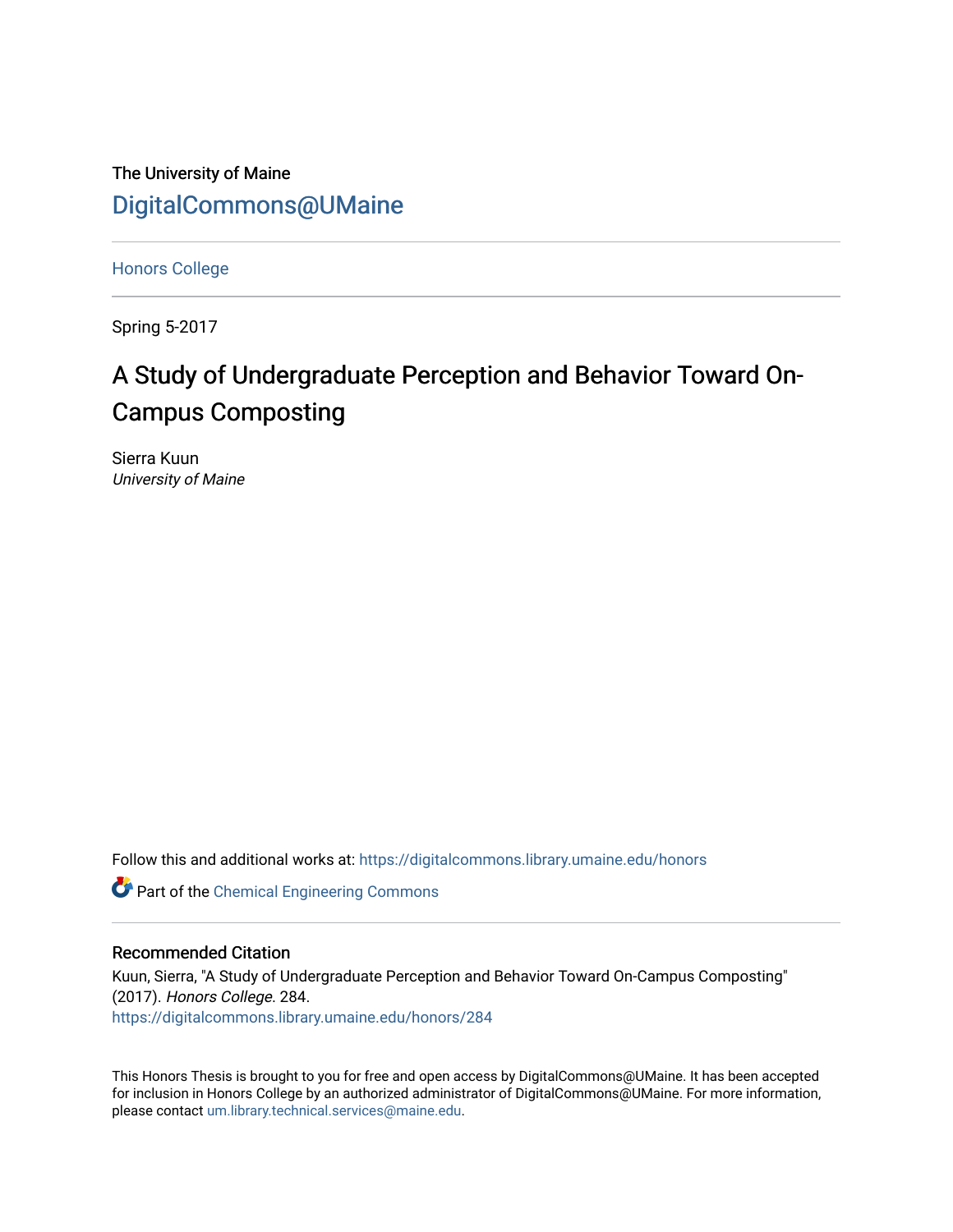### A STUDY OF UNDERGRADUATE PERCEPTION AND BEHAVIOR

### TOWARD ON-CAMPUS COMPOSTING

by

Sierra C. Kuun

A Thesis Submitted in Partial Fulfillment of the Requirements for a Degree with Honors (Chemical Engineering)

The Honors College

University of Maine

May, 2017

Advisory Committee:

Travis Blackmer, Lecturer and Undergraduate Coordinator of the School of Economics Amy Fried, Professor and Chair of the Department of Political Science Melissa Ladenheim, Associate Dean of the Honors College Jean MacRae, Associate Professor of Civil and Environmental Engineering

Clayton Wheeler, Professor of Chemical and Biological Engineering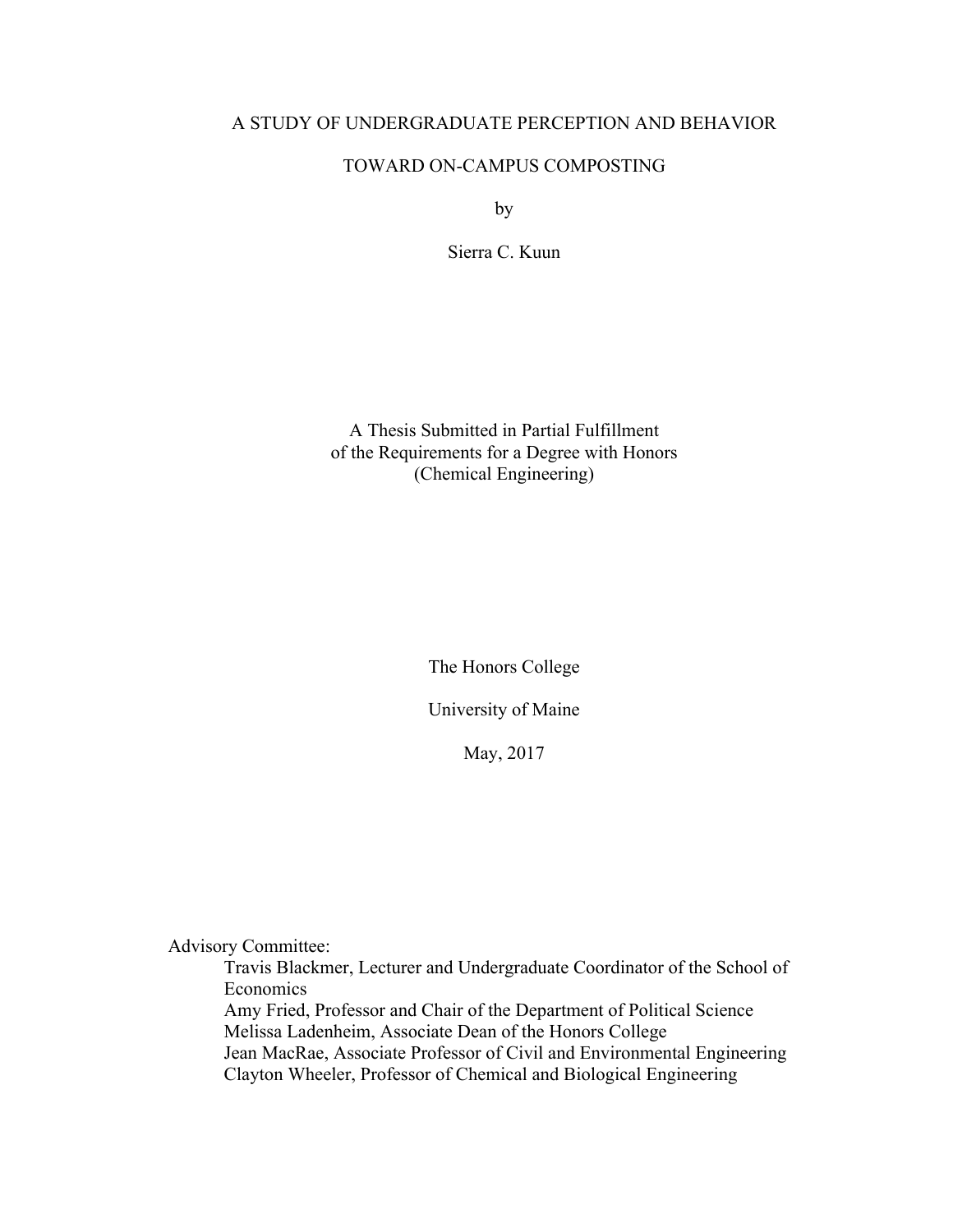#### Abstract

Composting among college students can promote a healthy environment and encourage the appropriate disposal method for generated organic wastes. The purpose of this study was to observe composting behaviors and attitudes among students and foster an increase in knowledge of suitable composting behavior in on-campus apartments.

Waste management issues are quickly becoming a key societal concern. As a result, there has been extensive literature surrounding the benefits of, and factors leading to, pro-environmental behaviors. What specific factors lead an individual, institution, or community to begin composting? In analyzing research on related topics, we can investigate drivers that are transferable to increase composting participation. Through survey analysis and implementation of an on-campus composting program this study found that undergraduate students living in the on-campus apartments at University of Maine's undergraduate have positive feelings and attitudes towards composting and sustained interest in practicing environmentally conscious behaviors. The positive perception of composting that students expressed can be expanded into change within the university community.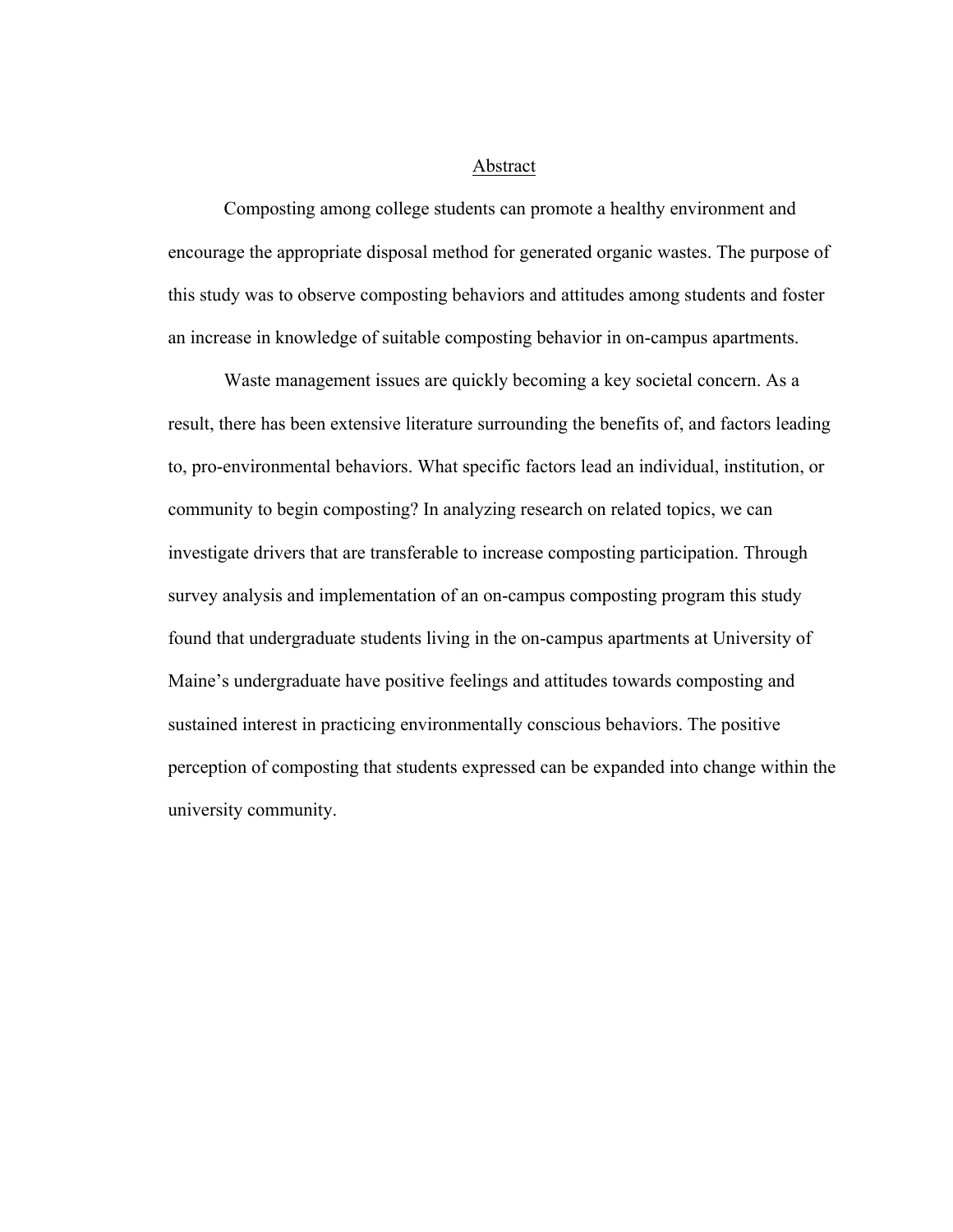#### Acknowledgements

I would like to recognize Travis Blackmer for steering my research into the right direction and always setting high expectations for my work. I also appreciate the support and advice that I have received from the Margaret Chase Smith Public Policy Center. In addition, I'd like to thank Facilities Manager, Scott Foster, who made it possible for me to collect the compostable material. Lastly, I would like to thank my committee members, Amy Fried, Melissa Ladenheim, Jean MacRae, and Clayton Wheeler, for their support and guidance throughout the process.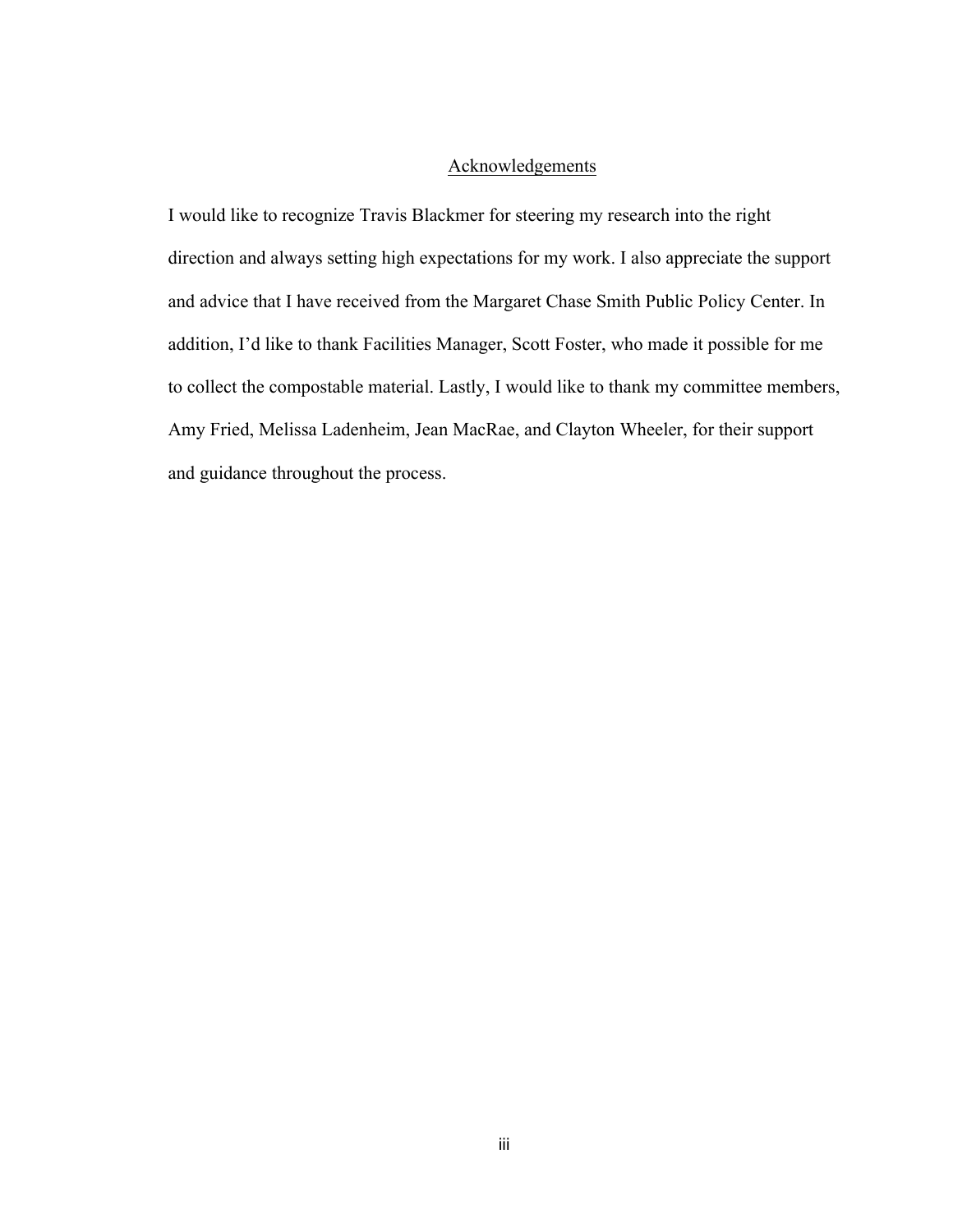| <b>TADLE OF CONTENTS</b> |  |
|--------------------------|--|
|                          |  |
|                          |  |
|                          |  |
|                          |  |
|                          |  |
|                          |  |
|                          |  |
|                          |  |
|                          |  |
|                          |  |
|                          |  |
|                          |  |
|                          |  |
|                          |  |
|                          |  |
|                          |  |
|                          |  |
|                          |  |
|                          |  |
|                          |  |
|                          |  |
|                          |  |
|                          |  |
|                          |  |
|                          |  |
|                          |  |
|                          |  |
|                          |  |
|                          |  |
|                          |  |

### TABLE OF CONTENTS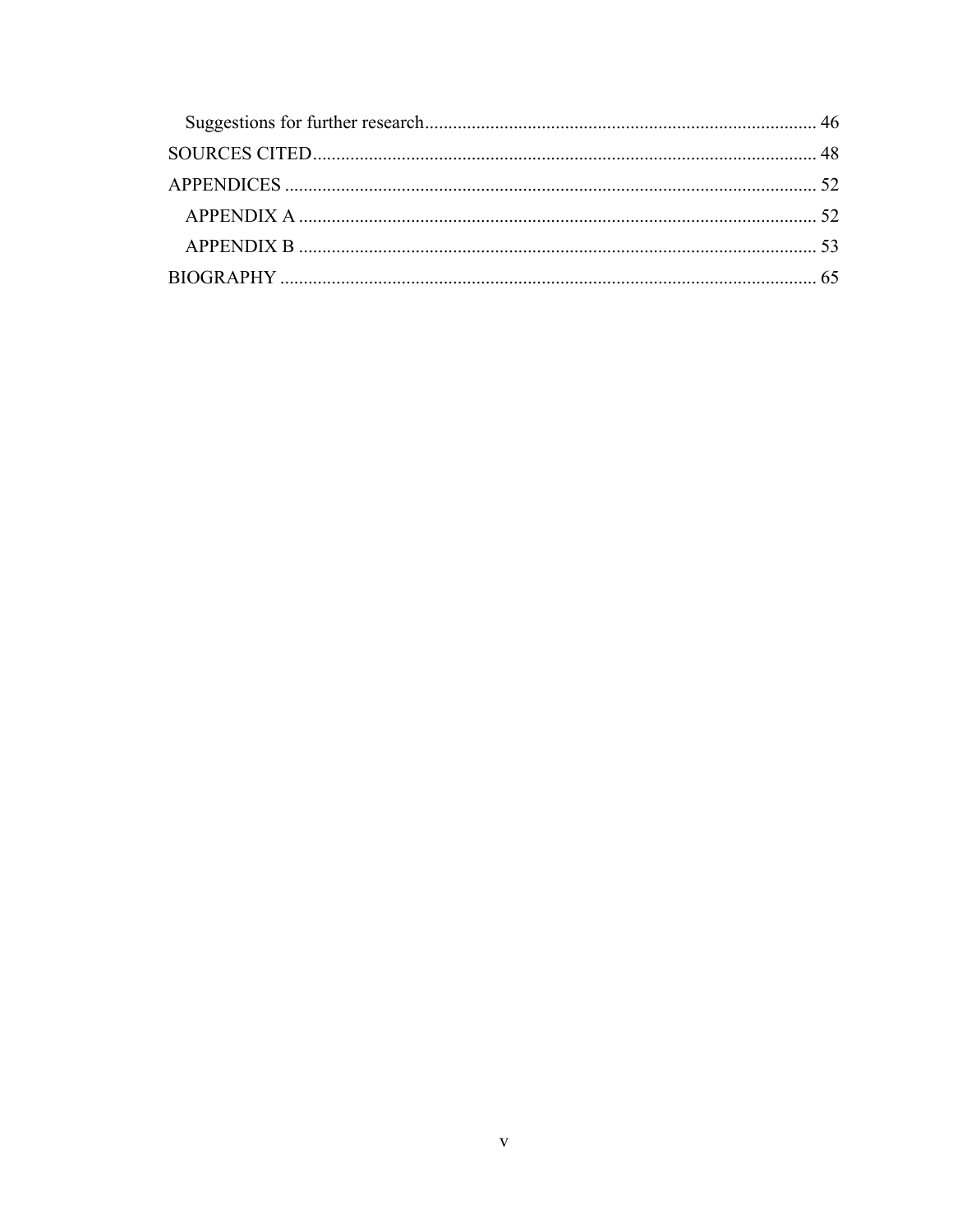#### INTRODUCTION

#### Topic and Motivation

Composting among college students can promote a healthy environment and encourage the appropriate disposal method for generated organic wastes. The purpose of this study was to observe composting behaviors and attitudes among students and foster an increase in knowledge of suitable composting behavior in on-campus apartments. My interest in composting began during an internship on the Materials Management Team at the Senator George J. Mitchell Center for Sustainability Solutions. I learned about waste management policy in Maine and the critical nature of the issue. Everyday over 5,000 tons of municipal solid waste are generated in Maine and new locations for waste disposal is limited and difficult to site in any community. This drove me to want to engage with students about materials management at the University of Maine and teach them about waste reduction and diversion. Through collaboration with Margaret Chase Smith Public Policy Center, University of Maine Facilities Management, and the Senator George J. Mitchell Center for Sustainability Solutions I was able to create a pilot program to conduct my research objectives. These objectives included minimizing the organic materials that are wasted and maximizing their diversion to UMaine's composting facility while also engaging with university students and encouraging them to compost. This is not only to reduce tons of compostable organics going to a landfill, but also to promote this sustainable behavior that can be carried forward for the rest of each student's life.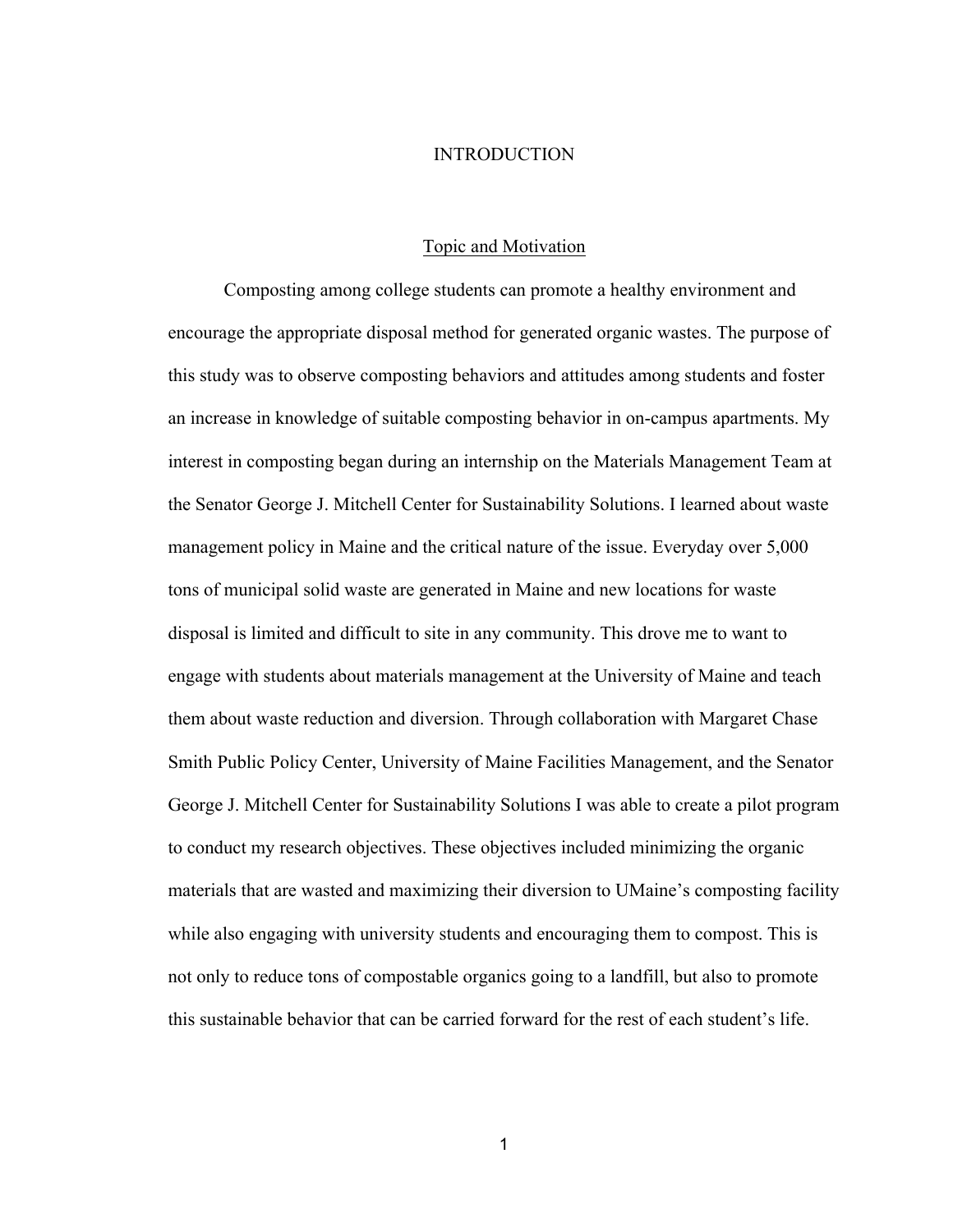#### REVIEW OF LITERATURE

#### Composting

Composting is a biological process where organic matter is decomposed under elevated temperatures (*Sustainable Management of Food*). To produce compost, "green materials," such as food scraps and yard trimmings, are mixed with "brown materials," such as wood chips and straw (*A Beginner's Guide to At-Home Composting*, 2017). The "brown materials" are added to increase the rate of decay of the "green materials" (EPA, 2016). The process ends once the materials are cured, meaning the heating process has ended (Masley, 2016). Compost not only diverts waste from landfills it also has many valuable applications (EPA, 2016). Composted materials can be used to improve habitats though improving nutrient deficient soils (EPA, 2016). According to the Environmental Protection Agency (2016) compost is a cost effective solution to soil remediation projects compared to traditional soil, water and air pollution technologies. The term "food waste" is a misnomer when talking about food that can be diverted from a landfill. Uneaten food is a "resource" and has a value whether it goes to feeding a hungry person, or to feeding the land.

#### Soil Health

Compost can improve soil quality and structure (Benefits and Uses, 2016). According to the University of Illinois Extension, "soil structure refers to how inorganic particles, such as sand, combine with decayed organic particles, such as compost" (Benefits and Uses, 2016). Composting is one method to treat bio-solids and organic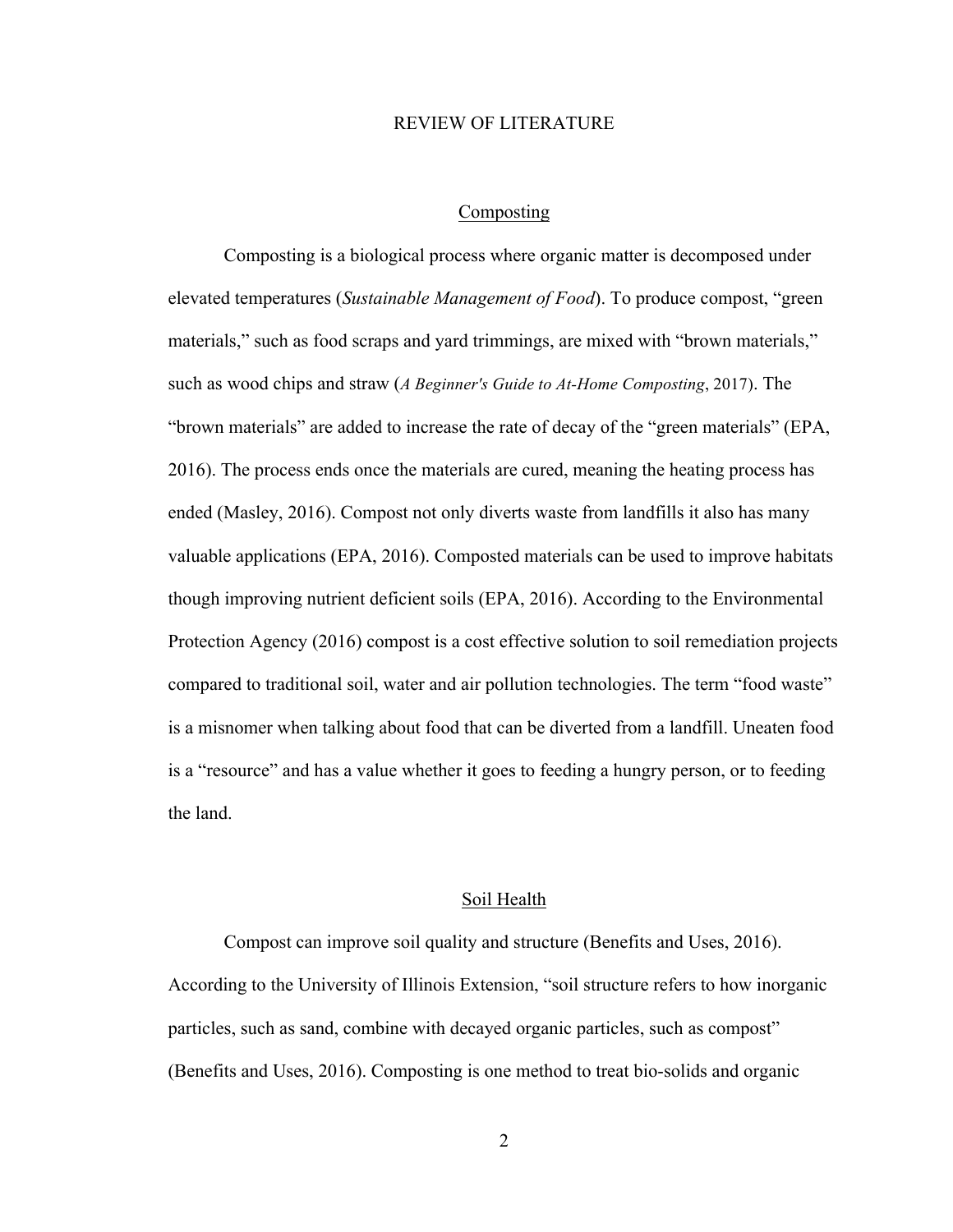material, to create a marketable end product that is easy to handle, store, and use. The end product is categorized as a "Class A, humus-like material without detectable levels of pathogens that can be applied as a soil conditioner and fertilizer to gardens, food and feed crops, and rangelands" (Use of Composting for Biosolids Management). The compost provides large quantities of organic matter and nutrients (such as nitrogen and potassium) to the soil, improves soil texture, and elevates soil cation exchange capacity (an indication of the soil's ability to hold nutrients), all characteristics of a good natural fertilizer (Use of Composting for Biosolids Management). Additionally, healthy soil supports biological growth and preserves ecosystems, as well as helps to create visually appealing landscapes (Pantsios, 2016).

#### The University Setting

One method of overcoming unsustainable practices is through education. Institutions of higher learning can increase sustainability through student participation, along with faculty and administrative support, of food scrap management in dining halls and university housing. Universities can significantly reduce pre-consumer and postconsumer waste through policies that provide the opportunity for individuals and employees to compost their food scraps. By taking the lead, universities, and all other institutions for learning, can enhance society's management of organic materials through providing access to composting programs, a key topic this paper will look to understand.

The University of Maine established the "first facility for advanced composting of food waste in Maine" ("UMaine Opens New Campus Composting Facility - UMaine News - University of Maine," 2013). This was a result of collaborative efforts between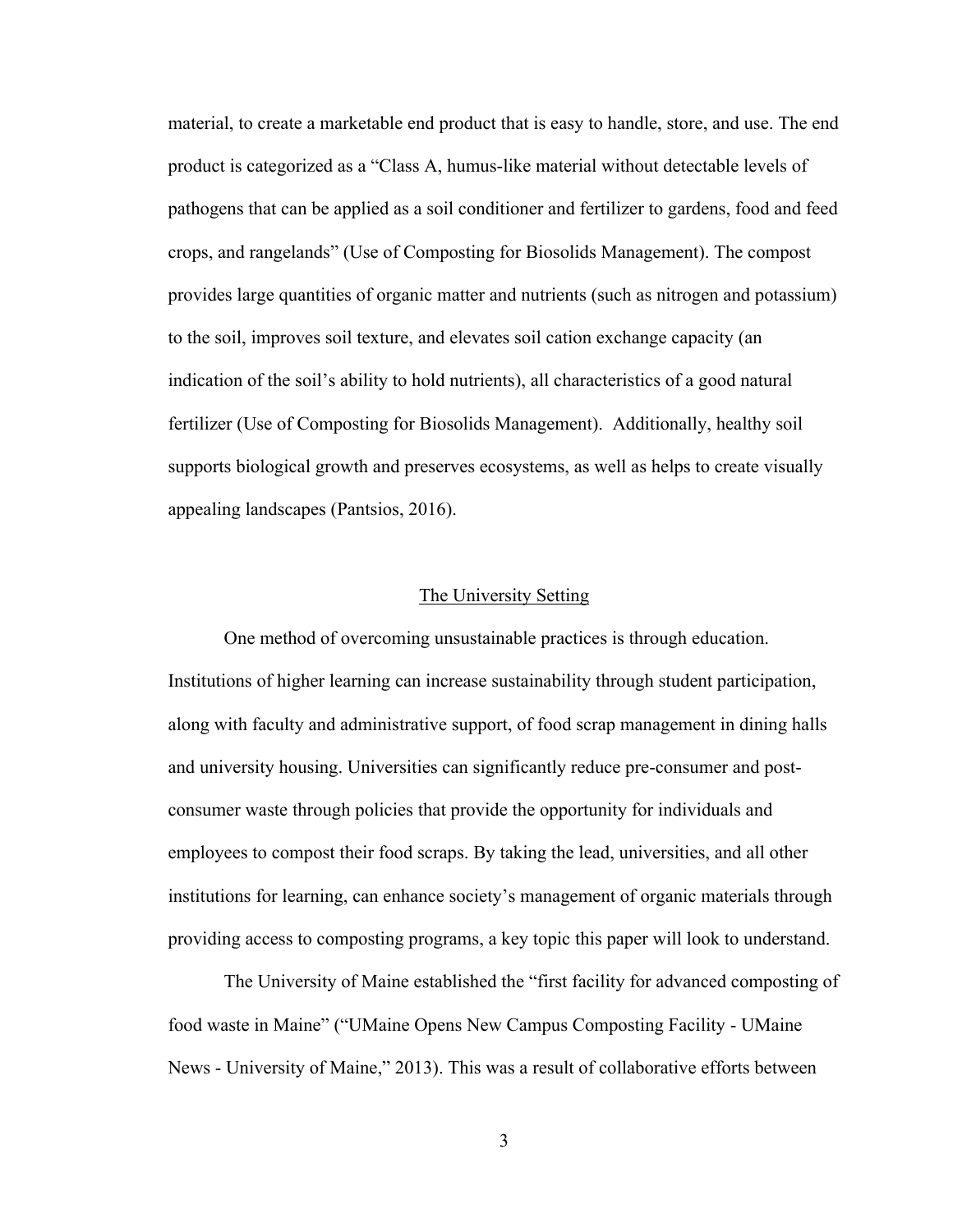the University of Maine Dining Services and University of Maine Cooperative Extension. This effort has resulted in nearly 1 ton of pre-consumer food waste being diverted from landfills every day during the academic year ("UMaine Opens New Campus Composting Facility - UMaine News - University of Maine," 2013). The University of Maine fraternity, Beta Theta Pi, has also been allowed to compost their food scraps and has collected it weekly for the past two years. With these structures in place, expanding to upperclassmen housing was a logical next step.

Bowdoin College, a private, liberal arts college located in Brunswick, Maine, began working to reduce their food scraps in 2015. In an effort to reduce leftover food, dining halls began to forecast the food production using a food management software (Composting and Food Waste). If substantial overproduction does occur, the dining hall's work with students to deliver leftovers to local non-profit organizations (Composting and Food Waste, 2016). The connection between food scraps and food insecurity is an important one as feeding hungry people is a higher priority than composting on the EPA's Food Waste Hierarchy (Food Recovery Hierarchy, 2016). Bowdoin also diverts pre- and post- consumer food scraps to both a local farm as animal feed and works with a local composting company to compost what the farm can't use ("Composting and Food Waste," 2016).

Southern Maine Community College (SMCC) started their composting program in September 2015. Their composting system, called "The Rocket," is in-vessel, which helps to reduce odors and the attraction of critters (Hoffman, 2015). Dave Palm, an instructor of Horticulture at Southern Maine Community College and leader of the project, has stated that the "Rocket" will "initially be used for food scraps from the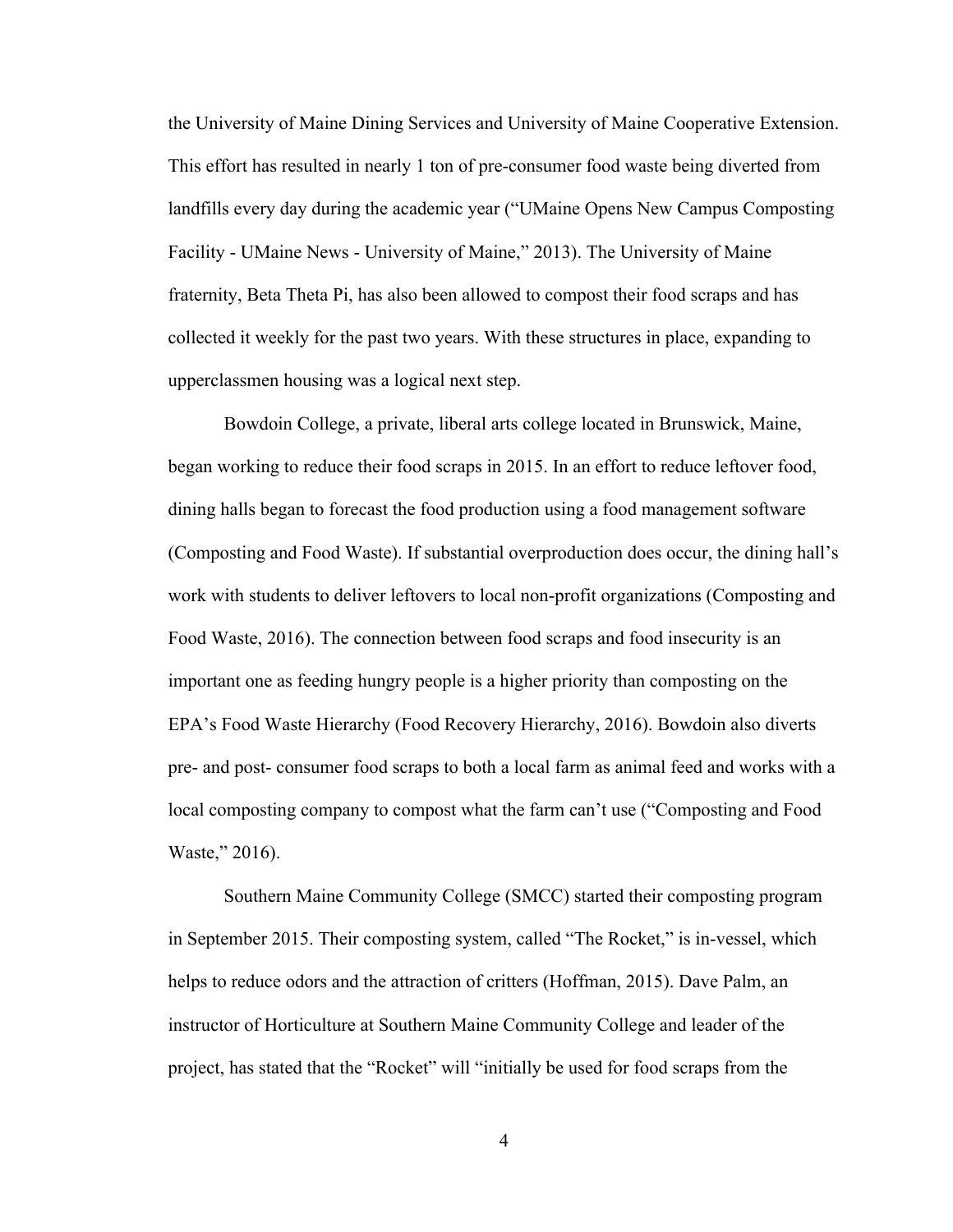Culinary Arts program and McKernan Center's many events and buildings located at SMMC" (Hoffman, 2015). From the Rocket's implementation in September, 2015 to November, 2015 twenty eight thousand tons of organic waste were diverted from landfilling (Hoffman, 2015).

The College of the Atlantic (COA) is a private liberal arts college located in Bar Harbor, Maine. Their compost program involves systems at their farms and dining services which yield four tons of compost a year from pre-consumer waste and six tons from post-consumer waste. That is a remarkable feat given their campus population of 385 students and faculty. Compostable plates, cups, and utensils used at special events are processed off-campus at a commercially licensed facility (Waste Minimization & Recycling). COA undergoes an in-depth annual waste audit every October where they assess their effectiveness in diverting materials and make plans for how to continue to enhance their food scrap management practices. They employ a graduate assistant specifically to help promote excellent materials management at their college promoting their reduction, reuse, recycling, and composting initiatives.

Across the country institutions of higher learning are setting out to reduce their disposal of organic materials in landfills. The University of Maine, Bowdoin College, Southern Maine Community College, and the College of the Atlantic may vary in their size, structure, and background, but each of these Maine educational institutions are tackling organics management using a method that best serves their needs. Efforts to divert compostable materials on campuses present an opportunity to educate the campus community through compost monitoring interactions, and to motivate staff and students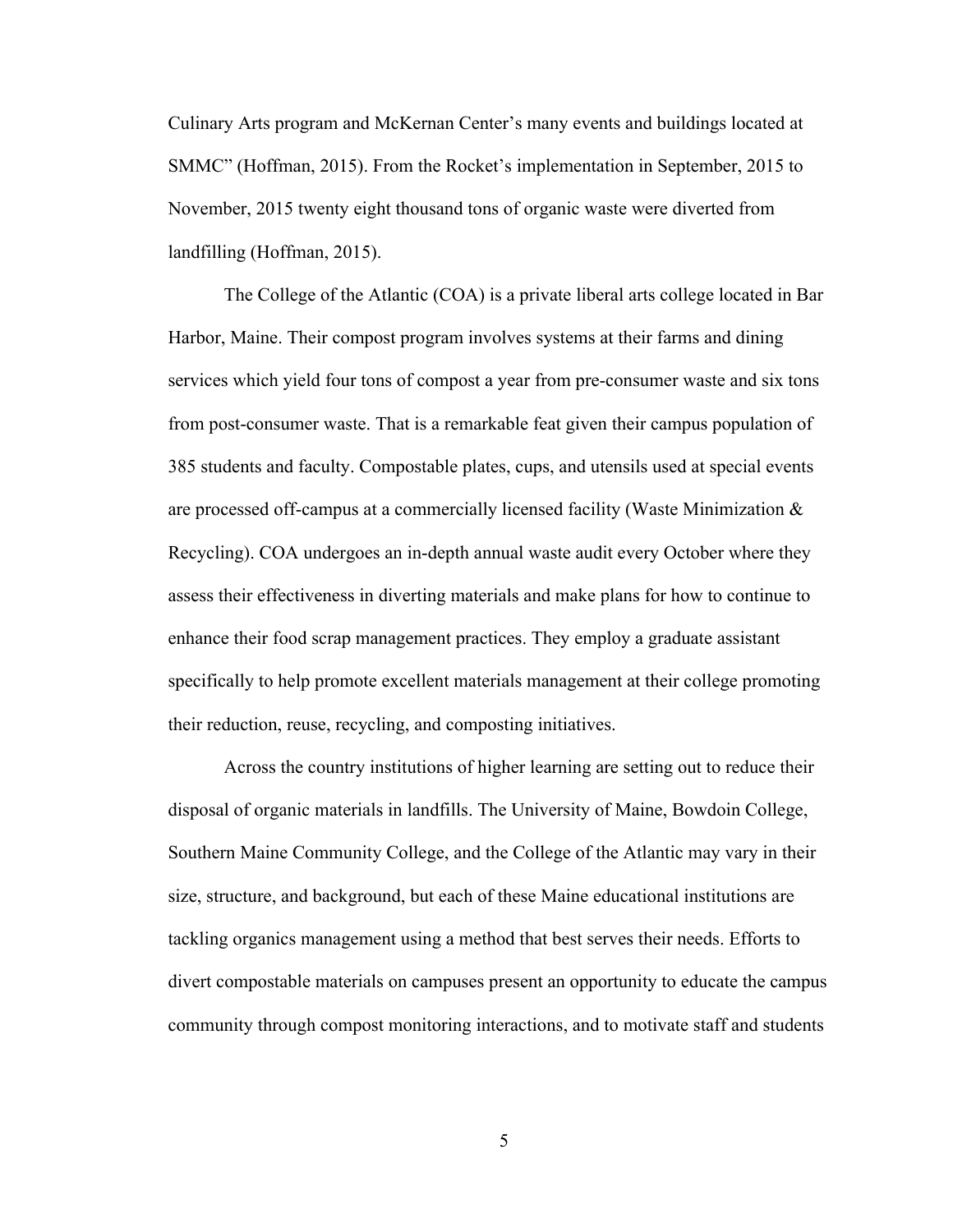to participate in these efforts. These campus composting programs can be effective in raising students' awareness of composting and environmental issues.

#### Different Methods of Composting

The primary objective of composting is to return nutrients to the soil, thus completing the nutrient cycle. There are several different available methods to achieve that goal including composting, anaerobic digestion, and dry fermentation. Although the latter two methods have the added benefit of producing and capturing energy, they also have the drawbacks of being capital intensive and technical to manage. Composting is an accessible activity that anyone can begin in its simplest form in their backyard. There are five major methods of composting for communities to consider when diverting food scraps which include: (1) onsite composting, (2) vermicomposting, (3) aerated (turned) windrow composting, (4) aerated static pile composting, and (5) in-vessel composting (Types of Composting and Understanding the Process, 2016).

Onsite composting is well suited for organizations who are composting small quantities of wasted food onsite and can help divert food scraps from the trash (Types of Composting, 2017). This method is advantageous because of its simplicity. Outdoor composting bins can be purchased or economically built from scrap wood or old garbage cans. Most vegetable-based food scraps can be used to make onsite compost, including fruit and vegetable waste, egg shells, leftover pasta or rice, coffee grounds and teabags, nut shells and bread. This method is not an option for composting animal products or large quantities of food scraps (Types of Composting, 2017).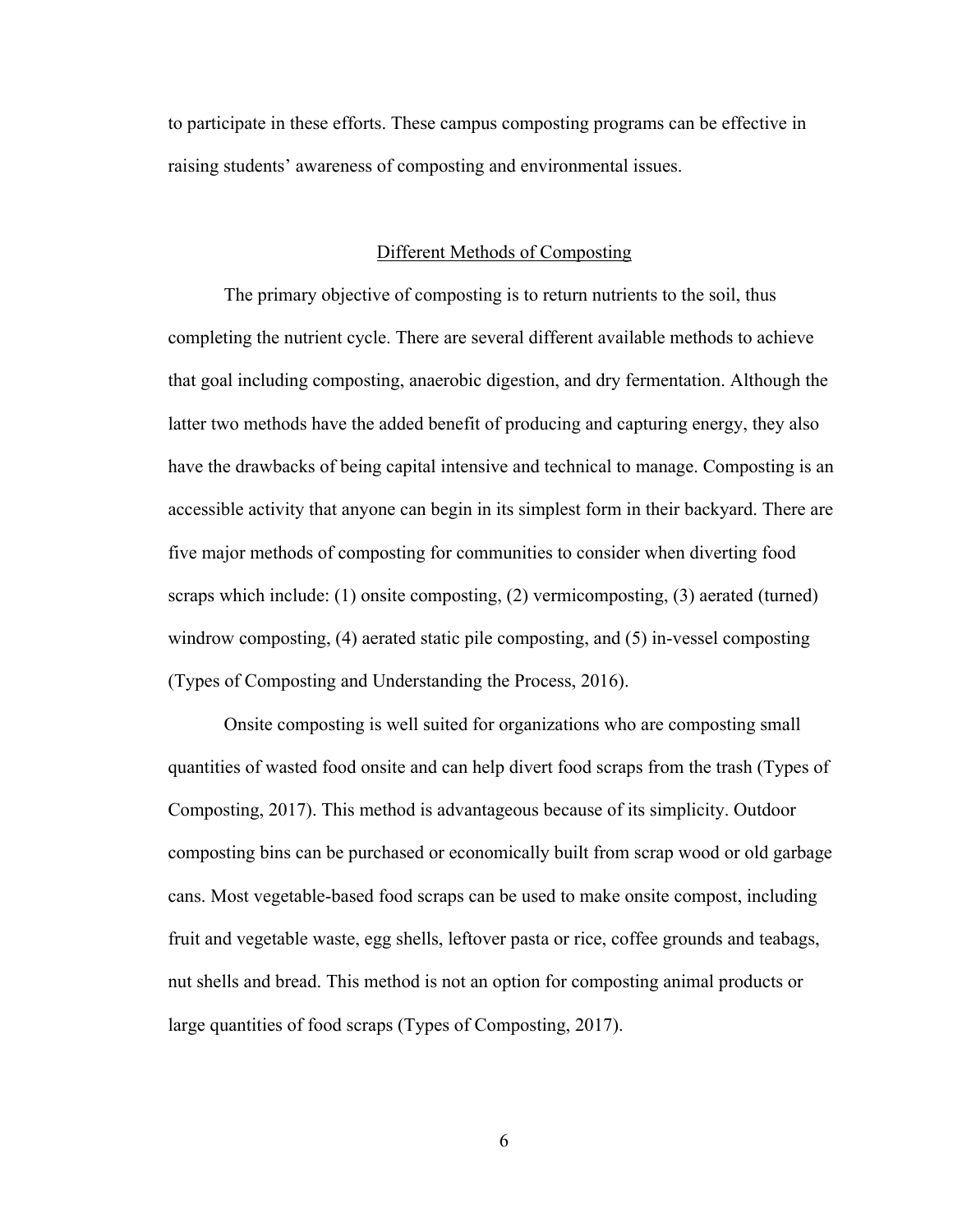Vermicomposting is another method of composting where organic materials are fed to red worms in bins to create compost (Types of Composting and Understanding the Process, 2016). The worms digest the organic material and produce compost. This method works well for those living in urban areas or apartments because the entire process is done indoors using a worm composting bin called a "vermicomposter" (Types of Composting and Understanding the Process, 2016). However, the bin may give off unpleasant smells if food is not buried. One pound of mature worms, approximately eight hundred to one thousand worms, can consume half a pound of organic material per day (Types of Composting and Understanding the Process, 2016). The food scraps collected in vermicomposters are turned into castings, which take three to four month to produce, and can then be used as potting soil (Types of Composting and Understanding the Process, 2016). Another byproduct of this method is called "worm tea" which is used as liquid fertilizer for houseplants or gardens (Types of Composting and Understanding the Process, 2016).

Aerated (Turned) Windrow Composting can be used when large volumes of organics are generated (Types of Composting, 2017). This method is a solution for communities and high volume food-processing businesses interested in diverting organics (Types of Composting and Understanding the Process, 2016). This method produces large volumes of compost that can be bagged and sold. The compost is created by positioning the organic waste into rows of long piles and regularly aerating them either manually or mechanically by turning the piles (Types of Composting and Understanding the Process, 2016). The ideal pile height is between four and eight feet with a width of fourteen to sixteen feet which allows the pile to generate heat while maintaining oxygen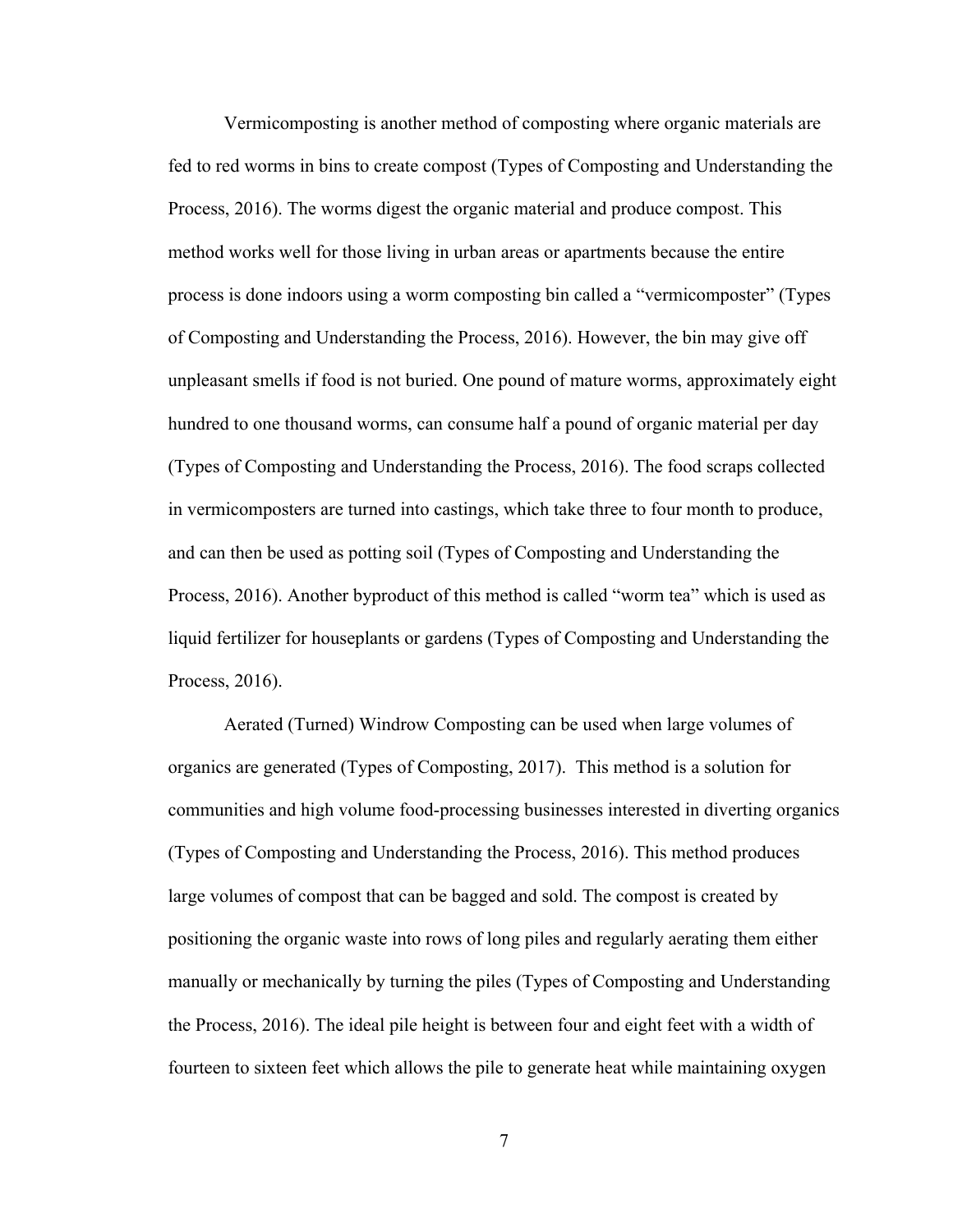flow (Types of Composting and Understanding the Process, 2016). Advantages of windrow composting are that it requires no source of electricity, windrows can be built in the fields, where the compost will be used, and farmers can usually use existing equipment to make and maintain the piles (Types of Composting and Understanding the Process, 2016). A drawback of this method is the pile temperature must be watched to avoid odor problems and ensure that the ingredients are composting (Types of Composting and Understanding the Process, 2016).

Aerated static pile is similar to Aerated (Turned) Windrow Composting but instead of the material being spread into "windrows" or rows it is pushed into an enormous pile (Types of Composting, 2017). The pile consists of organic waste materials usually produced by local governments, landscapers, or farms (Types of Composting and Understanding the Process, 2016). The pile is created by mixing organic waste with brown material, such as wood chips, which allows for air flow (Types of Composting and Understanding the Process, 2016). Depending on the size, the pile it may be built over a system of piping with temperature or timed sensors to deliver or remove air (Types of Composting, 2017). A drawback of this method is it cannot be used when composting animal byproducts or grease from food processing industries (Types of Composting and Understanding the Process, 2016). Another disadvantage of this method is it requires a source of power, therefore increasing the cost and logistics associated with managing a pile.

Both the aerated (turned) windrow composting and the in-vessel composting methods are capable of processing large amounts of waste (Types of Composting and Understanding the Process, 2016). The advantage of in-vessel composting is it requires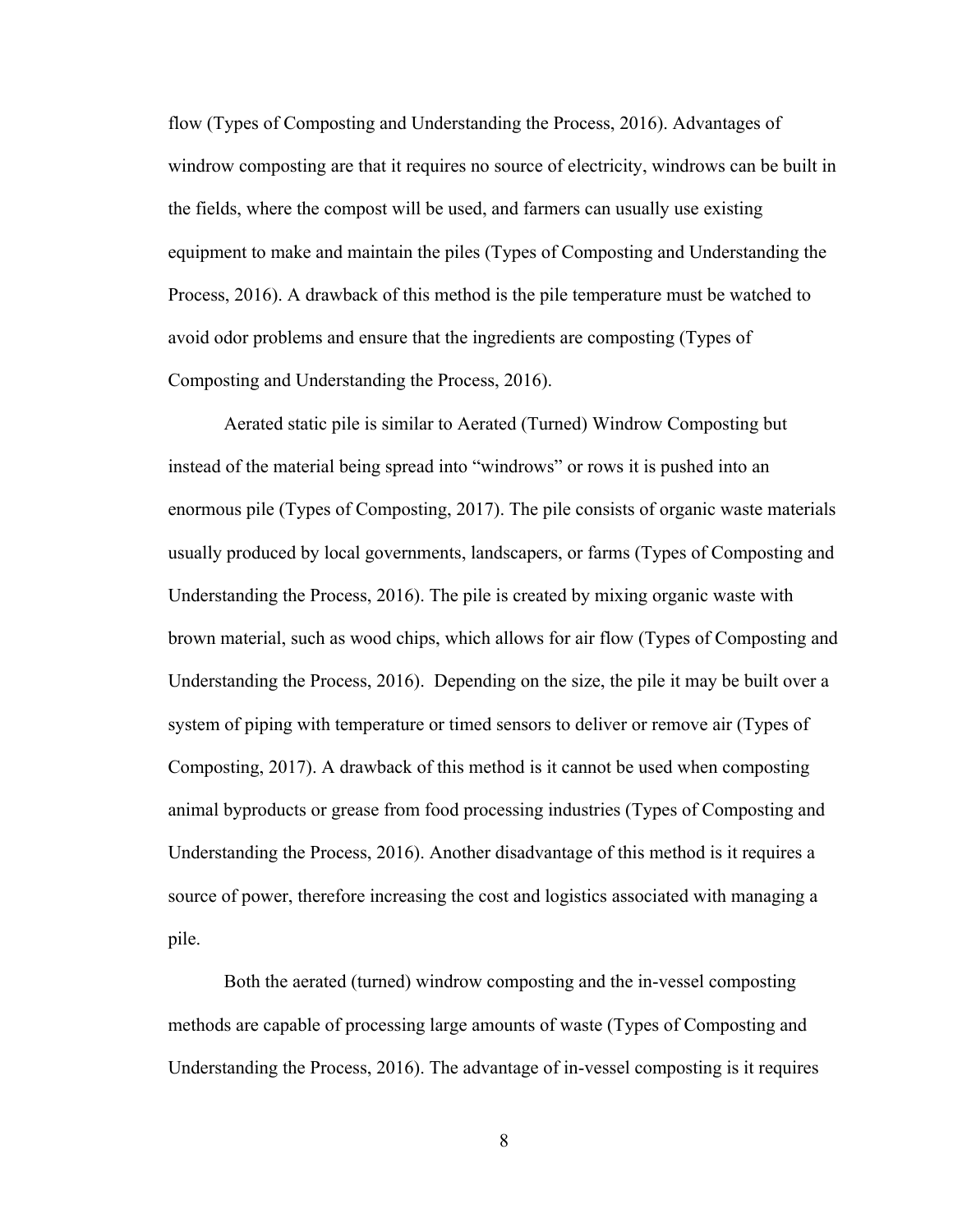less space and can compost any form of organic waste including meats, animal manure, bio-solids, and food scraps (Types of Composting and Understanding the Process, 2016).

The in-vessel composting method begins with feeding organic materials into an enclosed structure, usually a drum or concrete-lined trench, which controls for environmental conditions (Types of Composting and Understanding the Process, 2016). Next, the material is mechanically turned for several weeks to aerate the mixture and produce the compost (Types of Composting and Understanding the Process, 2016). Although this method requires little space and time to complete, a disadvantage is the cost to implement and maintain this type of system (Types of Composting, 2017).

#### Legislation on Organics

Officials are beginning to recognize the environmental benefits that occur when food waste reduction programs are prioritized (Abbey-Lambertz, 2016). In recent years, several states have implemented state-level policies to reduce food waste. Some organics bans prohibit certain entities from disposing of organics, including food scraps, in landfills (Leib, 2016). Other states, and some localities, have implemented mandatory organic materials recycling laws, which require certain producers of organic materials to recycle organics through specific methods, such as composting (Leib, 2016). Implemented organics policies and waste recycling laws are results-driven, which provides businesses and residents with the opportunity to choose how they will prevent food waste or keep food out of landfills (Leib, 2016). Programs that cause businesses to view excess food as a resource, have the ability to put organics to good use, such as donations to food banks (Leib, 2016).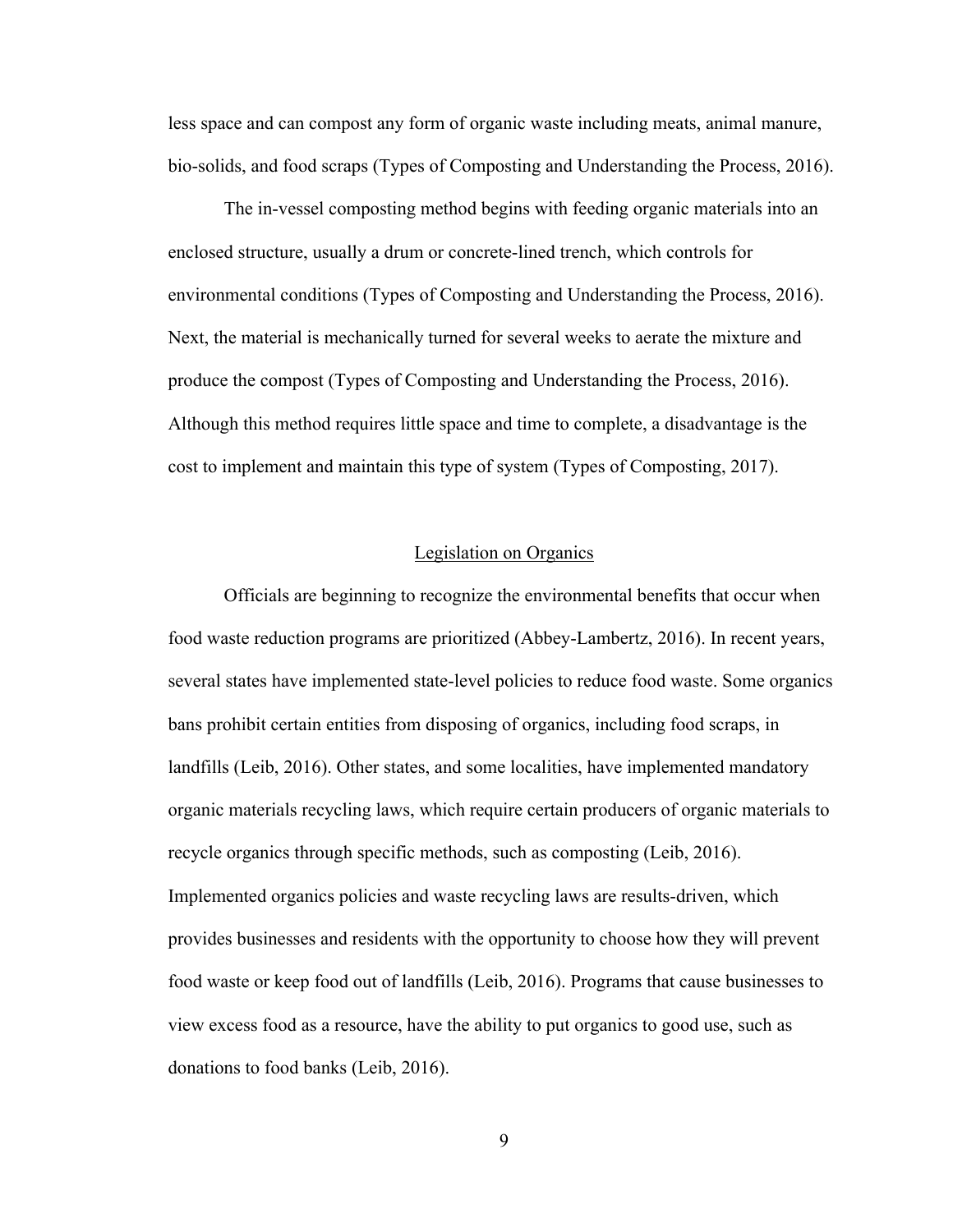In 2012, the Vermont Legislature unanimously passed the Universal Recycling Law, Act 148 (Department of Environmental Conservation, 2016). The law was supported unanimously for two major reasons: (1) more than half of what Vermonters throw away can be diverted from landfills, and (2) useful alternatives exist for uneaten food and food scraps. Under this law three major materials are banned from disposal: (1) "blue bin" recyclables by July 2015, (2) leaf and yard debris; clean wood by July 2016, and (3) food scraps (organic, compostable kitchen wastes) by July 2020. The law includes provisions to make it possible for Vermont residents and businesses to meet each landfill (or disposal) ban by the established dates (Vermont's Universal Recycling Law, 2016). For instance, trash collection services are required to offer recycling and food scrap collection services in advance of each landfill ban going into effect (Vermont's Universal Recycling Law, 2016).

The Massachusetts Department of Environmental Protection started to legislate bans on landfilling and burning of recyclables and toxic materials in 1990 (Massachusetts Waste Disposal Bans, 2017). Additional "waste bans" have been phased in over time. Massachusetts instituted a food waste ban in 2014 that prohibits businesses and institutions generating a ton or more of food waste weekly ― such as grocery stores, hospitals, colleges, breweries and larger restaurants — from disposing of food in standard dumpsters. The benefits for organizations diverting food wastes from disposal include reduced waste management costs, and should lead to savings in purchasing. Due to the waste bans, communities throughout Massachusetts have invested in systems to collect materials banned from disposal (Massachusetts Waste Disposal Bans, 2017). Additionally, this policy has had an impact on Maine as a number of businesses, most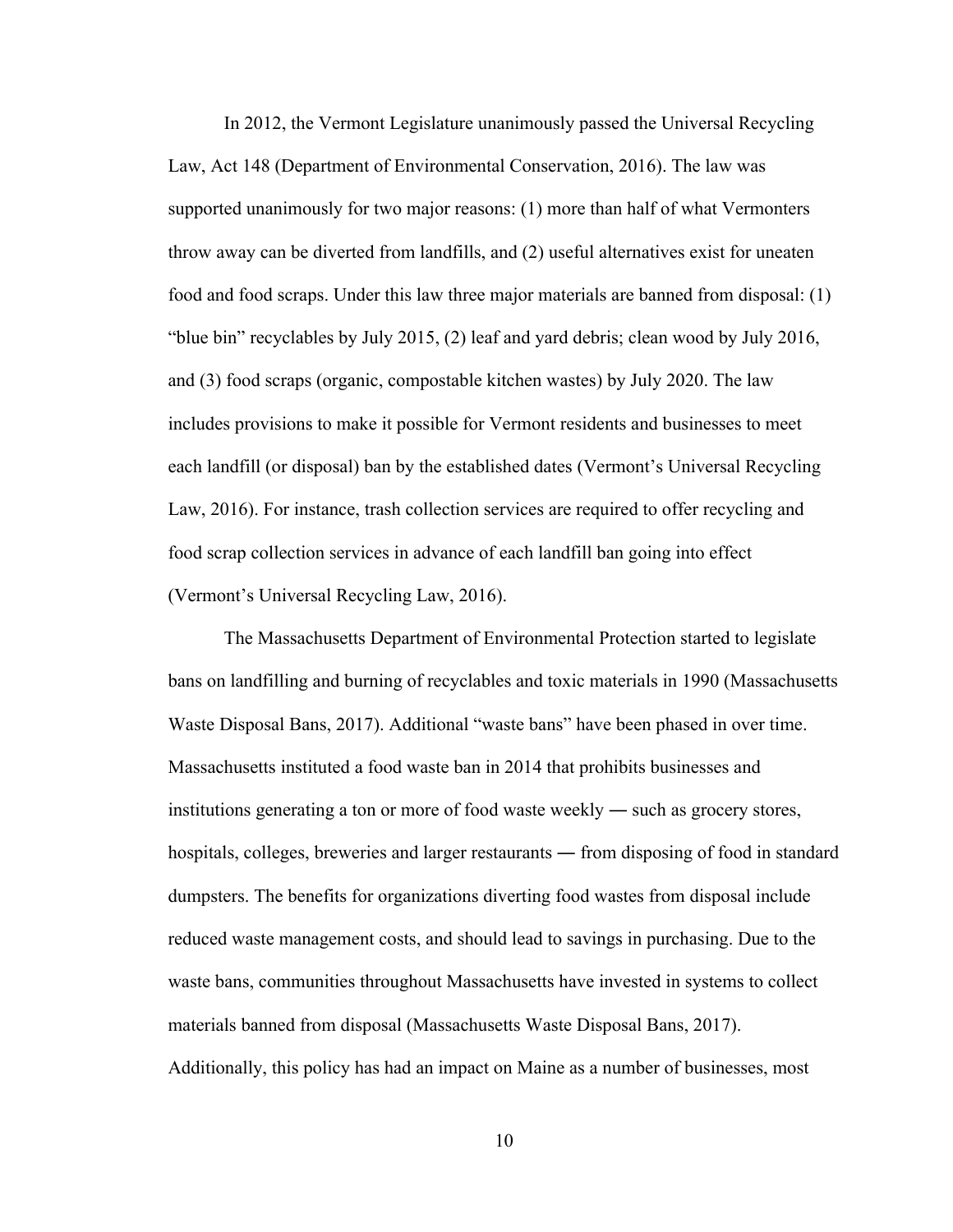prominently Hannaford, is disposing of their organic materials across New England at an anaerobic digester facility, Exeter-Agri Energy, in Exeter, Maine.

The Ohio Environmental Protection Agency promotes the diversion of food scraps from landfills in its communities using a variety of methods composting, anaerobic digestion and other alternatives (Ohio EPA Division of Materials and Waste Management, 2017). Through several initiatives the state has been able to divert wasted food from ugly produce and unpicked food (Ohio EPA Division of Materials and Waste Management, 2017). An example of this is the Ohio Food Purchase Agricultural Clearance Program, a partnership between the state's food bank network and over 100 farmers that has been running for seventeen years (Ohio Agricultural Clearance Program). The program receives over \$9 million in state funding annually, an amount much higher than the few similar programs in other states (Ohio Agricultural Clearance Program). When farmers have surplus crops, they get reimbursed to pick, pack and deliver produce to food banks (Ohio Agricultural Clearance Program). It gives the agriculture industry an economic boost while getting fresh, healthy food to families in need (Ohio Agricultural Clearance Program).

California has implemented several initiatives to reduce food waste including source reduction, reuse, recycling, and composting efforts (Abbey-Lambertz, 2016). The state's goal by 2020 is to reduce the waste stream by seventy five percent (Abbey-Lambertz, 2016). One initiative is called the Farm to Family program, which donated more than 100 million pounds of farmers' extra crops to food banks last year (Farm to Family, 2017). The state offers tax incentives to farmers who donate produce and the haulers who transport it to nonprofits (Farm to Family, 2017). California also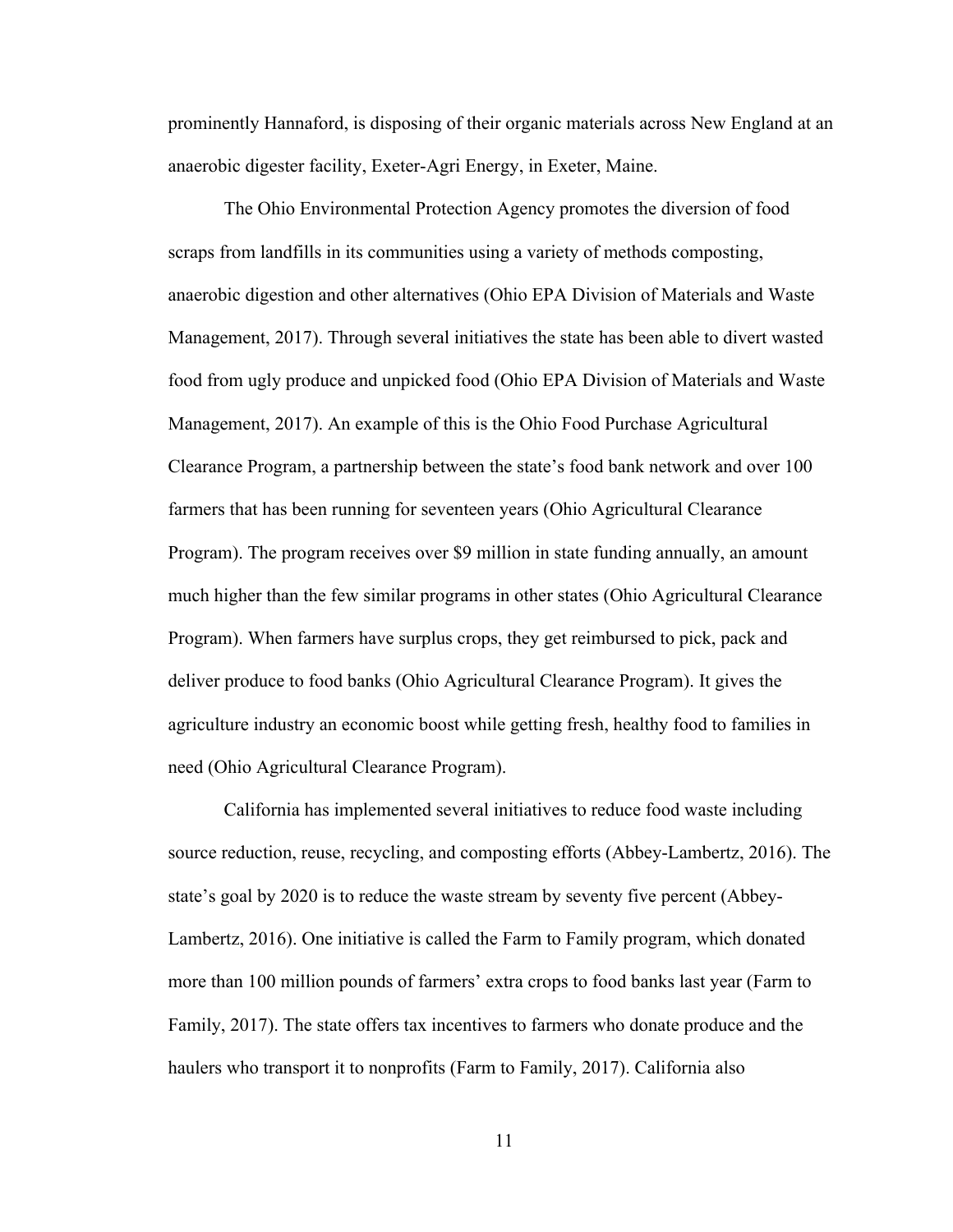implemented an organic waste law mandating the creation of organic waste recycling programs in cities (Abbey-Lambertz, 2016).

#### Determinants of Sustainable Behavior

Waste management issues are quickly becoming a key societal concern again as they were during the 1980s which led to the lining of landfills. As a result, there has been extensive literature surrounding the benefits of, and factors leading to, pro-environmental behaviors. What specific factors lead an individual, institution, or community to begin composting? How can we overcome any negative stigmas that are involved with composting? What education and awareness programs are necessary to make organizations and households successful in starting a composting program? In analyzing research on related topics, we can investigate drivers that are transferrable to increase composting participation.

Mobilization of individuals within a community encourages sustainability programs to be implemented. Composting efforts in dining halls can be strengthened by the support of University of Maine students, faculty, and staff. College campuses are able to initiate sustainability programs that are vital for change in surrounding communities. Through political support and the building of coalitions in the community, campus projects can be made possible. Exploration of student's attitudes and behaviors towards on-campus composting can be useful in creation of programs necessary to help lead students to long-term sustainable behaviors.

There are several factors which may influence participation in waste management programs and other sustainable behaviors. These factors, referred to as environmental beliefs, include the perceived benefits of a behavior, difficulty of a behavior, perceived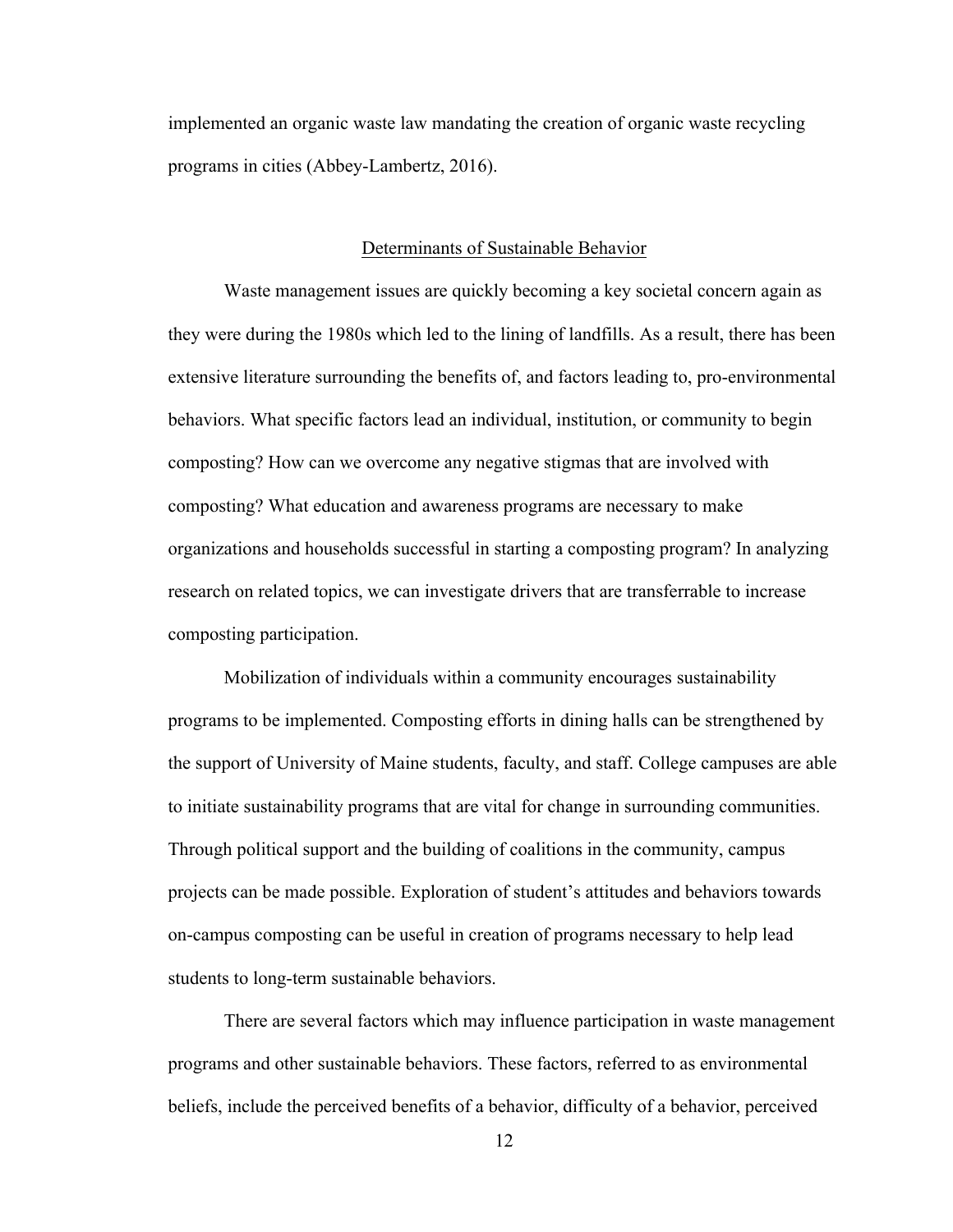barriers to performing a behavior, perceived effectiveness of the behavior, knowledge required to execute the behavior, and social influences on the given behavior (Hines, Hungerford, and Tomera, 1987). Perceived benefits of an environmental behavior include both personal benefits, such as saving money or feeling good, as well as societal benefits such as protection of the environment. In general, these benefits have a positive influence on environmental behavior.

For a household to undertake the task of composting, they must see that there are benefits to either member directly or indirectly through benefits to the environment. Composting requires time and effort to be done properly. It may also require financial outlays for equipment and infrastructure to purchase or build a composting bin. The benefits can be localized to the individual if they manage their own pile and have the soil amendment generated at the end of the process. The act of segregating compostable materials in the home can be difficult and, if done improperly, could cause odor issues in the home. All of these factors would lead to an individual with little motivation to compost to never begin.

#### Attitude-Behavior Relationship

Attitude-behavior consistency is defined as how an individual's attitude (opinions) predicts their behavior (actions). Attitude-behavior consistency occurs when there is a relationship between a group's opinions and actions (Schacter et. al, 2016). In Hines et al.'s meta-study, attitudinal variables were defined as factors that deal with an individual's feeling, positive or negative, good or bad, towards an aspect of the environment or object related to the environment (Hines, Hungerford, and Tomera,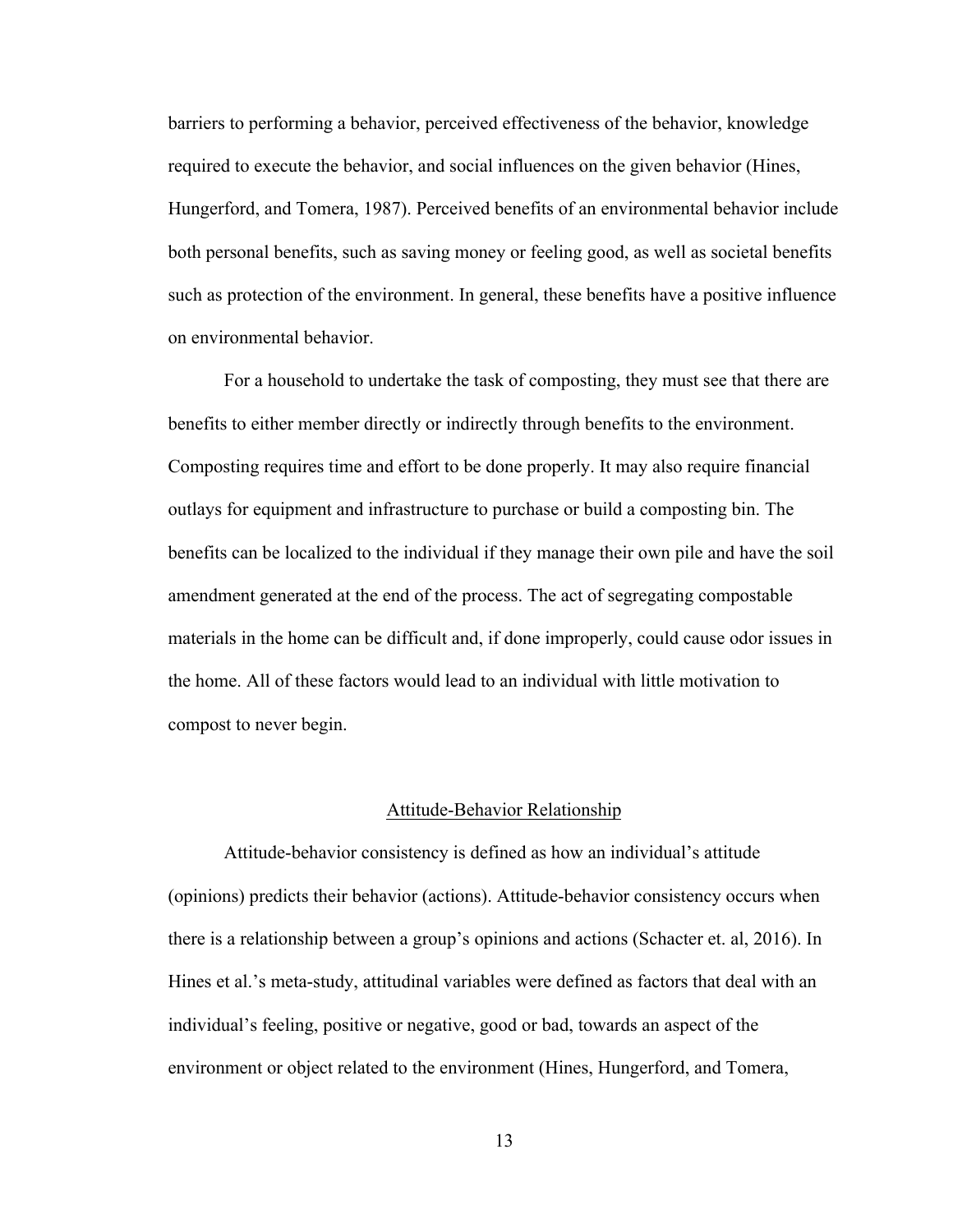1987). The study found that there are primarily two types of attitudes examined: attitudes toward ecology and the environment and attitudes toward taking environmental action such as recycling, petitioning for environmental efforts, promoting conservation, and reducing energy (Hines, Hungerford, and Tomera, 1987). This work has been highly cited and utilized as a building block for environmental attitudes research to present day.

A significant determinant of attitude was societal relative advantage. In Taylor and Todd's study, societal relative advantage was defined in terms of benefits such as reducing landfill waste and helping the environment. The study found that societal relative advantages have a strong positive influence on behavior (Taylor  $&$  Todd, 1997). This reduction in landfill waste has become a focal point of the composting movement beyond soil health alone. Trash cans across the country, in particular in national parks and other areas where conservation is at the forefront, have "Landfill" on the face to remind individuals that their actions have consequences and leads to their discarded materials being sent to a hole in the ground. This type of messaging is designed to highlight the benefits of reducing garbage generation and capitalize on the negative perception of disposing materials to landfills if it can be avoided.

#### Normative Influences

Normative beliefs are defined as beliefs about whether referents approve or disapprove of the behavior and contributes to subjective norms along with motivation to comply (Health Behavior and Health Education, 2016). In the case of composting, the impact of attitudes towards the behavior and visibility of participation in the behavior has been studied. The perceived reputation of a behavior in a community is a significant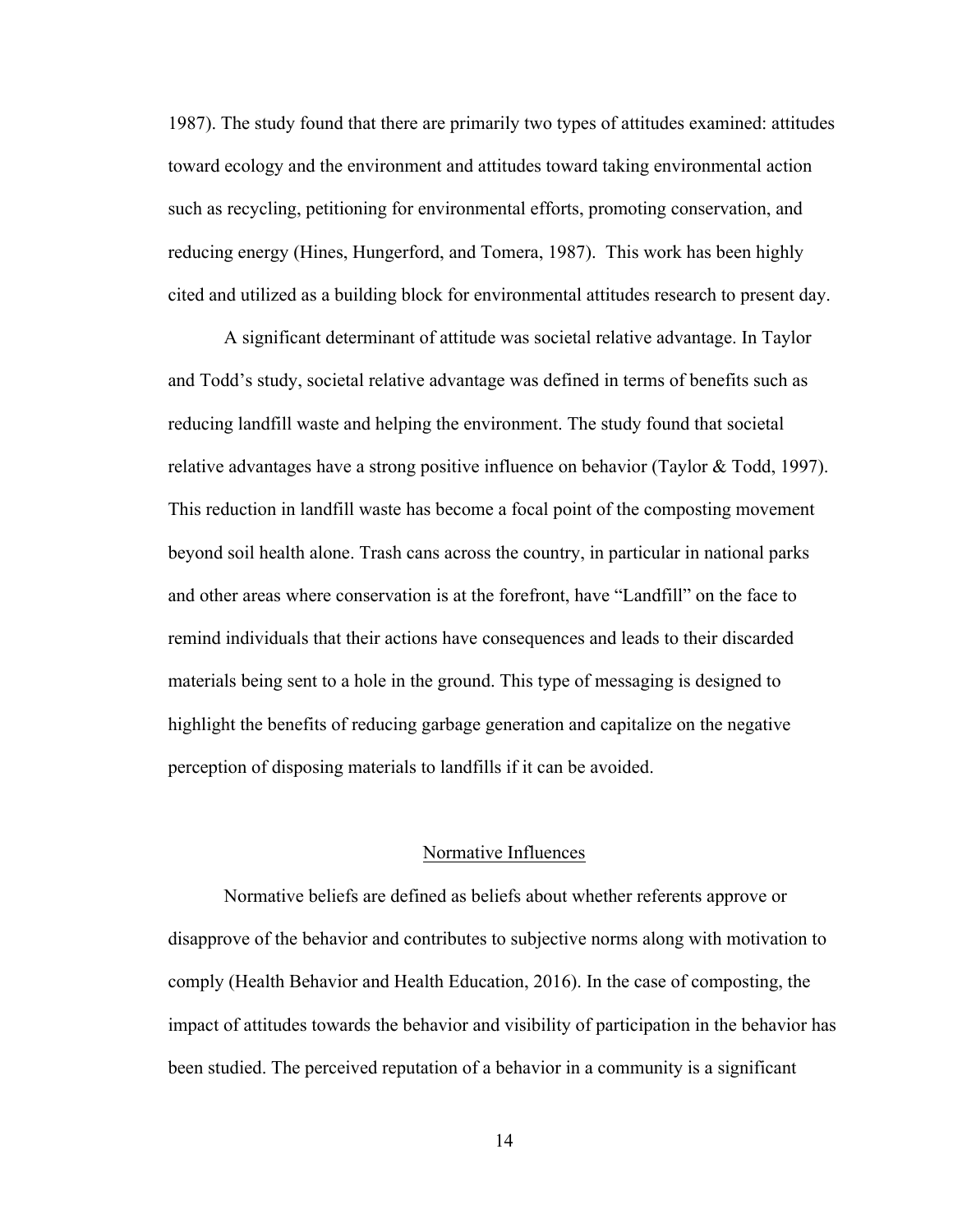factor when asking someone to practice a new behavior such as composting. Additionally, the anticipated opinion of other people and the importance of other people's opinion of the behavior is significant (Mosler, et al, 2008).

Social norms have been shown to be an important determinant of participation in some recycling programs; in particular, programs where the recycling container is collected from a highly visible location such as the front driveway (Vining & Ebreo, 1990). Other studies have shown that for household composting internal normative beliefs are slightly more influential than external ones (Taylor & Todd, 1997). This is consistent with the idea that composting is essentially a household activity, and thus more susceptible to influences from members of the household (Taylor & Todd, 1997).

However, because home composting is normally carried out in a household's back yard some studies have suggested there are less opportunities for social norms to play a role. In Edgerton, Mckechnie, and Dunleavy's study on *Behavioral Determinants of Household Participation in a Home Composting Scheme*, two normative influences were investigated: social norms and social diffusion. The study concluded neither of the variables were significant predictors of home composting participation (Edgerton, Mckechnie, & Dunleavy, 2008). This means methods previously used to encourage other sustainable practices, such as recycling, will not have the same impact on composting initiatives. It is necessary to explore other methods to encourage composting behavior. For instance, effort must be made to establish a positive social reputation as well as a common practice of composting. An easy and effective way could be some form of symbolic recognition for those who contribute to composting behavior, possibly in a public way.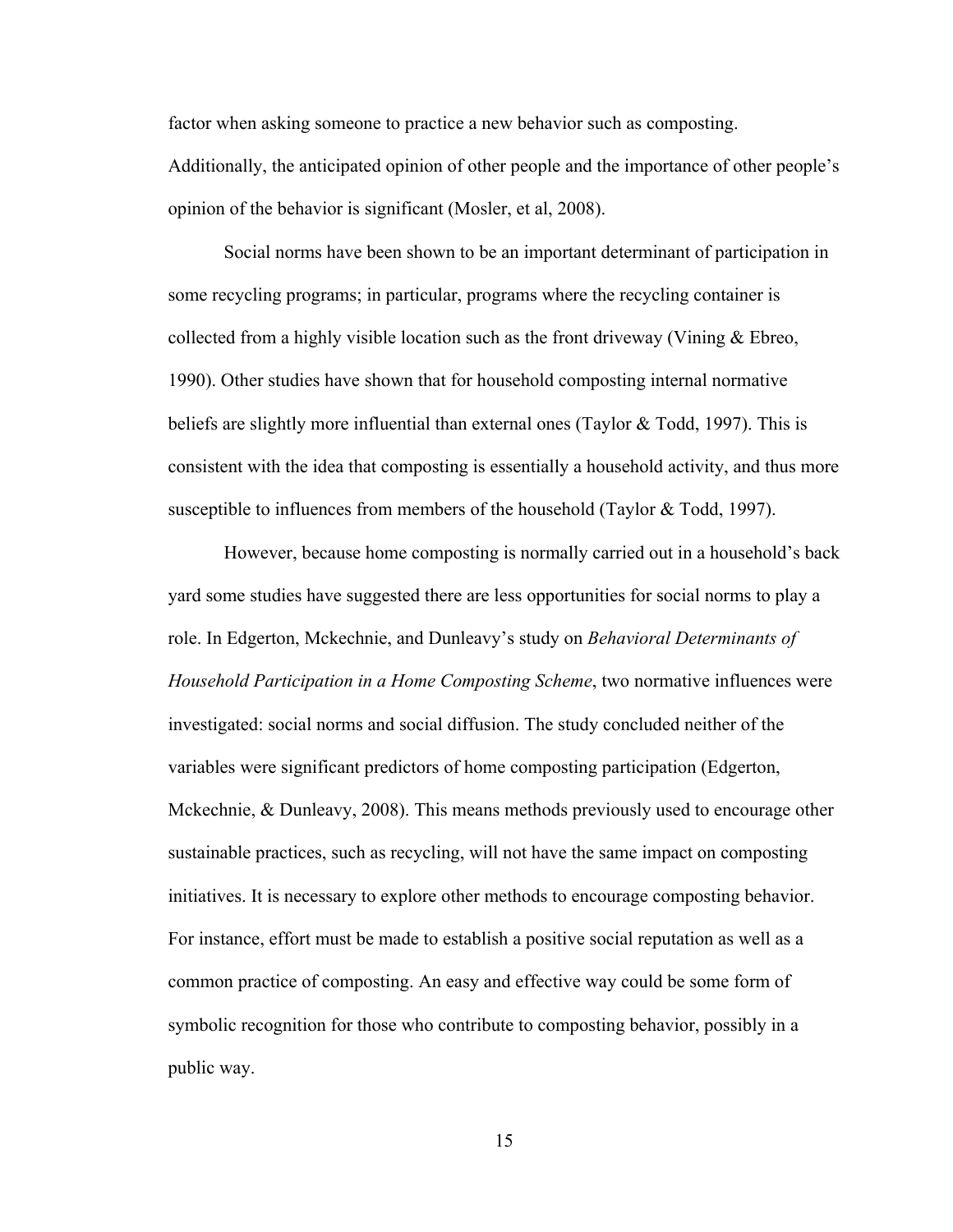#### Cognitive Variables

Cognitive variables are the means people use every day to process information (Anthony, 2017). In Hines, Hungerford, and Tomera's study cognitive variables referred to knowledge of the environment or environmental issue. This included understanding of environmental issues and consequences along with knowledge on how to take action on a particular environmental problem. Their study found that there was a positive correlation between individuals with greater knowledge of environmental issues and/or knowledge of how to take action on those issues and engagement in responsible environmental behaviors than those who did not possess this knowledge (Hines, Hungerford, and Tomera, 1987).

In another study conducted in Santiago, Cuba the cognitive component of attitude (cost-value) was based on a cost-benefit estimate. The study determined that in order to introduce composting as a new behavior, communal and personal benefit of composting must be stressed to influence the cost-value ratio (Mosler, et al, 2008). This suggests that when composting is framed as an economically advantageous behavior it may lead to increased participation. Participants are more likely to want to participate in a behavior they believe will save them money and directly benefit their lifestyle.

#### Verbal Commitment Relationship

Verbal commitment is defined as an expression of intent to act on a matter, in this instance an environmental problem. According to the study *Analysis and Synthesis of Research on Responsible Environmental Behavior: A Meta-Analysis*, individuals who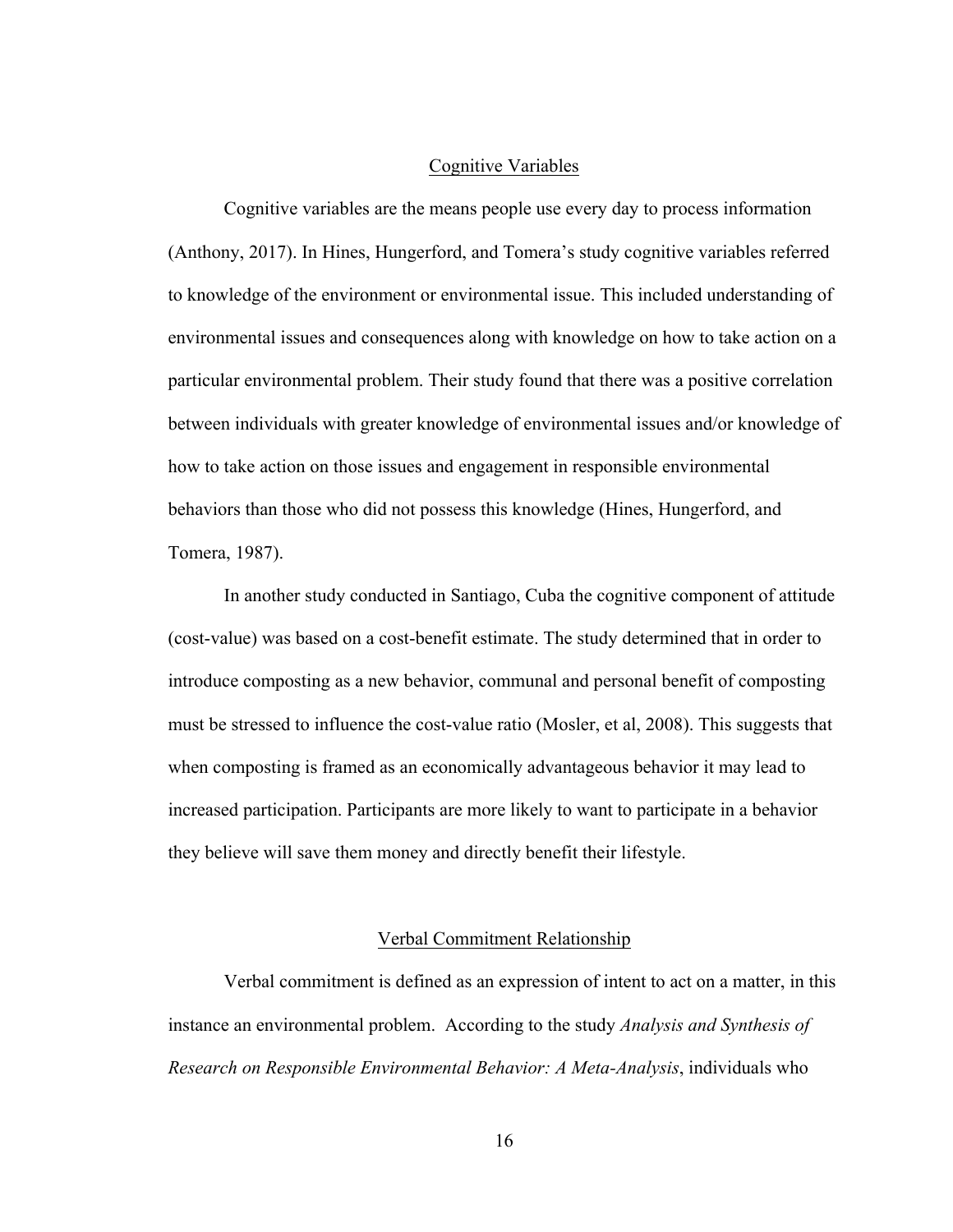express an intention to perform some action related to the environment were more likely to report engaging in environmental behaviors than those who expressed no such intention (Hines, Hungerford, and Tomera, 1987).

#### Environmental Programs

In addition to studying behavioral determinants of sustainable behavior, several studies have looked into the relationship between food waste reduction and implementation of eco initiatives. In a study conducted at Capetown Hotels in South Africa the relationship between an eco-initiative to reduce waste and environmental sustainability was demonstrated (Wyngaardand and Ruan, 2013). Wyngaardand and Ruan's study found that implementation of eco initiatives to recycle water and food waste led to a reduction in the waste generated by a hotel (Wyngaardand and Ruan, 2013).

Another study investigated whether or not visual prompts and human models influence compost-supportive behavior by individuals in a cafeteria setting (Sussman, Greeno, Gifford, & Scannell, 2012). The focus of the study was to determine whether a relatively unstudied pro-environmental behavior (composting) could be increased in a population that was not previously performing the behavior. The study found that the likelihood of a well-executed composting program increased significantly with the addition of improved signs and multiple models (Sussman, Greeno, Gifford, & Scannell, 2012).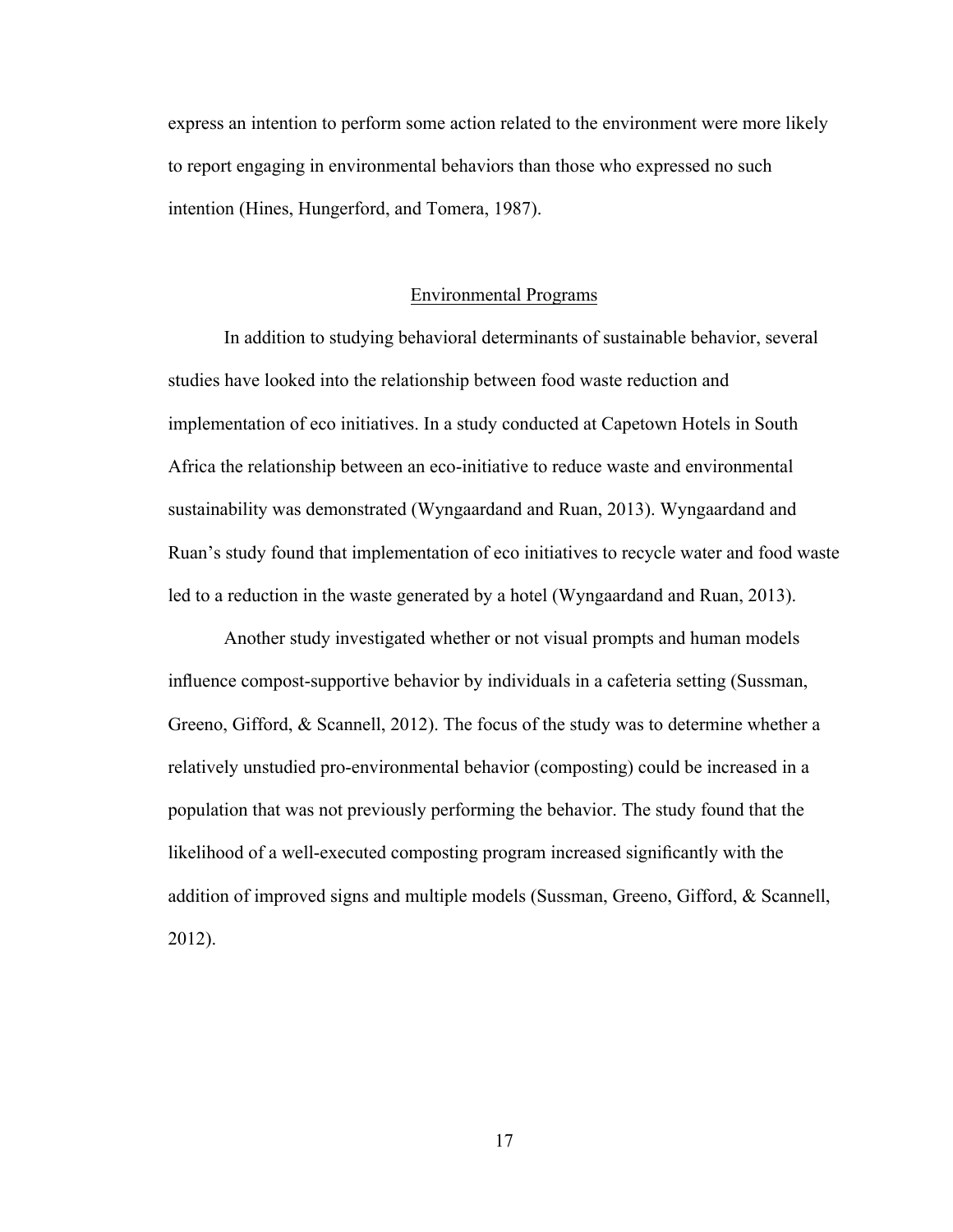#### **METHODOLOGY**

#### Experimental Design and Sampling

The study was conducted with the use of pre and post questionnaires created on Qualtrics. The questions asked participants about their demographics and general attitude and knowledge of composting in order to be able to determine what factors influence student composting behavior.

#### Research Hypotheses

Based on the research that has been discussed, a total of 6 hypotheses are proposed:

Hypothesis 1: Previous exposure to composting will be a significant predictor of composting behavior.

Hypothesis 2: Implementation of an on campus apartment composting program will result in waste diversion.

Hypothesis 3: The addition of signs and flyers will lead to an increase in student composting behavior.

Hypothesis 4: The gender of the student will not be a significant predictor of composting behavior.

Hypothesis 5: The location of where a participant grew up will be a significant factor of composting attitude.

Hypothesis 6: The year of the student in school will not be a significant predictor of composting behavior.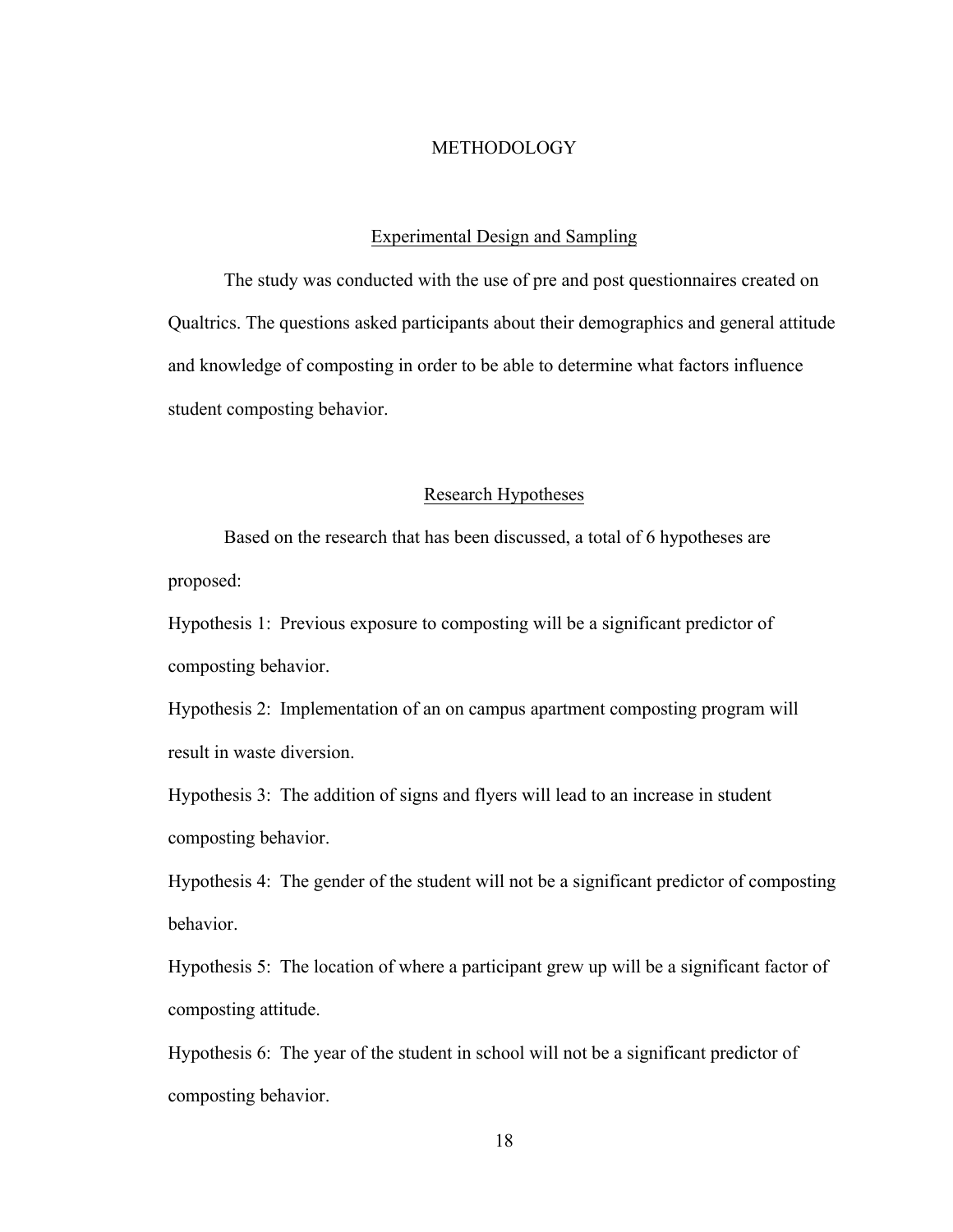#### Experimental Procedure

The process to organize this program began in May, 2016. First, a meeting with the facilities manager at the University of Maine was organized to discuss the pilot program and ask for assistance. Another meeting with the facilities manager was set up prior to the fall semester to determine logistics. A plan for the compost program was created which involved weekly pick-up of the compostable material, weighing, delivery to the composting facility and sorting to determine the level of contaminants (i.e. nonbiodegradables).

The survey used to gauge student perception and behavior toward an on-campus composting program was created using Qualtrics. The survey questions were written during July, 2016. The survey was then sent to the Institutional Review Board for the Protection of Human Subjects (IRB), which must approve of any research involving human subjects, for approval. The IRB returned the survey with feedback, the survey was updated, and approved.

To recruit students for the study several measures were taken including going door to door to ask students to participate, email blasts, and flyers. During the first and second weekend of the semester students living in on-campus apartments were verbally asked to participate in the study. Students who were interested in participating provided their email addresses. Each student was emailed a link to the Qualtrics pre-test questionnaire on September 4, 2016. The questionnaire asked participants to create a unique identifier to be used to match up pre-test and post-test submissions. The unique identifier included the last four digits of their phone number and the month and day of their birthdate. The list of email addresses obtained was also used to send out a follow-up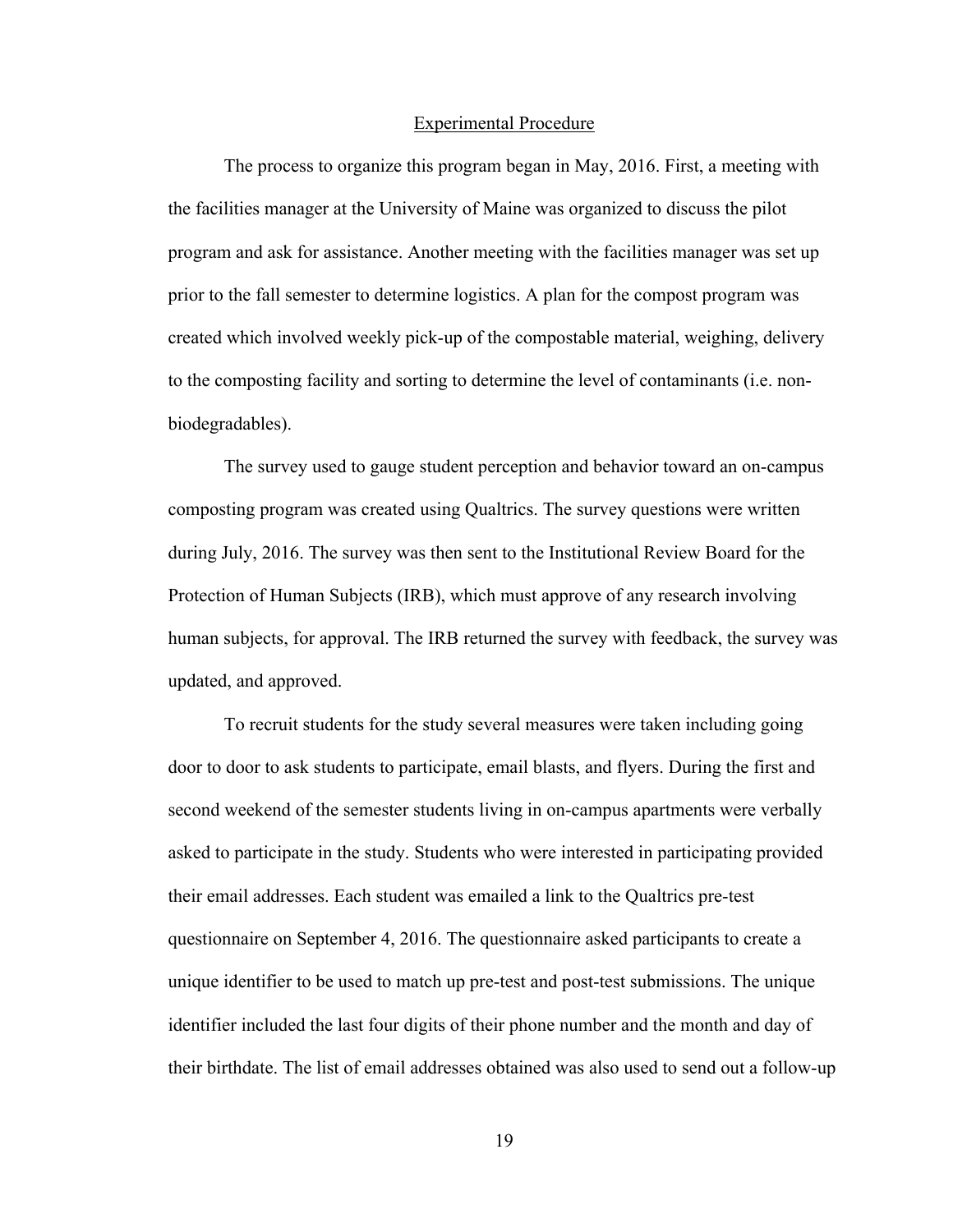post-test questionnaire using Qualtrics, this was sent on January 31, 2017 following the completion of the pre-test questionnaire. Consent forms were included as part of the pretest and post-test submissions.

The students were also provided with a handout on what materials were compostable (Figure 1). Students were asked to collect their compostable materials and dispose of them in the designated compost bucket for their apartment complex. The two designated compost buckets were collected on a weekly basis. The bins from each apartment complex filled with food scraps were weighed individually each week and brought to the University of Maine Compost Facility.



Figure 1: Compostable Material Handout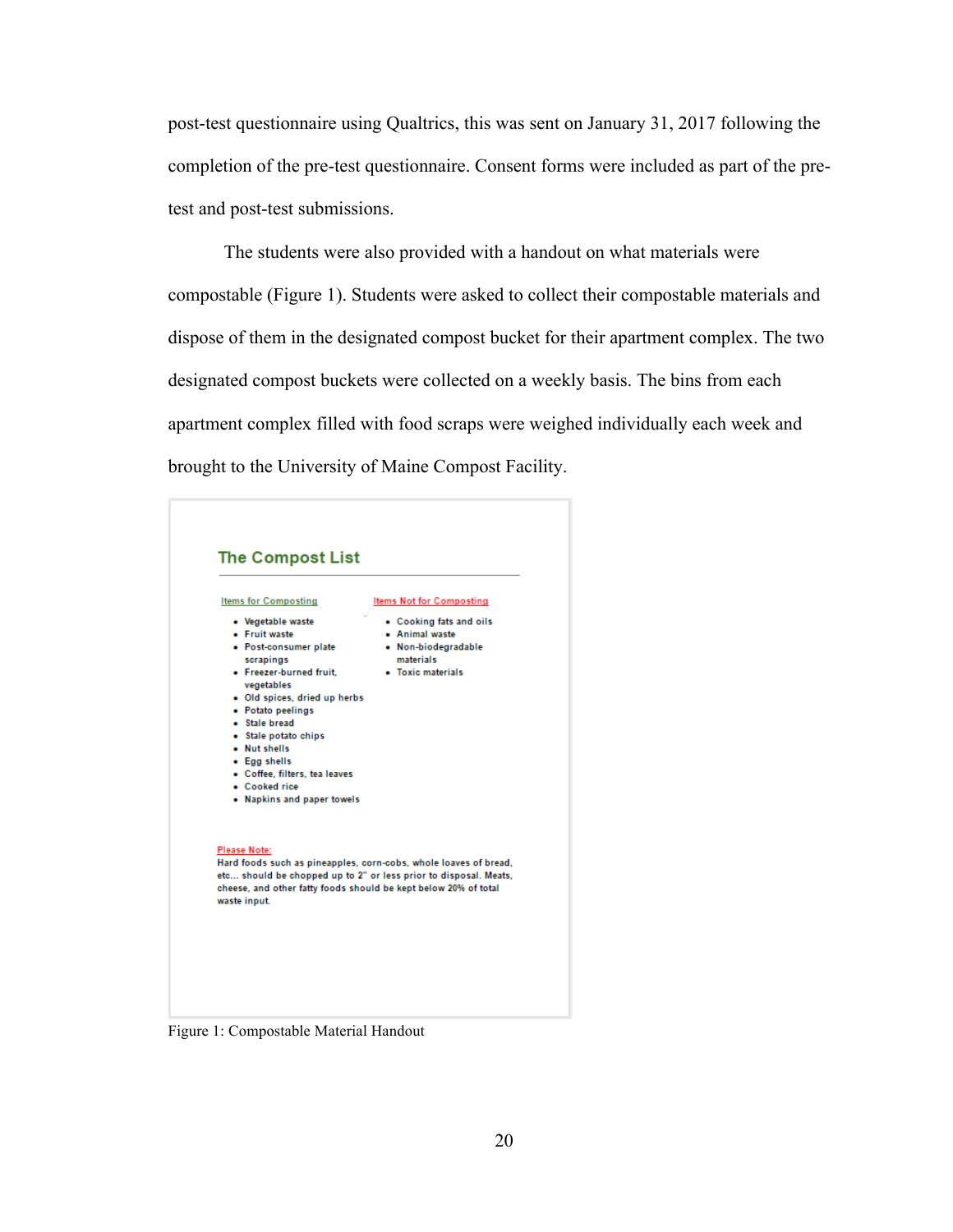Another outreach effort to increase student participation was undertaken on

October 23, 2016. Flyers about the study were distributed to each apartment in the on-

campus apartment complexes and hung on bulletin boards. The flyers included the link's

address to the pre-test questionnaire.

### **DTAV PATCH Composting Program** My name is Sierra Kuun and I'm a senior studying Chemical Engineering and part of

the Honors College at UMaine. As part of my honors thesis, I have created a composting program for Patch and DTAV and would like to gather information about your attitudes, behaviors, and future intentions surrounding composting. Taking my survey (less than 10 minutes long!) at the beginning and again at the end of the fall semester will greatly help my thesis and have a substantial impact. I appreciate anyone who can participate in the composting program and my survey and welcome further questions. You can access the survey link below!





#### Survey Analysis

The survey data was analyzed and tested in two primary ways. First the data was looked at in ordinal form by the student responses of the questions of which a majority utilized a Likert scale. A common method of analysis for this is known as "Top-Box,"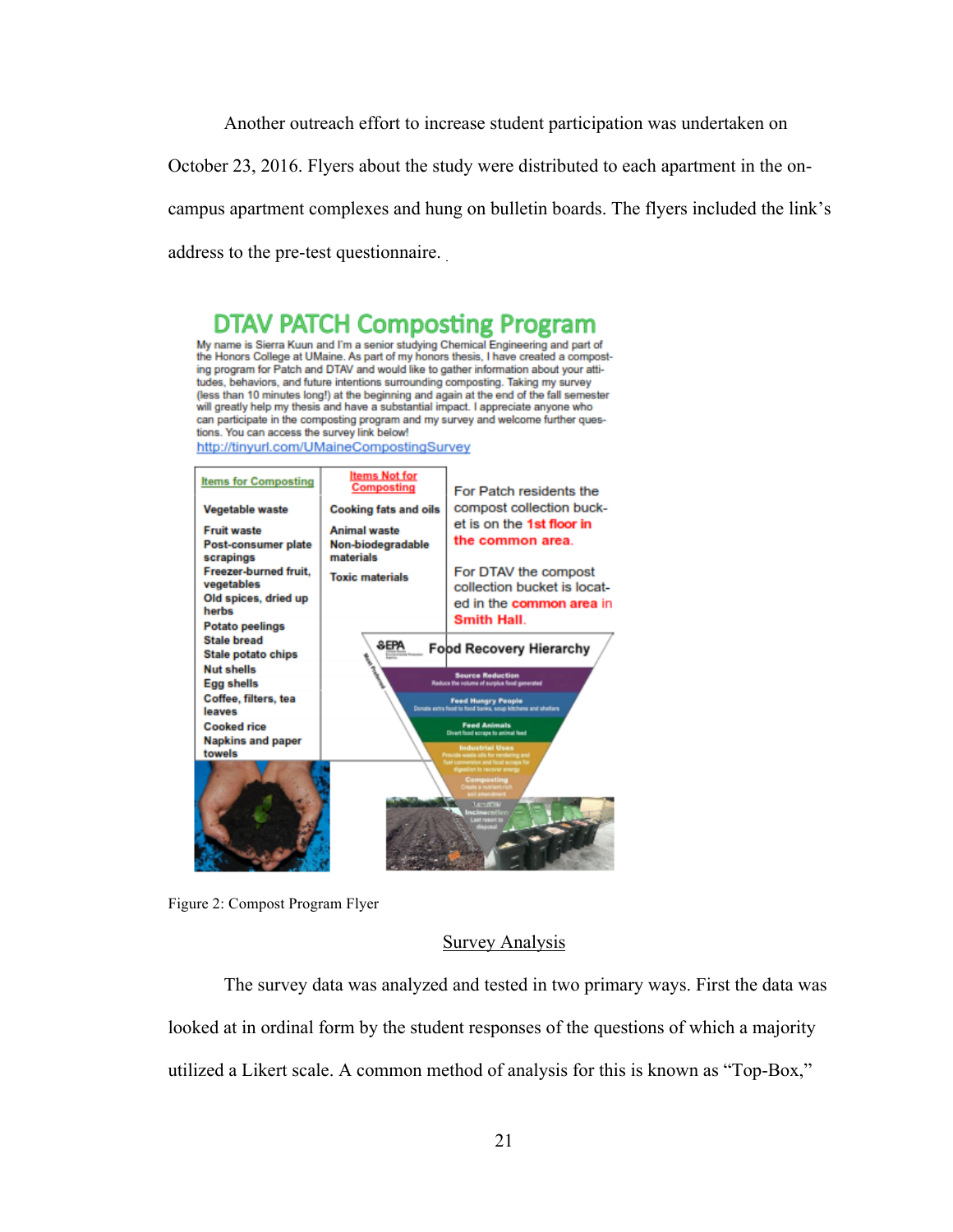which looks for what percentage of responses are on the positive side or the negative side of the question. Using this method we can see where respondents were in agreement or disagreement toward specific topics.

The second method for analyzing the data was using parametric tests, such as ttests and ANOVAs (analysis of variance). These methods were used to determine the statistical significance of where the respondents, stratified by various characteristics, responses were different and similar. There has been a strong push towards using Likert-Scale data in parametric data analysis (Carifio and Perla, 2008). To reinforce the validity of using parametric data, a Crombach's Alpha statistic was generated to show the reliability of the questions. The data had a high score of 0.669 indicating that there is enough internal consistency to use parametric testing. Given the small sample size, parametric testing will not be a focal point, but t-tests and ANOVAs were run and will be mentioned where there were noteworthy, statistically significant results.

A possible issue that was addressed is the small sample size resulting in being unable to use some of the questions, or forcing the pooling of results. This is not desirable, but in many cases was a minor inconvenience. For instance, instead of looking at eight different pools of individuals for "Where were you raised?" those groups were pooled into three concise and similarly sized groups: Central/Northern Maine, Southern Maine, and Outside Maine. The stratifications that are analyzed in these results are as follows: 1) gender, 2) year in school, 3) where raised, 4) number of meals cooked per week, and 5) prior composting experience.

A third form of analysis will be to look at the seven individuals that provided an identification code that was matched with both rounds of surveys to chart their story and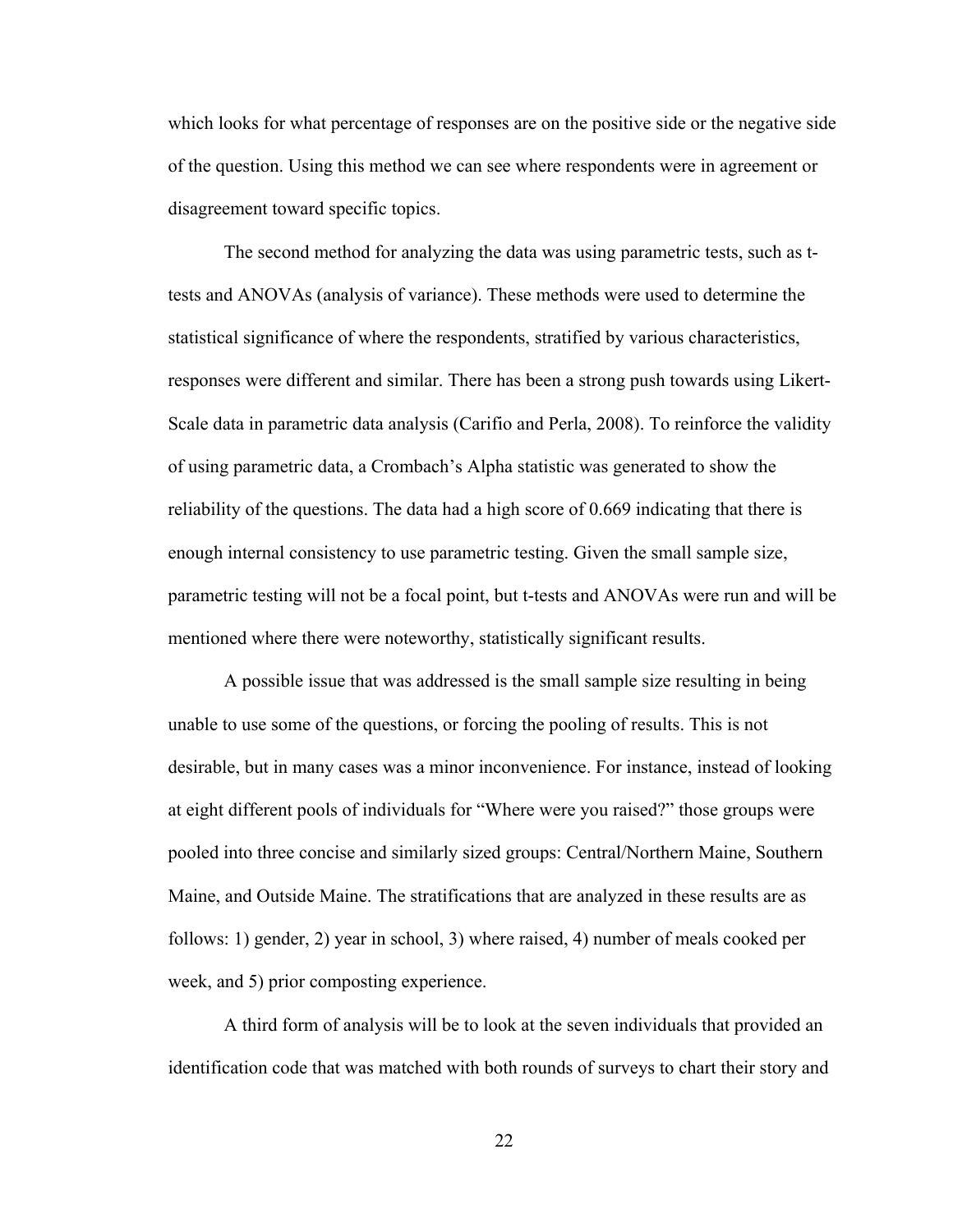see what we can learn from their experience. The students participating in the survey, through their results, share a personal story of their experience composting. We can learn of the "yuck" factor, about how practice leads to perfection (or not!), and how participating in a sustainability program enhances, or detracts from, future intentions about the activity.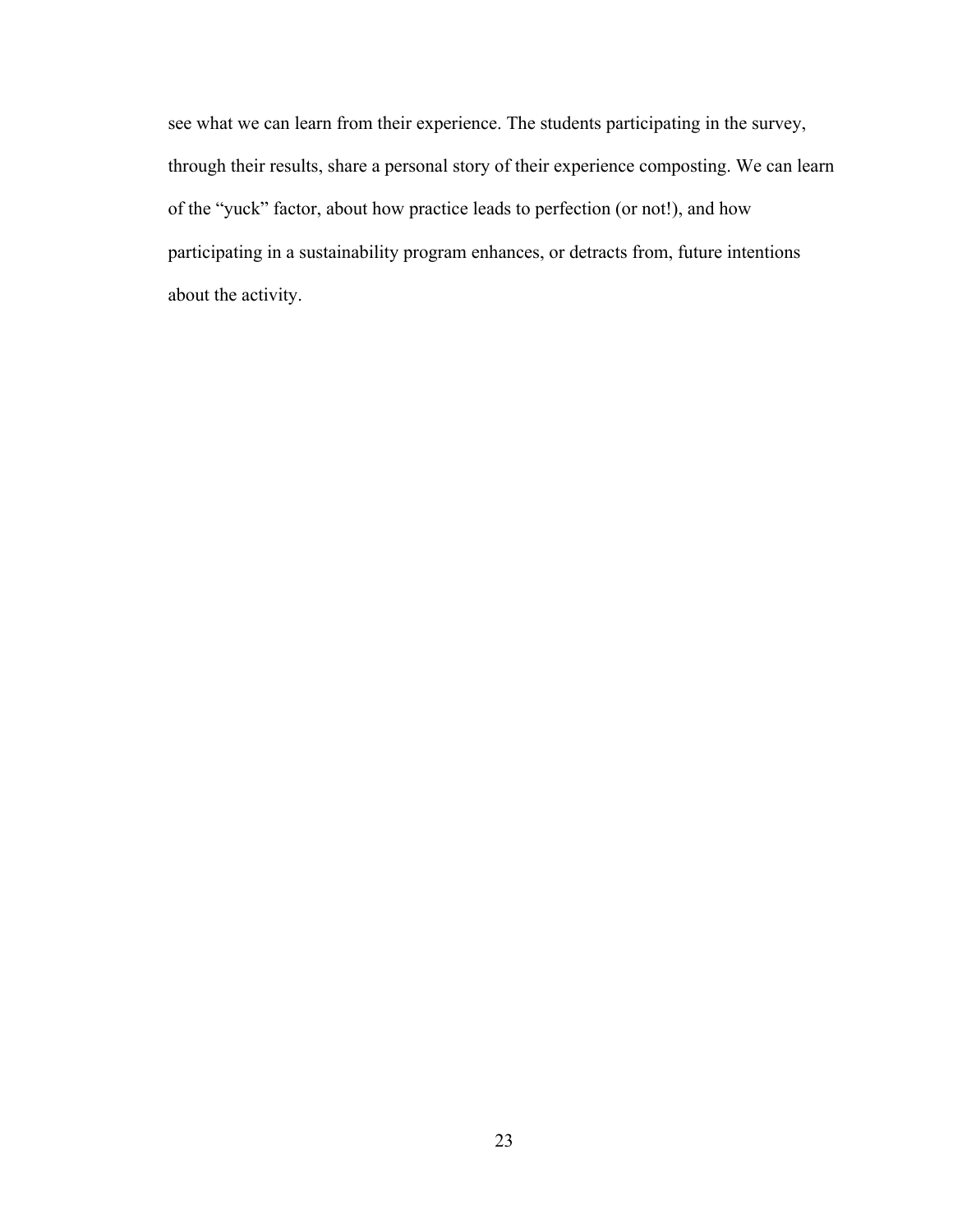### RESULTS

The descriptive data collected from the questionnaires distributed among undergraduate students living in the on-campus apartments at the University of Maine are summarized in Table 1. The pre and post-test questionnaire sample size consisted of a total of 73 undergraduate students (males=39, females=33).

| Question            | Option                | Count |
|---------------------|-----------------------|-------|
| <b>Sex</b>          | Female                | 33    |
|                     | Male                  | 39    |
|                     | Prefer not to         | 1     |
|                     | disclose              |       |
| Academic Year       | Junior                | 36    |
|                     | Senior                | 26    |
|                     | Sophomore             | 11    |
| Where were          | Central and           | 27    |
| you raised          | Northern              |       |
|                     | <b>Outside Maine</b>  | 20    |
|                     | <b>Southern Maine</b> | 26    |
| Where do you        | Alpha Tau Omega       | 12    |
| live                | Beta Theta Pi         | 9     |
|                     | <b>DTAV</b>           | 16    |
|                     | Other                 | 3     |
|                     | Patch                 | 33    |
| Number of           | No Response           | 3     |
| <b>Meals Cooked</b> | 0                     | 5     |
| per Week            | $1$ to $4$            | 7     |
| Excluding           | 11 to 14              | 25    |
| <b>Breakfast</b>    | 5 to 7                | 10    |
|                     | 8 to 10               | 23    |
| Have you            | No                    | 27    |
| composted in        | Yes                   | 46    |
| the past            |                       |       |

Table 1. Descriptive data of entire pre and post questionnaire (n) sample.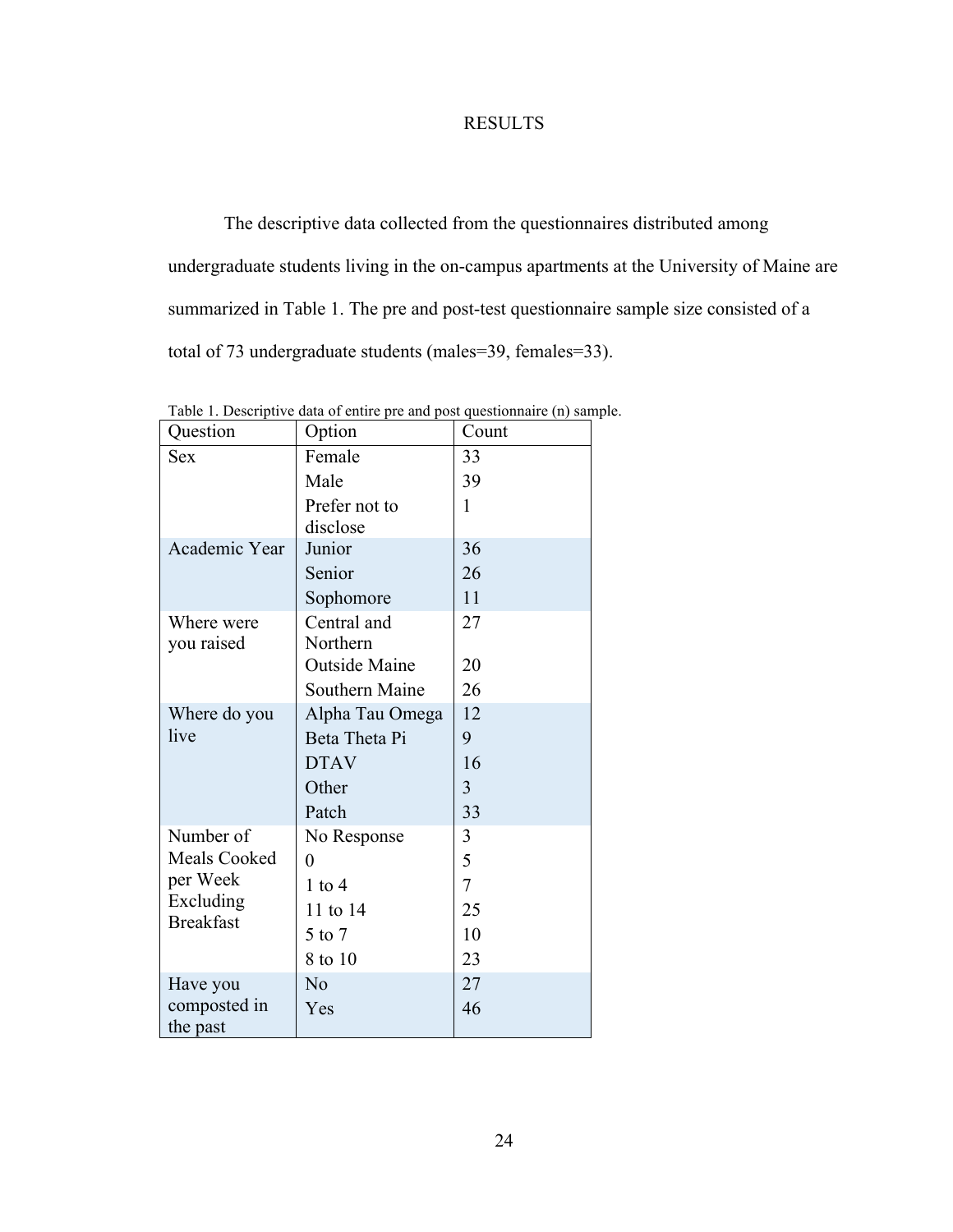#### Compostable Material

It was hypothesized that the implementation of an on campus apartment composting program would result in significant waste diversion. According to Figure 3 food scraps were diverted on a weekly basis during the regular academic calendar. The total waste diverted for the fall semester was 642.2 lbs. Figure 3 suggests many students participated in this program and were interested in practicing a sustainable behavior. There were 50 students who took the initial pre-composting survey from Patch and DTAV during the fall semester. It is likely more participated and did not fill out the information, but as a baseline, we can see that the average student likely diverted between 12 lbs (if all students participated) and 15 lbs (if only survey respondents participated) pounds of food waste. The study was unable to determine if some students waited to adopt the program during late October when the last formal advertisement was made and there was a steady increase in pounds of food scraps collected for several weeks.

Another hypothesis was that the addition of signs and flyers would lead to an increase in student composting behavior. In order to test this theory, flyers were distributed to each complex in late October. According to the data collected in Figure 3, the students collected the greatest amount of compostable materials per day in November, suggesting that the addition of flyers likely increased participation. According to Figure 3 student collection of compostable materials decreased after school holidays and breaks. This could be due to a variety of reasons such as forgetting to collect their food scraps, loss of interest in the program, or not preparing their own food as much after a break. It is common for parents and relatives to send student back to school with prepared meals, so seeing less pre-meal food scraps is to be expected.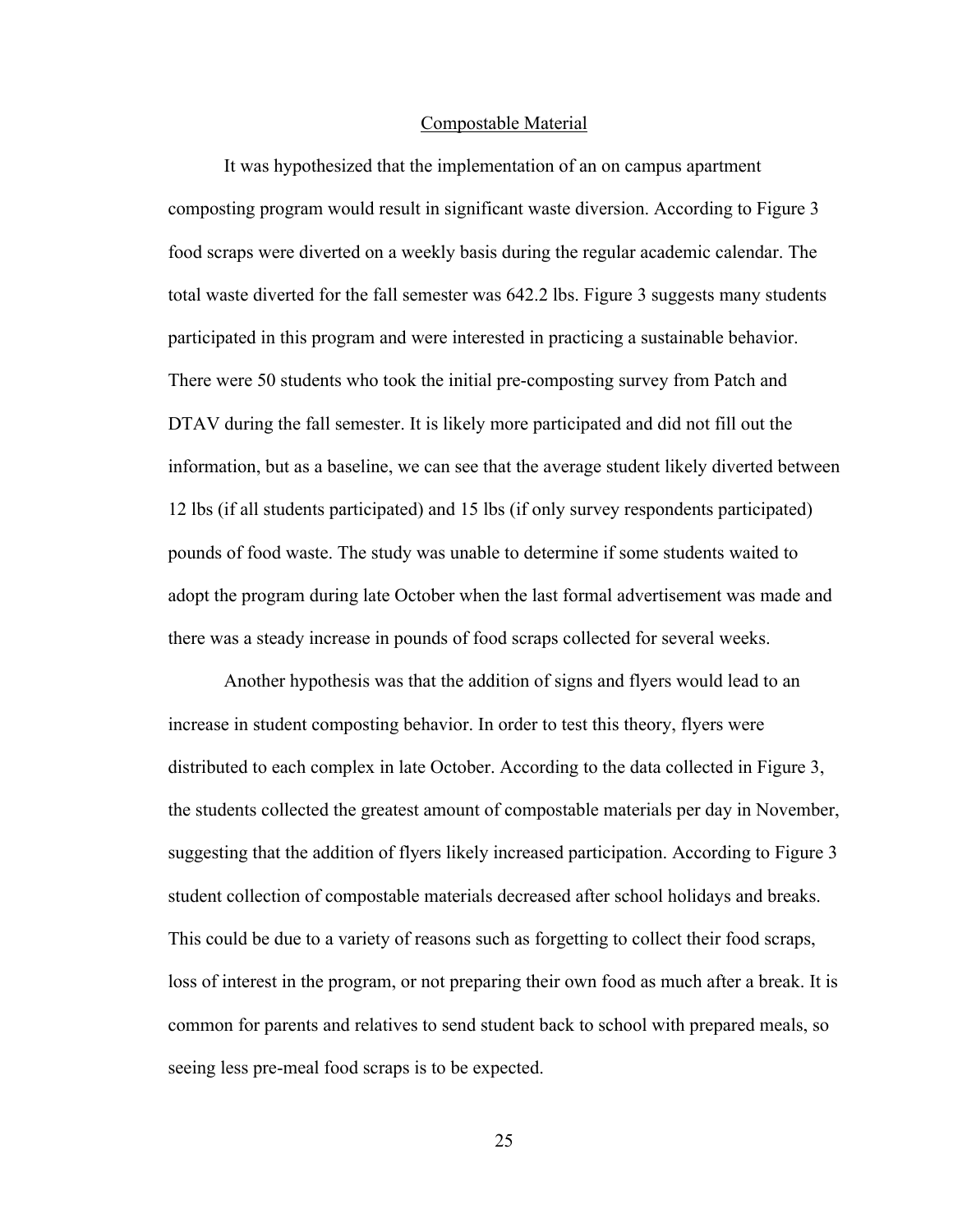| Compostable Materials Collected per Day (lbs) |        |             |              |
|-----------------------------------------------|--------|-------------|--------------|
| Date                                          | Patch  | <b>DTAV</b> | <b>Total</b> |
| 9/7/2016                                      | 4.94   | 1.00        | 5.94         |
| 9/14/2016                                     | 5.43   | 1.23        | 6.66         |
| 9/21/2016                                     | 2.89   | 1.00        | 3.89         |
| 9/30/2016                                     | 5.43   | 2.74        | 8.17         |
| 10/5/2016                                     | 1.86   | 1.26        | 3.11         |
| 10/12 & 19/2016                               | 4.52   | 3.52        | 8.04         |
| 10/26/2016                                    | 3.89   | 1.49        | 5.37         |
| 11/2/2016                                     | 6.86   | 1.57        | 8.43         |
| 11/10/2016                                    | 6.43   | 2.86        | 9.29         |
| 11/17/2016                                    | 6.31   | 3.57        | 9.89         |
| 11/14 & 12/1/2016 3.47                        |        | 1.16        | 4.62         |
| 12/8/2016                                     | 3.67   | 1.22        | 4.89         |
| 12/15/2016                                    | 6.86   | 1.00        | 7.86         |
| Average Daily                                 | 4.81   | 1.82        | 6.63         |
| <b>Total Weight</b>                           | 465.60 | 180.60      | 646.20       |

Table 2: Average Daily Rate of Compostable Materials Collected in on-campus apartments



Figure 3: Average Daily Rate of Compostable Materials Collected in on-campus apartments \* Please note: school breaks were not included in calculations of averages

A noteworthy finding could be to see the higher participation of the Patch Students than the DTAV students. Students living in Patch collected 4.81 pounds per day on average versus those living in DTAV where 1.82 pounds per day on average were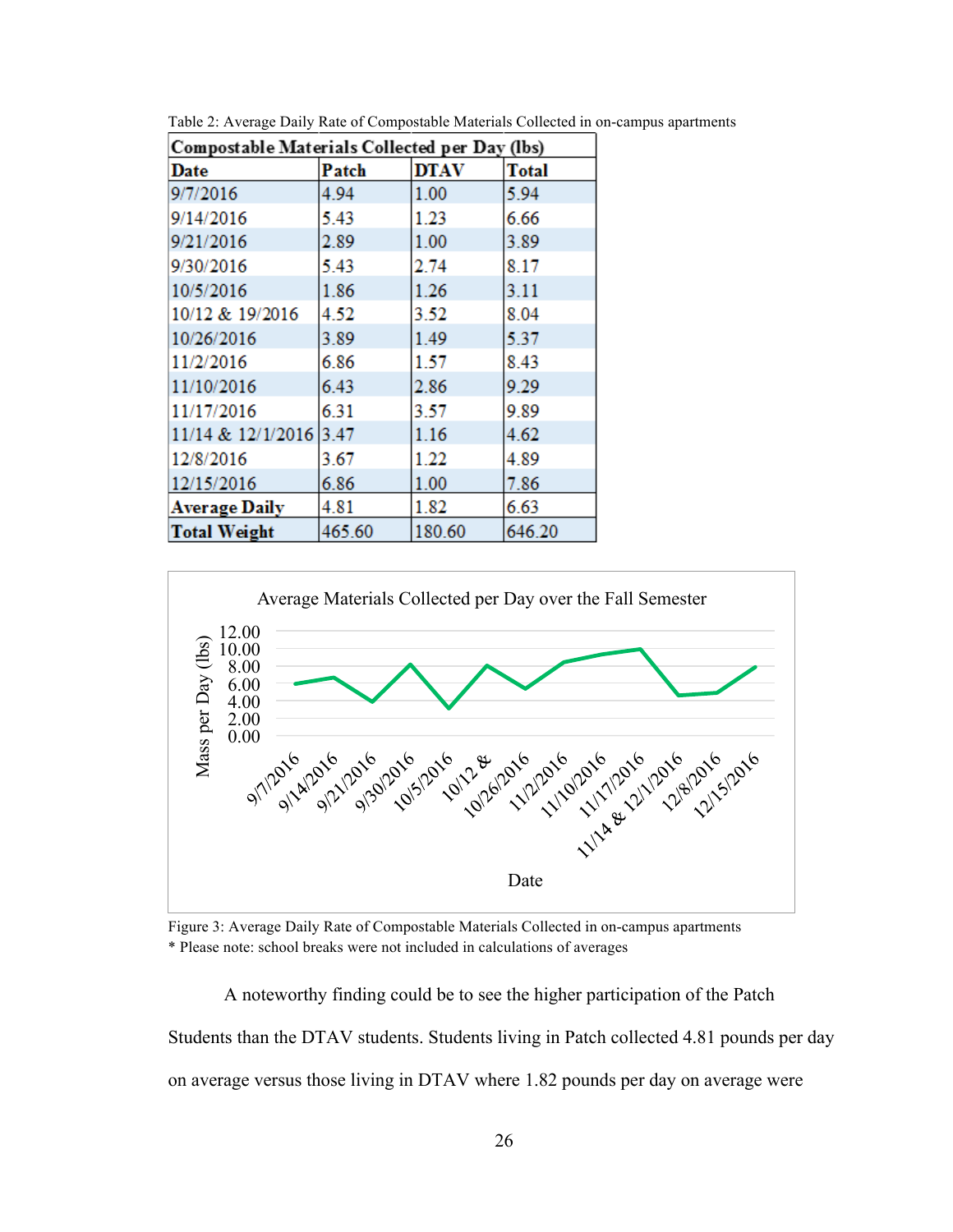collected. This project could be thought of as a coalition between two buildings, similar to towns in Maine that come together to share or have regional transfer station. I lived in the Patch apartment complex which made it easier for me to promote the program to students since I was more likely to know them and have a connection with them. In cooperatives, typically the "Champion" for a program will get stronger participation from the residents that they are more acquainted with. This translates to the situation where the town that the site is located in has a larger buy-in to the program than the town(s) that "use" the program, but may not identify with it as a part of their community.

#### Impact of Previous Exposure to Composting

It was hypothesized that a participant's exposure to composting in the past would be a significant factor in predicting attitude toward composting. Students who had composted in the past were more confident in their ability to compost and to understand what material could be composted (Figure 4). These findings make sense because individuals who have experience with a practice are often more confident in their understanding of the topic and ability. Most individuals were confident that they could effectively compost without creating odors or spend money to participate. The only question that was out of the ordinary was the question about whether or not it is okay to have a little plastic in your compost. Individuals without experience answered that they disagreed with that statement 89 percent of the time, slightly above that of those with exposure to composting in the past (Appendix B, Table 1). The "Exposure" group has had the experience to conclude, right or wrong that is it an acceptable thing to have low levels of contamination.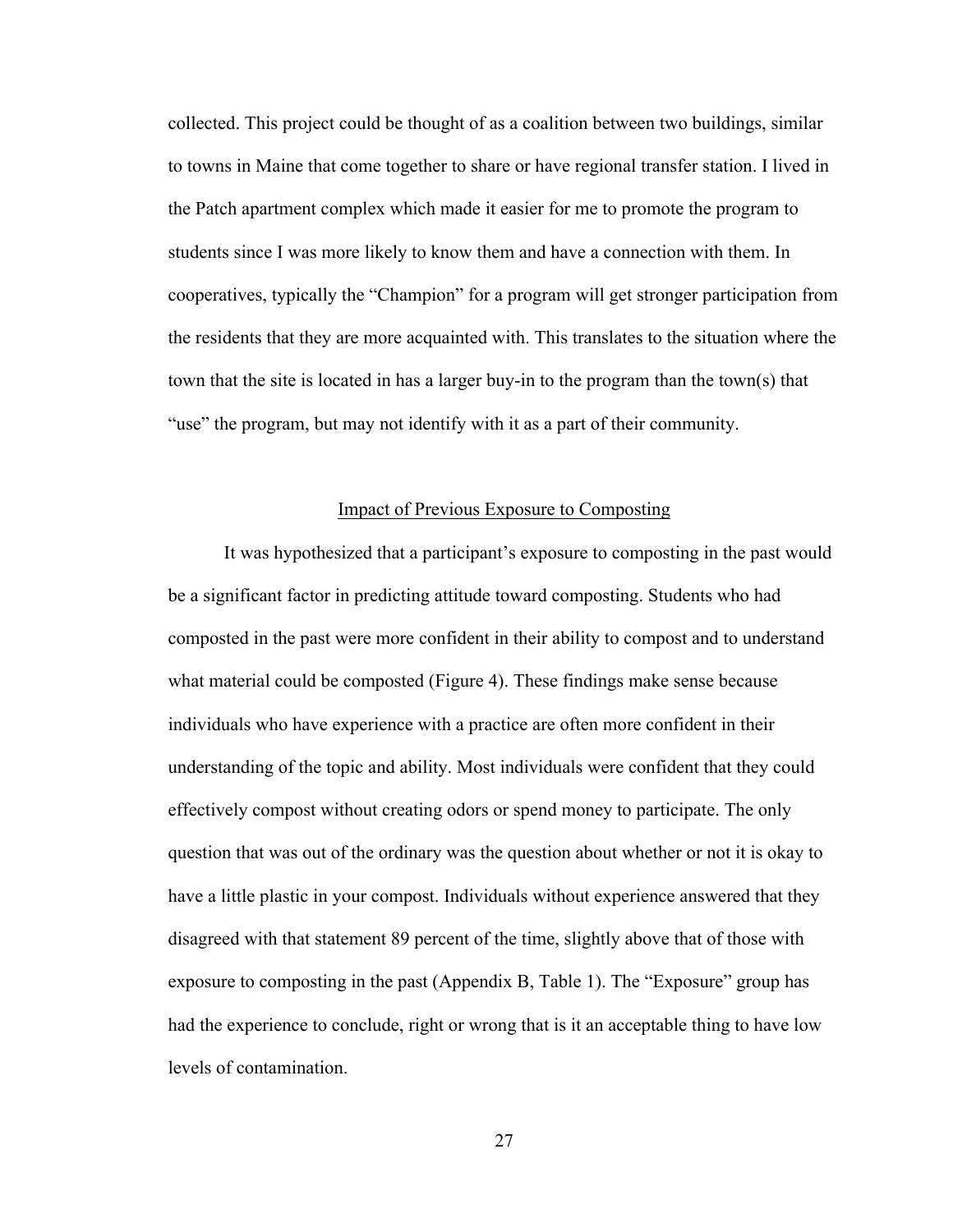

Figure 4: Graph of Ordinal Analysis of Participant Attitudinal Responses grouped by experience composting

Figure 5 shows the informational responses based on the participants experience with composting. The majority of participants in both groups had generally positive attitudes toward composting, the importance of composting, and belief in environmental benefits of composting. However, participants who had experience composting were more likely to agree that they had a positive attitude toward composting. Participants with experience composting responded positively 93.5 percent while participants with no experience composting responded positively 74 percent (Appendix B, Table 2). This can be explained by participants who have composted in the past already and thus understood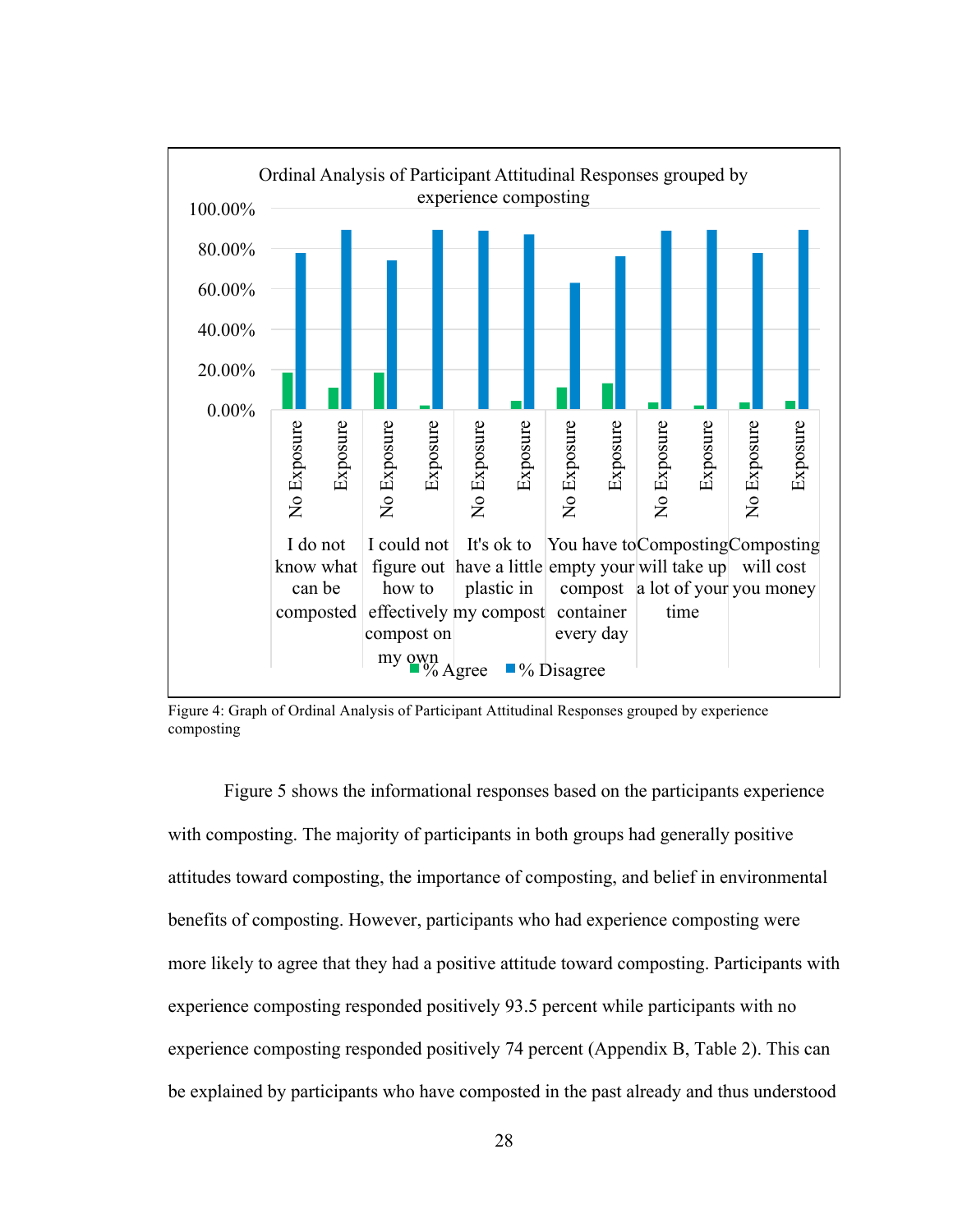the environmental benefits of the behavior. In addition, participants with previous exposure to composting were more likely to respond positively to composting in the future. Another finding was that only individuals without prior exposure to composting disagreed with the questions "do you plan on composting later in life." Both of these questions in the informational block had robust statistically significant differences of responses along with the question pertaining to understanding the process of composting. It also reinforces the idea that exposure to a sustainability-related activity helps fosters future actions. This is another reason why initiatives like school composting programs can yield dividends beyond the diverted materials in the long run.



Figure 5: Graph of Ordinal Analysis of Participant Informational Responses grouped by experience composting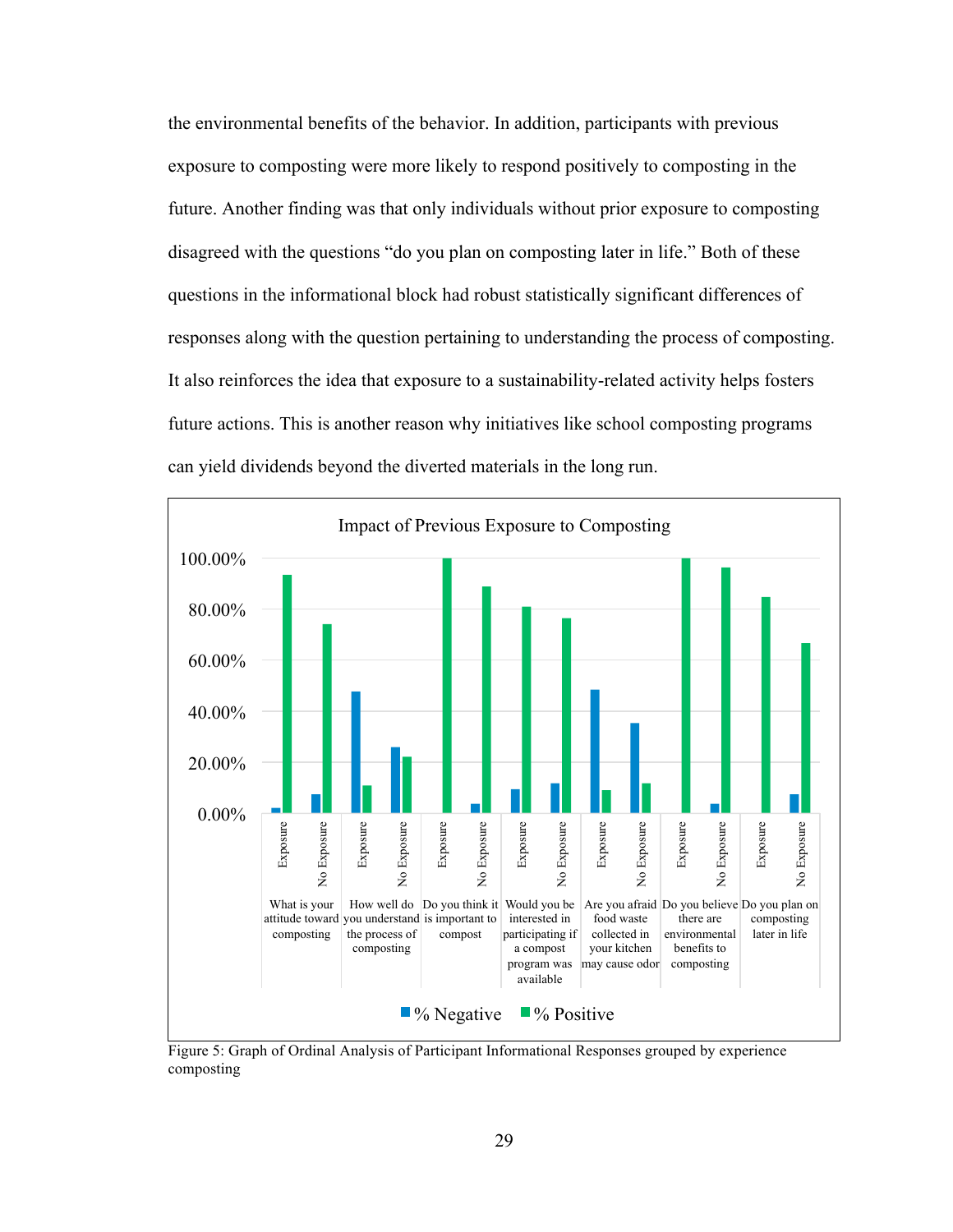#### Impact of Gender

It was hypothesized that the gender of the student would not be a significant predictor of composting behavior, because most literature on composting behavior did not examine the role of gender and sustainability. However, one study explored the relationship between sustainability initiatives and gender composition of corporate boards. The study found that boards with greater gender diversity were most likely to initiate sustainability strategies. Additional findings discussed how women may be more supportive of environmental practices in general; however, women CEOs are no more likely to advance innovative environmental policies than men CEOs (Glass et. al., 2015).

Figure 6 shows male versus female attitudes toward composting. According to Figure 6 female participants were more confident in their understanding of what could and could not be composted. This may have resulted from more female participants reading the flyer on compostable material (Appendix B, Table 3). However, responses yielded no relevant statistically significant results when doing parametric analysis. Given that this stratification had the largest sample sizes, this is a telling result that the men and women taking this survey think similarly about composting; or, that we cannot confirm they have different views scientifically.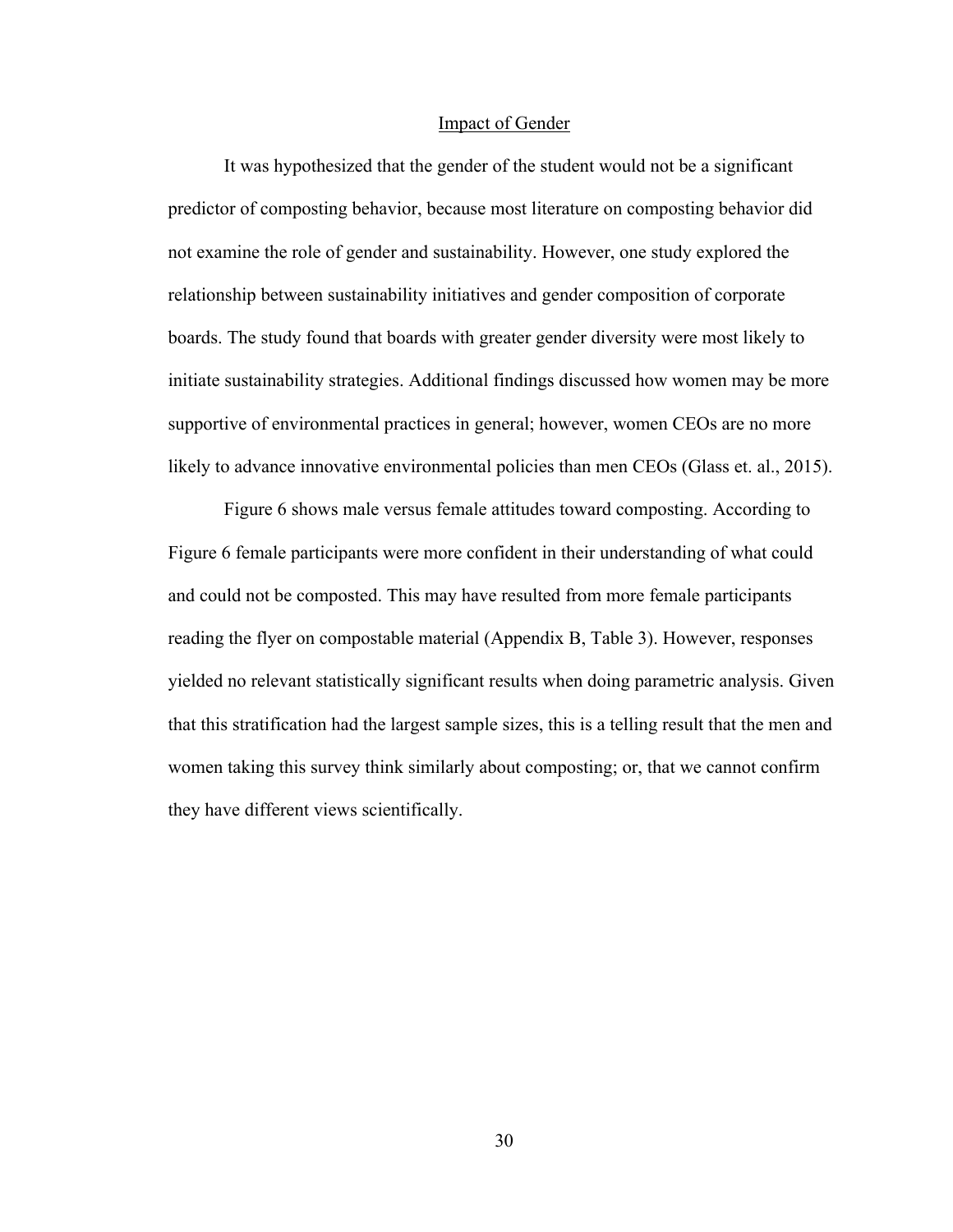

Figure 6: Graph of Ordinal Analysis of Male and Female Attitudinal Responses

Figure 7 shows males' versus females' responses for informational questions about composting using Top-Box analysis. Even without statistically significant differences, we can still learn from their responses. According to Figure 7, both male and female participants expressed a predominantly positive attitude toward composting and belief in the importance of composting. In addition both groups had similar responses to understanding the process of composting, which indicates neither gender is more or less familiar with the process.

Female participants were likely to be more concerned about odor caused by composting; when asked if compost causes odors, 52 percent of female participants agreed while 38 percent of male participants agreed (Appendix B, Table 4). This belief may have be correlated to their responses about not wanting to empty the compost container on a daily basis, or their higher confidence that they could properly execute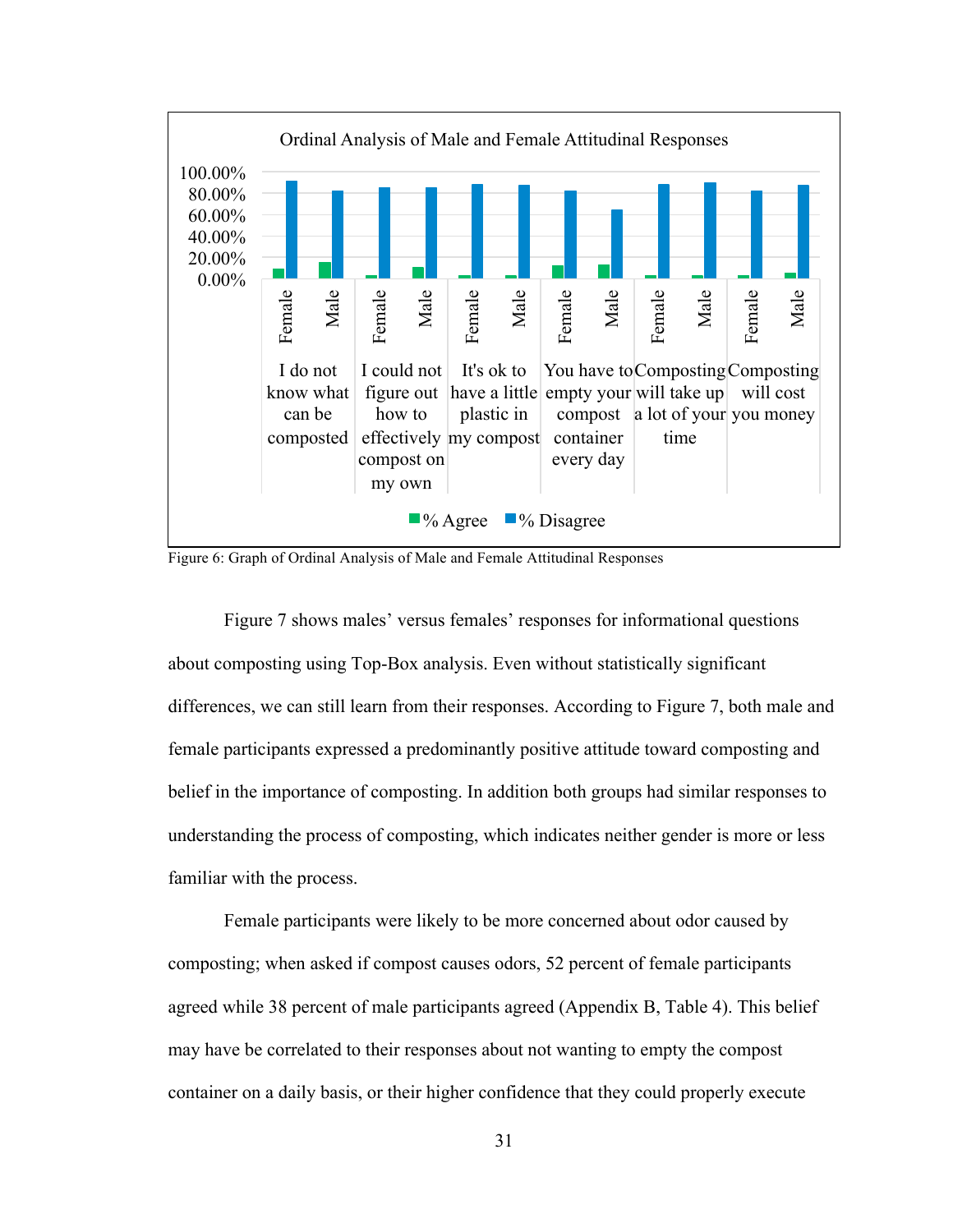composting may mean a more realistic view of the potential for odors. It may also have been rooted in the idea that women would be less likely to tolerate a smelly apartment and show greater willingness to prevent that possibility. According to survey results women were slightly more likely to disagree that the compost container should be emptied on a daily basis. Even though there were no statistically significant difference between males and females attitudes and informational views about composting, females were more likely to respond strongly about their attitudes towards composting, yet responded less positively about their ability to effectively compost.



Figure 7: Graph of Ordinal Analysis of Male and Female Informational Responses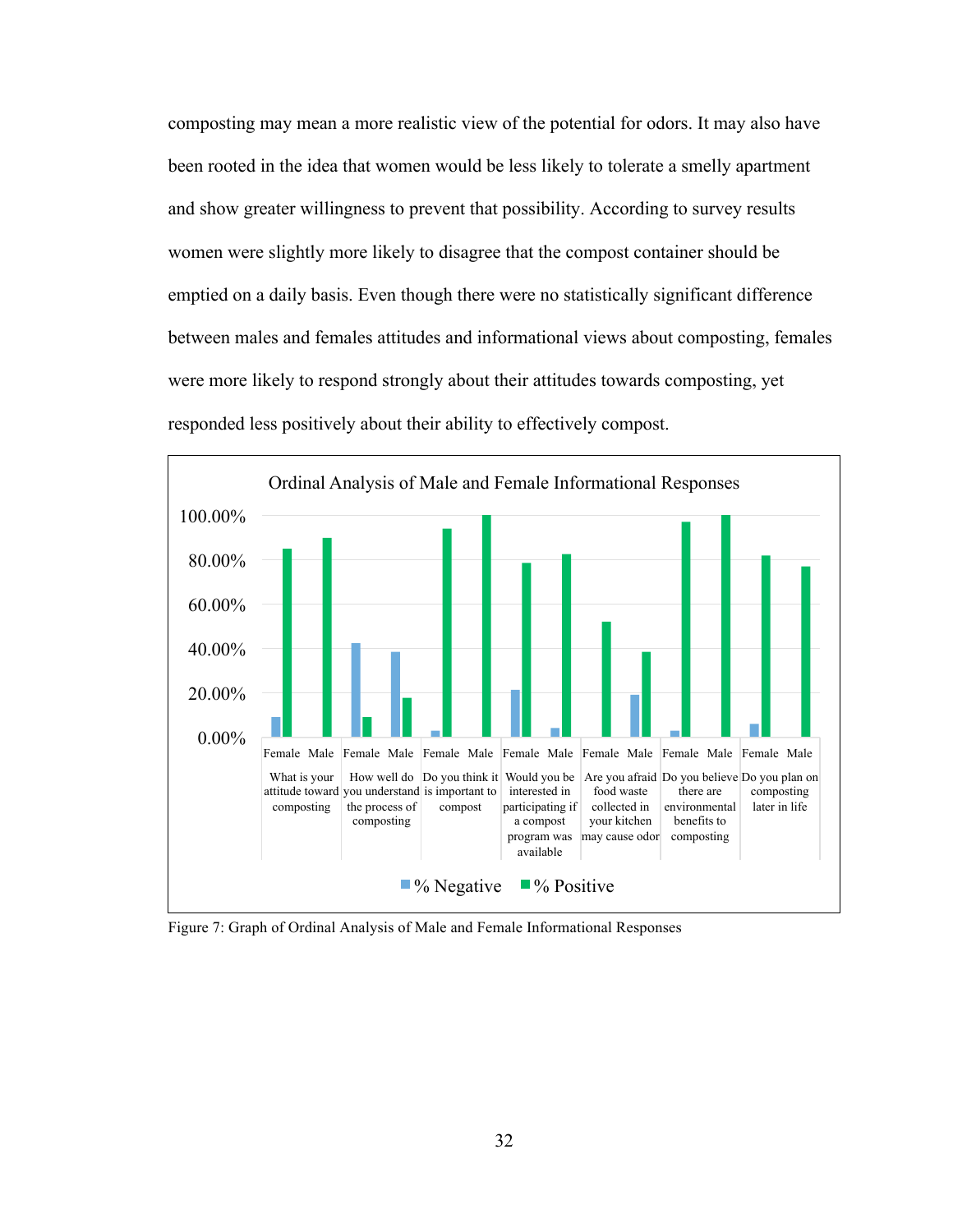#### Impact of Participants Hometown

It was hypothesized that the location of where a participant grew up would be a significant factor of composting attitude. Figure 8 grouped participants by where they were raised and compares their perceptions of composting. The groupings of location where raised were: 1) central and northern Maine; 2) southern Maine; and 3) outside Maine. As mentioned previously, there were initially eight separate locations students could choose from. To create relatively equal sized groups the central, northern, and western Maine groups were pooled along with the other New England states and other.

It was hypothesized that where a participant grew up would be a significant factor of composting attitude because students who grew up in a more rural environment would be assumed to be more likely to have experience composting. Many of the "From Away" respondents were from Massachusetts and were assumed to have grown up in more urban areas with less experience composting. One can assume that the average student from central and northern Maine would have grown up in a more rural community on average than either the southern Maine or outside Maine groups. According to Figure 8 participants who grew up in northern and central Maine were more confident in their understanding of what material is compostable and their ability to compost on their own. Students from northern and central Maine might be more confident than their peers from southern Maine and other states because they have experience composting at home in their backyards and are more likely to be from farming communities. Students from southern Maine and out-of-state may have not engaged in composting before due to several barriers created by living in urban communities.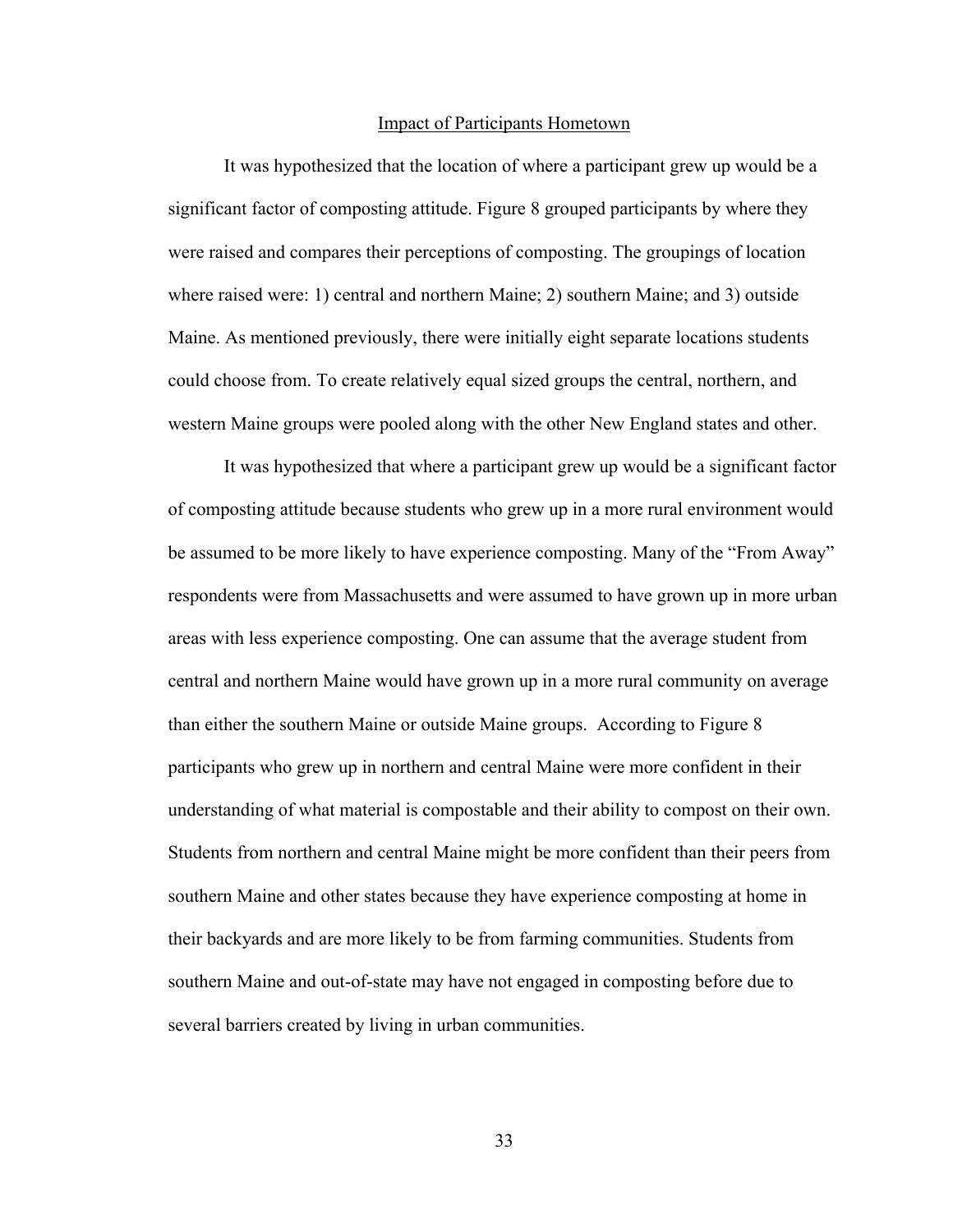

Figure 8: Graph of Ordinal Analysis of Participant Attitudinal Responses grouped by hometown location: Central and Northern Maine, Southern Maine, and Outside Maine

According to Figure 9 participants in each grouping had a positive attitude toward composting, belief in the importance of composting, and understanding of environmental benefits of composting. Participants did differ in their response to wanting to participate in a composting program if it was made available. Participants from southern Maine were most interested in participating while participants from outside Maine were least interested. When asked, would you be interested in participating if a composting program was available, 90 percent of participants from southern Maine responded positively while only 70 percent of participants from out of state responded positively (Appendix B, Table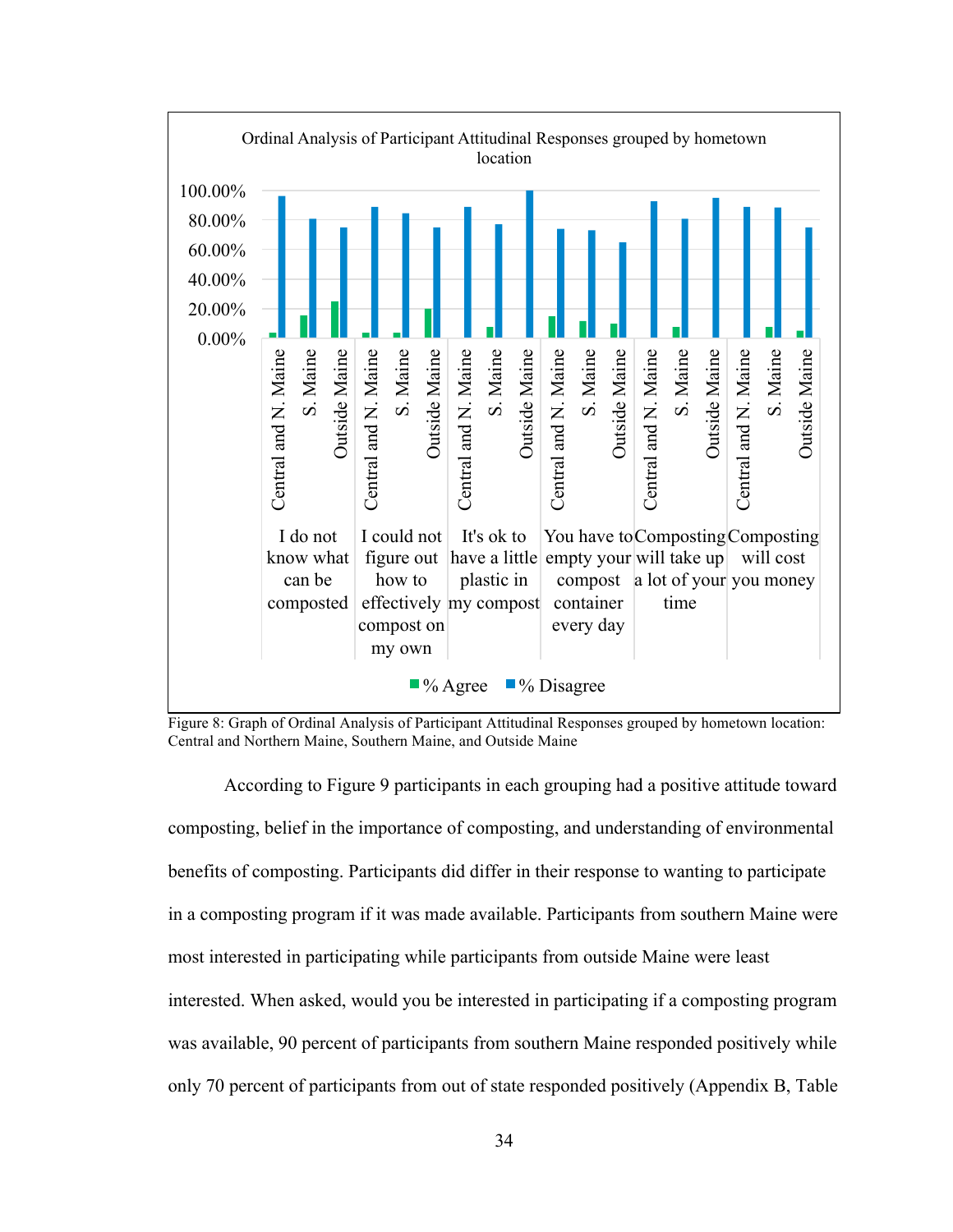6). This may suggest that participants from outside Maine have less familiarity with composting and are therefore less interested in becoming involved in such a program or have lesser motivations towards such a program. This also reflects the growing number of Maine organics companies which presently concentrated in Southern Maine. This survey says that's a good idea! They want it, but due to urban living have significant barriers which the service providers can help them overcome.

According to Figure 9 participants from outside Maine had the lowest concern towards odor. When asked, are you afraid food waste collected in your kitchen may cause odor, 53.3 percent of participants from out of state responded they were not compared to 35 percent of southern Maine participants, and 46.7 percent of central and northern Maine participants (Appendix B, Table 6). This suggests participants from out of state were at least aware of the odor caused by composting, since the participants with the greatest experience composting were more concerned about the odor. According to Table 6 groups mirror responses' current intention and future actions toward composting. Participants from Southern Maine were most interested in composting currently and in the future. This suggests people are not putting off a sustainable behavior, and want to do it now and in the future.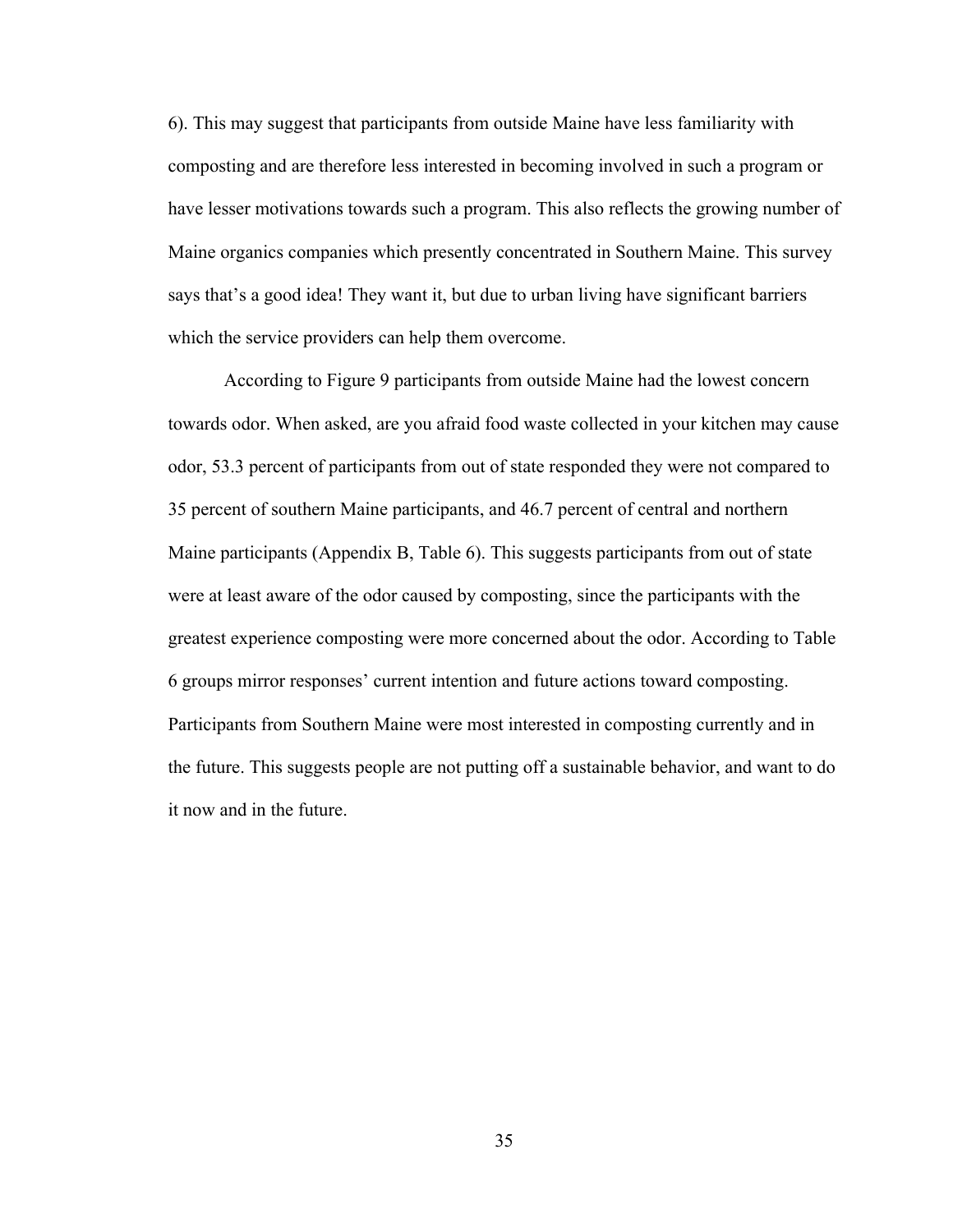

Figure 9: Graph of Ordinal Analysis of Participant Informational Responses grouped by hometown location: Central and Northern Maine, Southern Maine, and Outside Maine

#### Impact of Participants Year in School

The academic year of the student was hypothesized to be an insignificant factor in predicting composting behavior. The academic year was predicted to not influence composting behavior because previous studies related the behavior to beliefs not age among this age demographic. According to Figure 10 students in their sophomore year of college were more confident in their ability to compost. Sophomores had the lowest percent of respondents who agreed to the statement "I do not know what can be composted" and "I could not figure out how to effectively compost on my own." This suggests participants in their sophomore year may have had previous exposure to composting or have a different attitude toward the practice when compared to juniors and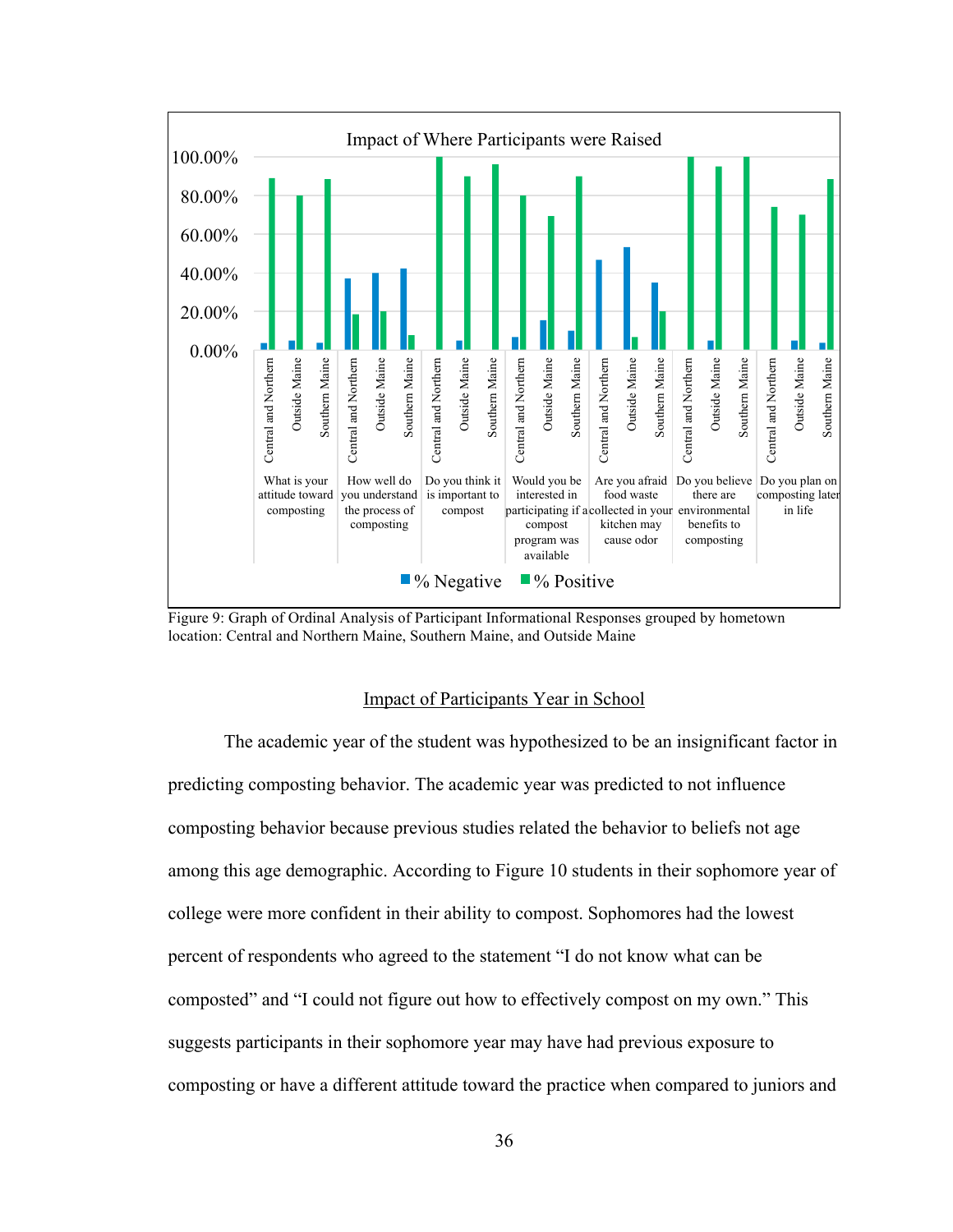seniors. There may also be some naivety about what composting may entail as this is likely the first experience any of the sophomore students had with extensively cooking for themselves. Juniors and seniors are more likely to have lived outside of traditional dorms and therefore have dealt with an odorous kitchen garbage bag and understand that food scraps will eventually smell.

Seniors were more likely to disagree with "having some plastic in compost is ok" than juniors and sophomores. This suggests the seniors were more likely to have read the flyer that was distributed at the beginning of the fall semester which stated that nonbiodegradable product are not allowed in the composting bins or that they have been exposed to this information through classes, popular media, etc... Seniors and juniors were also more likely to disagree with the statement composting will cost you money than sophomores were. This may suggest sophomores have had more experience with programs that you pay to have your compost removed. In southern Maine in particular, composting programs are growing exponentially so the younger students are more likely to have participated in one of those monthly subscription programs. They also may believe that you can throw money at a problem such as odor and make it go away! Investing in specialized kitchen bins with replaceable charcoal filters is one way to reduce odor if that is a goal. As exposure levels increase we should expect to see moreinformed opinions and great understanding about how to best manage the food scraps in their apartment.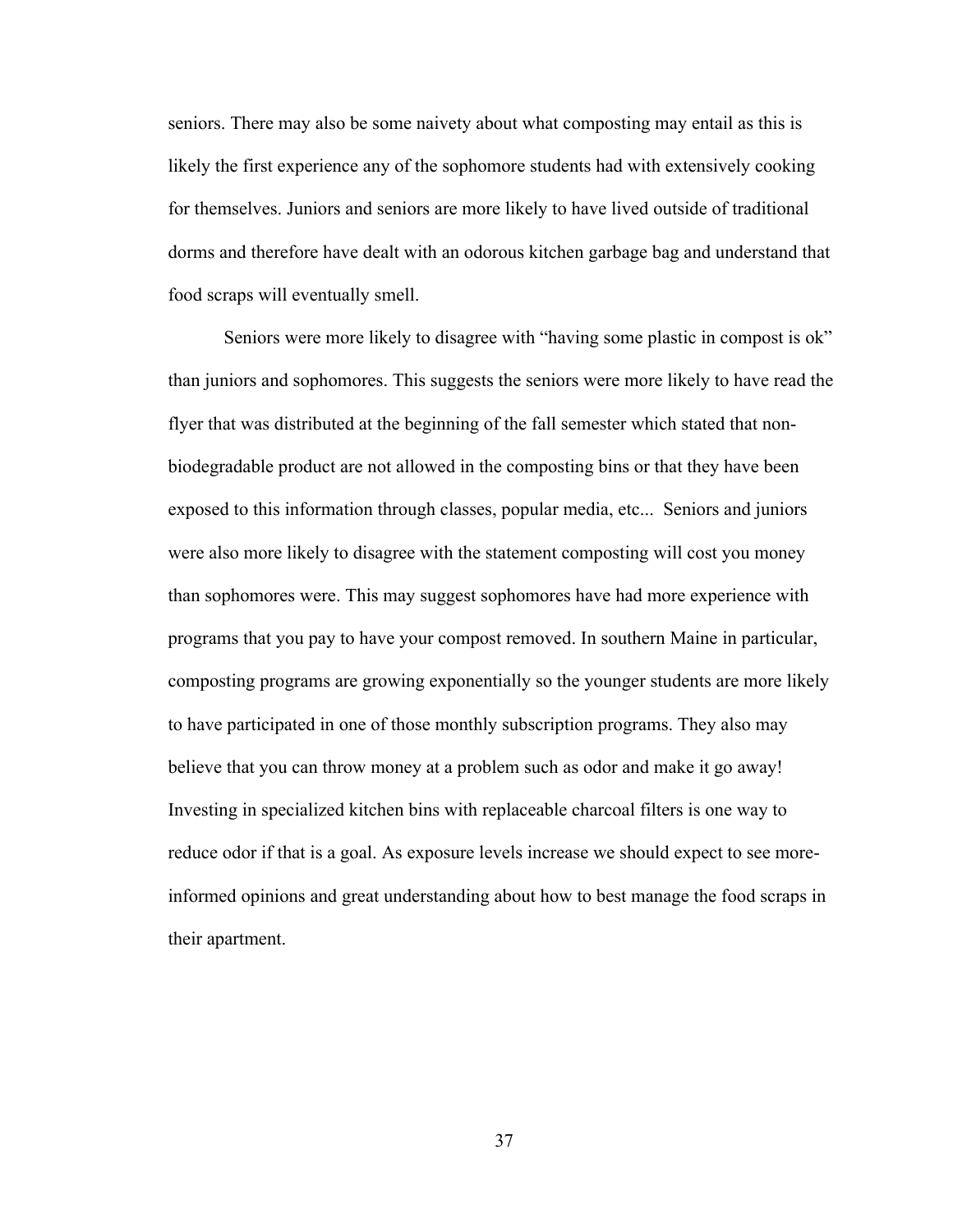

Figure 10: Graph of Ordinal Analysis of Participants Attitudinal Responses grouped by year in school

Figure 11 shows the responses to informational questions by what year in college the respondent was. The majority of participants in all groups had a positive attitude toward composting, importance of composting, and belief in environmental benefits of composting. However, sophomore participants responded least positively to wanting to participate in a composting program if it was made available and wanting to compost later in life. This may be due to a lack familiarity with composting or a short-term view of "the rest of their life" as it may seem infinitely far away as compared to someone who is graduating soon. The only respondents who did not disagree that there were environmental benefits to composting were sophomores. Seniors were the only group to not have any responses stating that they were afraid that composting would cause odors. This may be due to experience with composting, managing kitchen scraps, or a lack of sensitivity to common odors that they now are aware of and deal with. Juniors tended to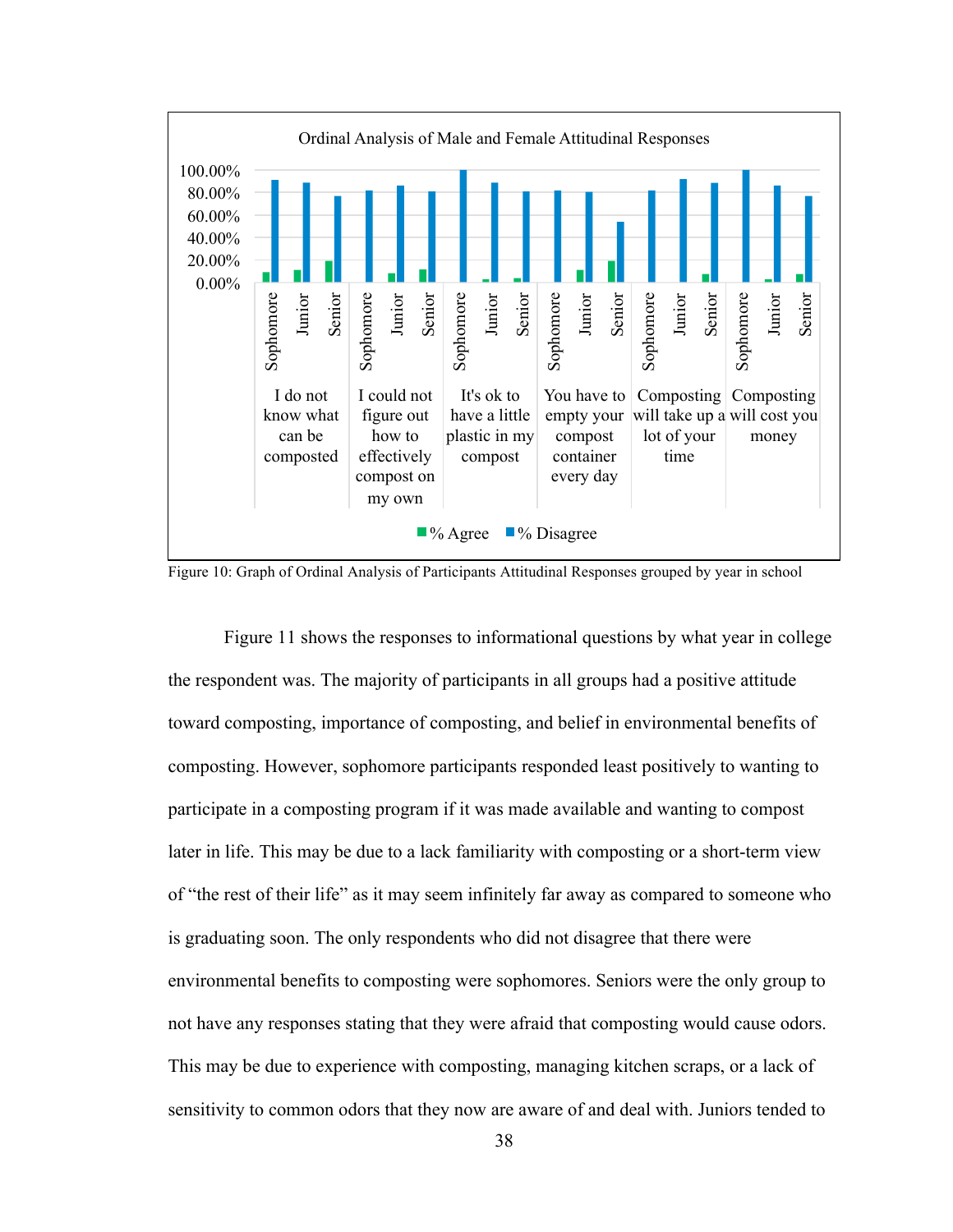have slightly more positive views about composting than seniors. There are many possible reasons for this, but this may be due to the seniors misinterpreting the questions to think about long-term views of composting at UMaine only, instead of a more general view of composting for the rest of their life.



Figure 11: Graph of Ordinal Analysis of Participant Informational Responses grouped by year in school

#### Changes in Student Responses in the Pre and Post-Survey

There were seven students who I was able to link their pre and post survey results. The student's interest in participating in a composting program increased in two of the participants, and decreased in two of the participants. The interest in composting in the future shifted from somewhat positive to extremely positive in two participants. However, two other participants shifted from extremely positive to somewhat negative. This may have been due to a variety of reasons, for instance, the participants may have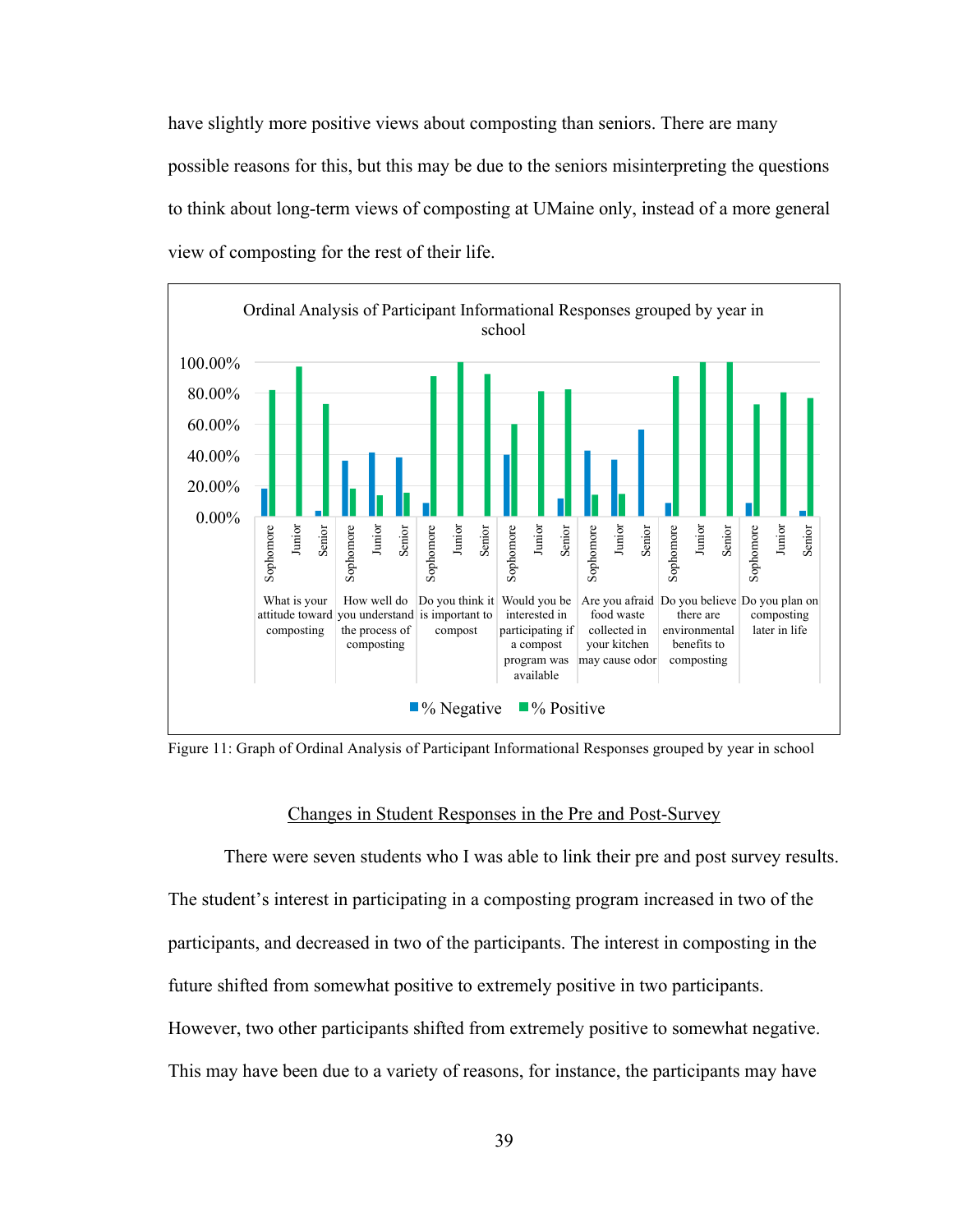been surprised by the odor caused by composting or having to sort their waste products into an additional container. Another problem I ran into personally at the beginning of the fall semester was the compost bin attracting fruit flies. Speculating, students who are afraid of or do not like insects may have had a bigger problem with this issue.

Another finding was that several students who participated in the composting program shifted their opinions on having to empty the bin every day. One student shifted from disagreeing to strongly agreeing, while another shifted from somewhat agree to disagree, and two students shifted from somewhat disagree to neutral.

The students who answered the survey with identifiers that could be matched to survey results provided valuable information on how this program can be improved in the future. It is clear that students were very interested in participating in the composting program. However, students with no previous experience with composting were not aware of the odors and fruit flies caused by collecting food scraps nor with how to reduce them. In order to better prepare students it would have been beneficial to have a training or floor meeting about composting. This would have served to increase participation and aide students in determining best practices for collecting food scraps.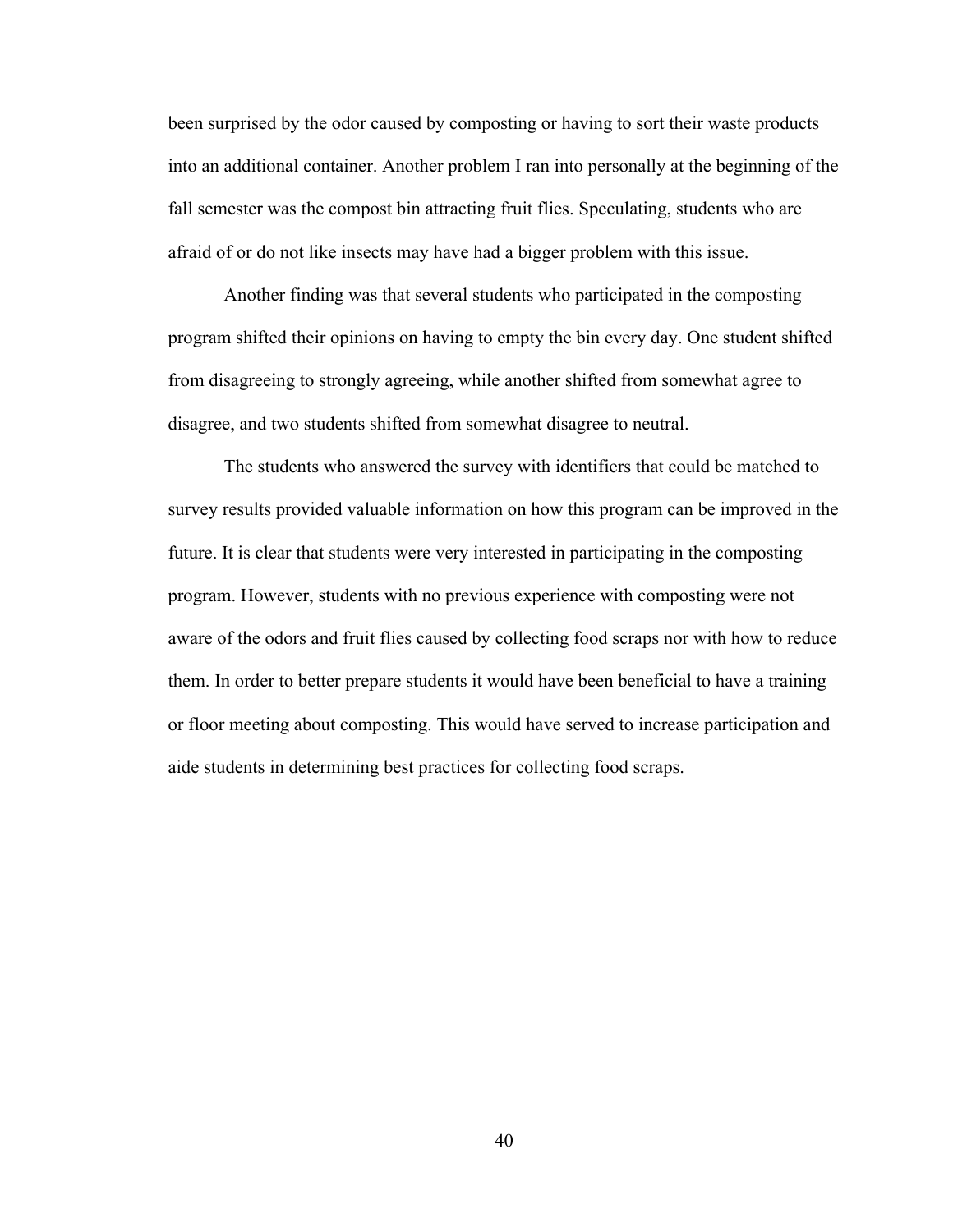#### **DISCUSSION**

In this study two on-campus apartments at the University of Maine served as a model of how collaborative efforts between students, faculty, and administration can significantly reduce food waste in apartment housing. All universities, regardless of size, type, or location can take a leading role in improving society's management of organic materials through educating students and providing them with access to the programs that can teach them the sustainable behaviors they can continue for the rest of their lives. This study also demonstrated potential barriers to student composting practices through implementation of an on campus composting program at the University of Maine. College is a learning experience. This applies to both students' programs of study, and also for their lives. Whether it be learning how to pay their rent on time, balance the demands of work, family, school, and friends, or becoming exposed to activities that enhance society's sustainability, their time at an institution of higher learning is vital to molding their long-term actions. The goal of this study was to show what impact a pilot program such as ours could have on student behavior, attitudes, and future intentions, as well as, lead to extended research on this topic at The University of Maine.

It was hypothesized that the implementation of an on-campus apartment composting program would result in significant food waste diversion. The total waste diverted for the fall semester was 642.2 lbs. This was a significant improvement compared to previous years when no organic waste was diverted by students living in the on-campus apartments, in addition, this gave students the opportunity to practice a more sustainable lifestyle. The total mass of organic waste diverted also demonstrates that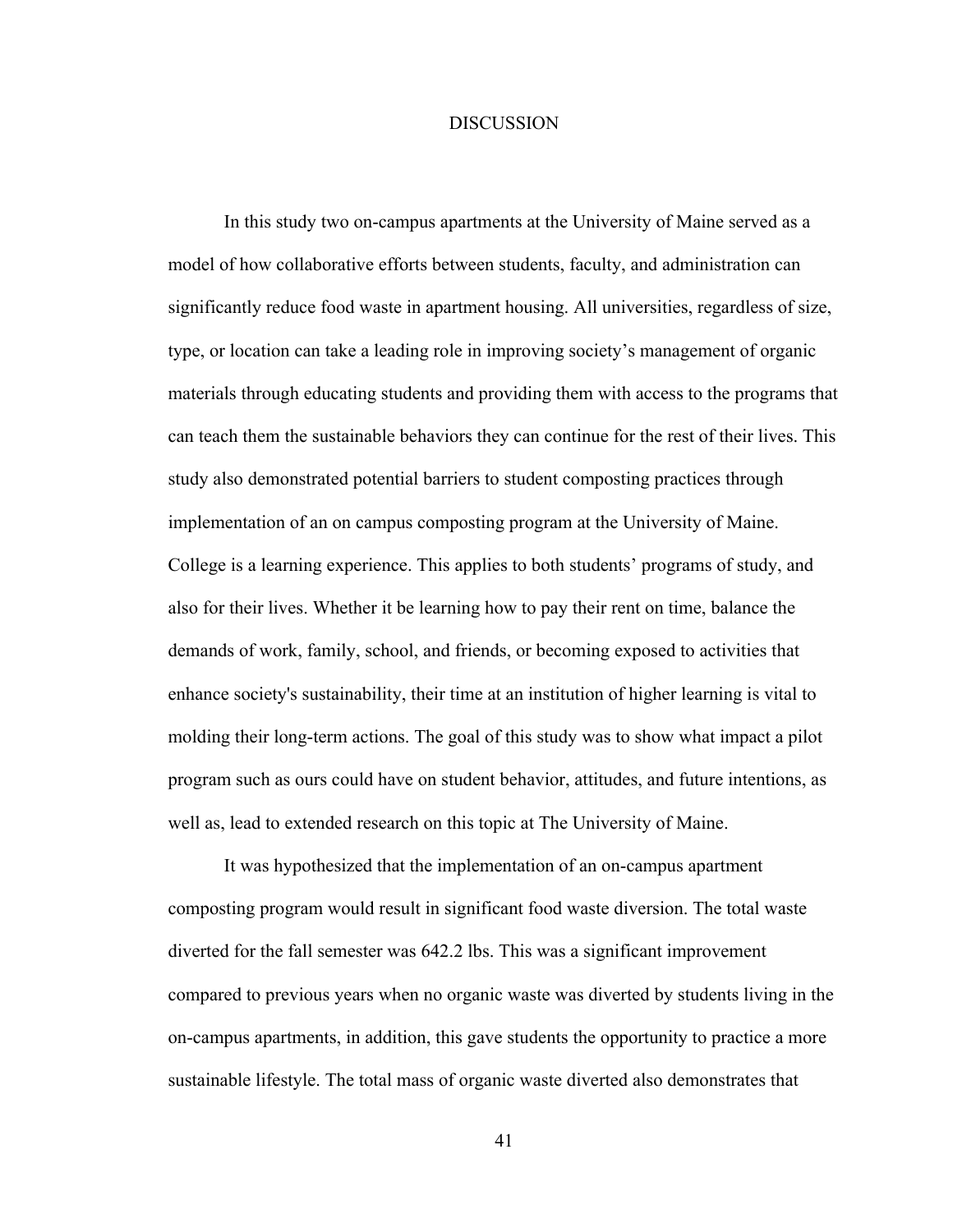many students were actively involved in the program and had an interest in practicing this sustainable behavior. However, it is difficult to tell how many students participated and whether a larger amount of organic waste should have been expected to be diverted. A barrier to gaining greater student participation in this program may have been the lack of access to student emails and the inability to track whether or not students were aware of the program altogether. At the beginning of the school year emails were collected but not all students were available, which may have limited the number of participants. Bulk emails are easily ignored and therefore hard to truly assess the total number of students that knowingly did or did not participate. This study may have been improved by working more closely with the Resident Assistants of the on-campus apartments to encourage students to participate, and making it a part of the apartment complex's opening meetings. Having a flier already in the apartment prior to move in day may have encouraged more students to participate.

Overall, this project met all of the initial objectives; waste was diverted, university students were encouraged to compost, and students practiced an eco-friendly behavior. However, after completing this project there is still more that can be done. This program would have been more successful with greater support from Resident Assistants. It was also difficult to calculate how much compostable material should have been collected. It may have been useful to know how many students had meal plans and how many students did not. Students may have also been more inclined to participate in the program if they all had had some type of exposure to composting in the past. This could be achieved by collecting post-consumer compostable material in dining halls.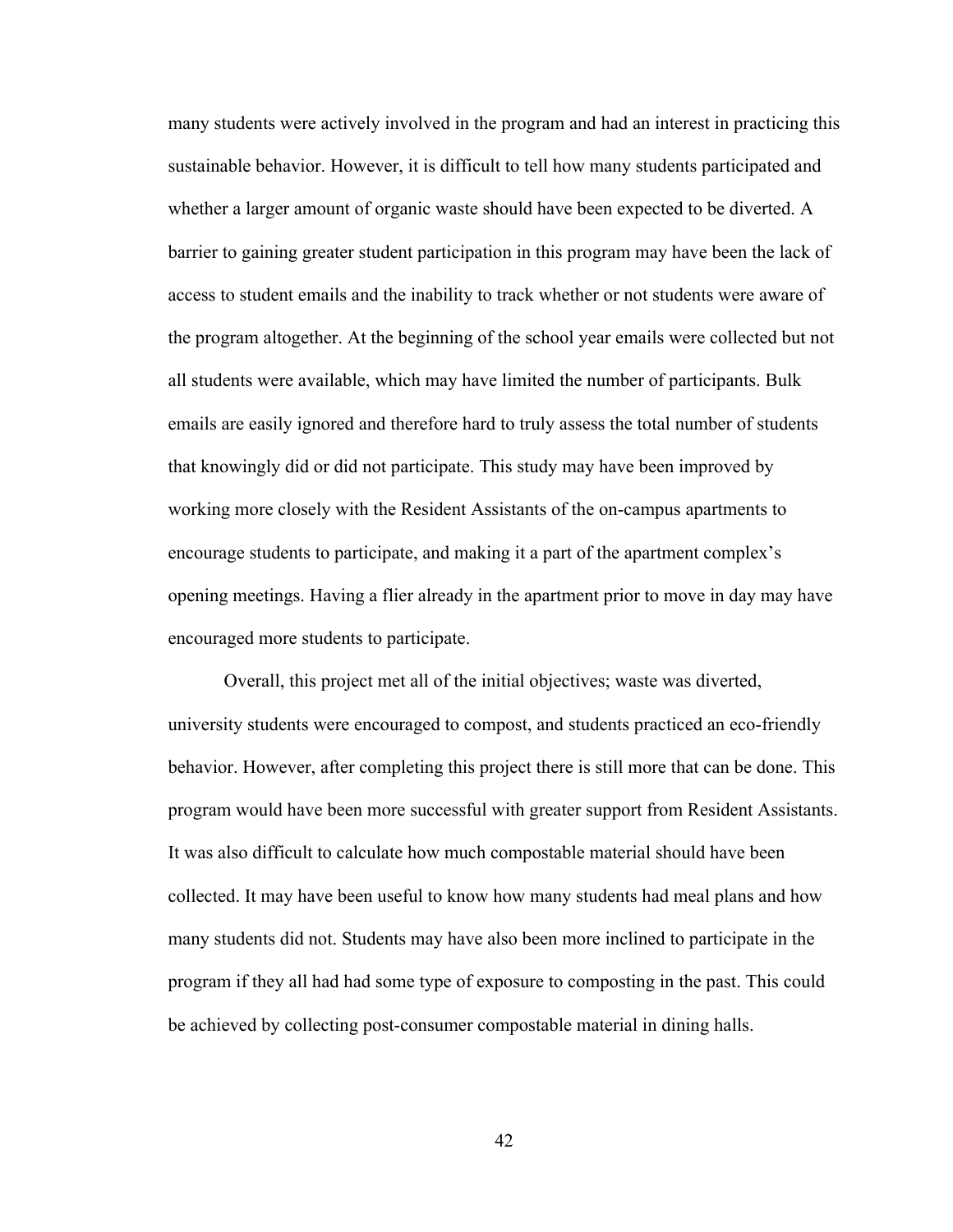It was hypothesized that where a participant grew up would be a significant factor of composting attitude. The reasoning for this hypothesis was students raised in rural environments would be more likely to have experience composting. Students from southern Maine had very positive feelings toward composting. This suggests urban Mainers are also passionate about the environment and want to live sustainably when possible.

It was assumed that many of the out of state respondents were from Massachusetts and were more likely to have grown up in urban or suburban areas where there are significant barriers to composting. Participants raised in northern and central Maine responded more confidently in their understanding of what material is compostable and ability to compost on their own. This finding shows that the groups least likely to want to compost are those from out of state who lack familiarity with the process. One of the barriers to starting a new program is gaining interest from participants who lack experience. Overcoming that barrier was a goal of this program. As students venture out into the world they now can carry their experience with them. Engaging in backyard composting, signing up for an organics management subscription, or taking advantage of a town operated program are now hopefully more likely to occur now for those students who participated in this program.

Another hypothesis was that a participant's exposure to composting in the past would be a significant factor in predicting attitude toward composting. Participants who had composted in the past were more confident in their ability to compost and their understanding of what material could be composted. These findings suggest individuals who have experience with a practice are more confident in their understanding of the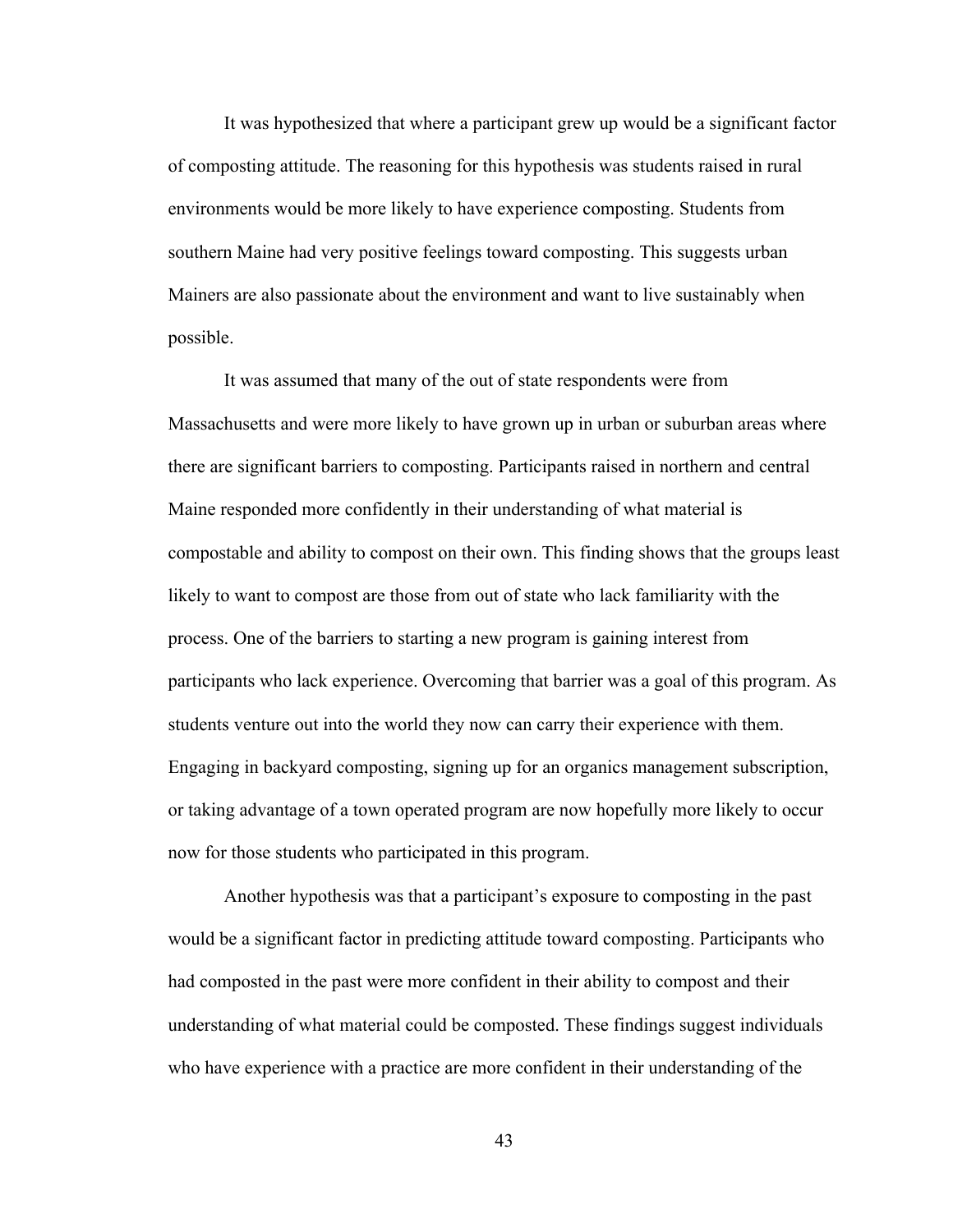topic and ability. This means that students who participated in this composting program for the first time this school year are more likely to want to continue composting. It also means that this pilot program may be more successful next year with several students who have already participated and have an interest in composting.

Participants who had experience composting were also more likely to agree that they had a positive attitude toward composting. This suggests a barrier to increasing composting behavior on campus is the lack of overall exposure to this behavior. Wherever the University can, it should create programs and structures where students have the opportunity to take part in composting programs in their dorm, cafeteria, or at special events throughout the year across campus. Through doing this, a greater number of students will have a positive attitude toward composting and be more likely to engage in composting behavior. This also means that students who participated in the composting program this year will be more likely to want to participate next year.

#### Limitations

Some limitations may have affected the research study's results. The lack of first year students represented in the data does not accurately represent the entirety of the undergraduate student population at the University of Maine. We are missing a critical component of the student maturation process, which in many cases, may cause the largest changes in attitudes, behaviors, and perceptions. The optional unique identifier used by students in the pre-test only matched for seven respondents making drawing strong inferences from that aspect of the data difficult. Given more ability to collect contact information (i.e. emails), we would have been able to effectively track the students and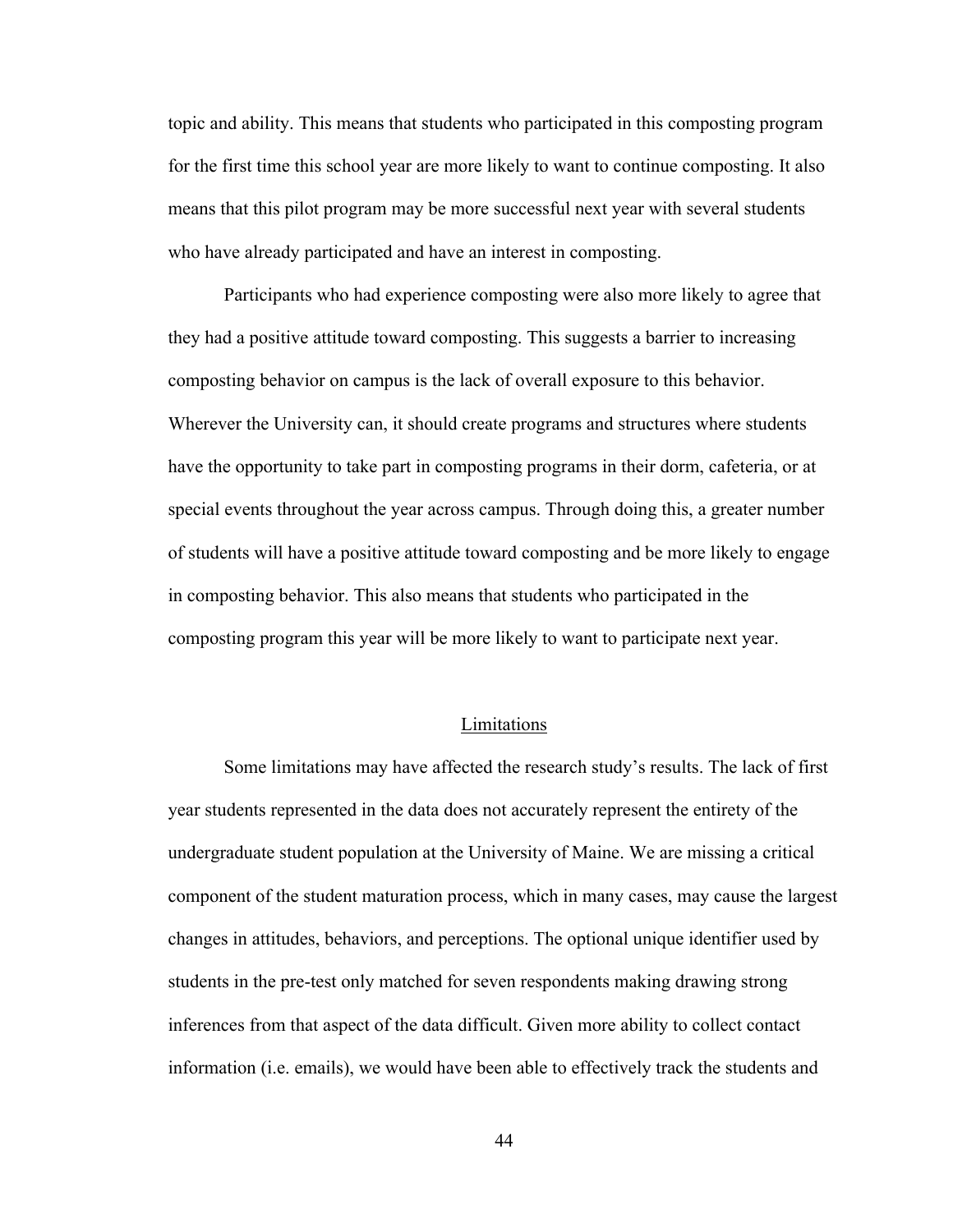also encourage them to retake the survey in the spring semester. The overall sample size was low due to limited access to students living on-campus with access to this composting program. Due to the low sample size and inability to match up pre- and posttest surveys, all responses from the fall and spring semesters were analyzed together. The ability to look comprehensively at the differences between the pre- and post-survey for large pooled groups of students was a goal of this project. Another limitation was the inability to compare University of Maine student housing to other forms of housing (i.e. private apartments, fraternities, and sororities). This study was unable to compare the different housing options because there were not enough participants to compare due to the "small pools" and lack of sampling private apartments, university housing, etc. This data would have been useful to have a bigger picture of all students attending the University of Maine.

#### **Conclusions**

After thorough discussion of student responses, several conclusions can be made. The University of Maine, as the state's flagship university, would benefit from offering more programs that enable students to practice environmentally conscious and sustainable behaviors. By providing students with the opportunity to learn and engage in environmental health programs on campus, the university can use their impact as a model for the surrounding community and society as a whole. Composting is a great example of such a behavior and there are numerous models for how this can be incorporated throughout UMaine's campus. The University of Maine's undergraduate students surveyed have positive feelings and attitudes towards composting and sustained interest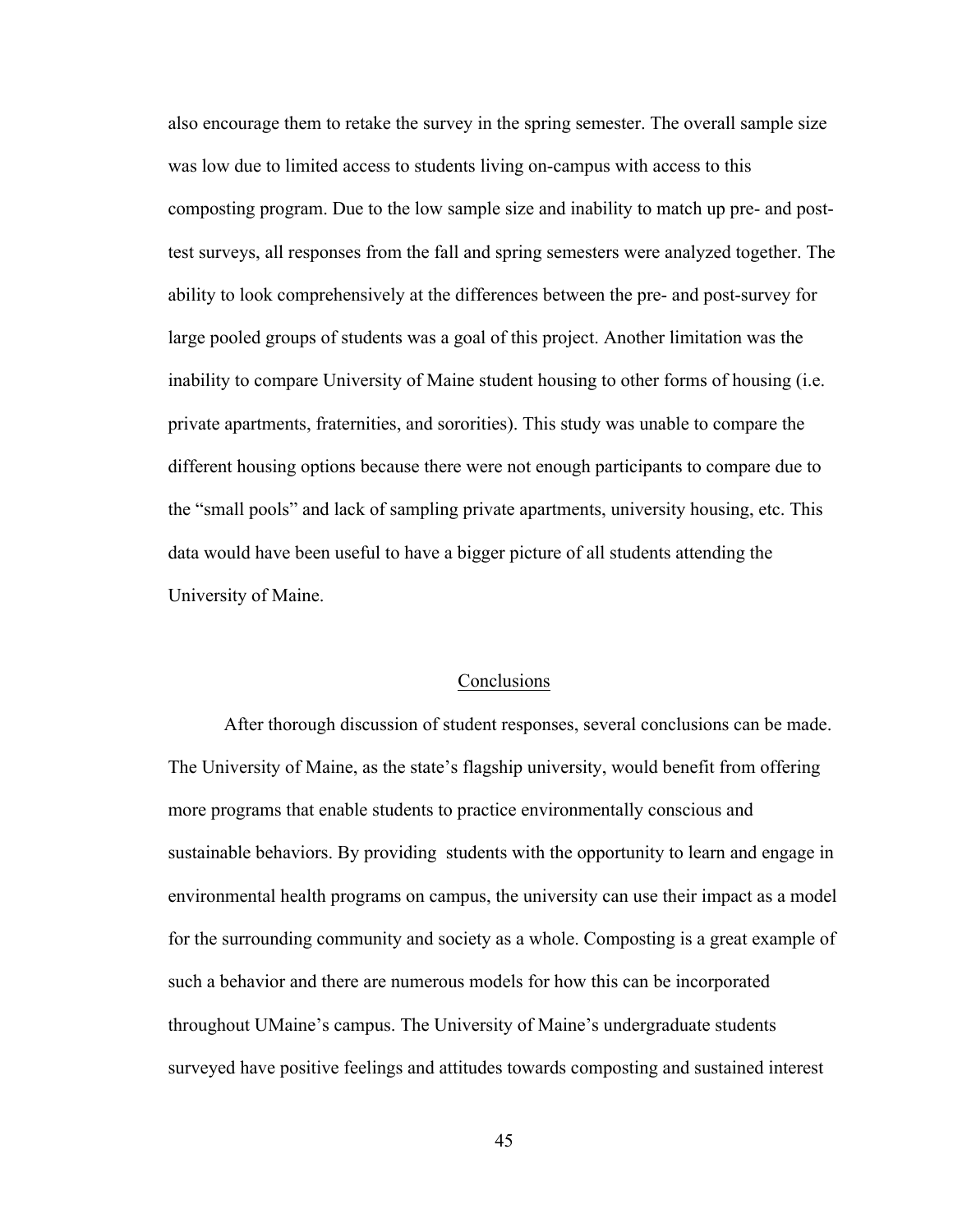in practicing environmentally conscious behaviors. The positive perception of composting that students expressed can be expanded into change within the university community. It is recommended to expand composting to post-consumer food scraps within university dining halls to involve all individuals on campus in environmentally sustainable practices. This will lead to greater student exposure to sustainable practices. If students beginning in their freshman year were able to compost their food scraps at the dining halls, the majority of students would some level of exposure to composting. This would result in a greater number of students having a positive attitude of composting and desire to continue composting in the future as they leave the University setting.

#### Suggestions for further research

Further research is needed on the short-term and long-term effects of a universitywide campaign to reduce organic waste production and disposal. Additionally, students may benefit from additional educational programs regarding sustainability. It is recommended that future studies examine students' attitudes towards composting in dining halls. We also must understand the risks associated with expanding the program to all students (contaminants, odor, etc.) and create solutions to these possible problems that are proactive and comprehensive. By studying students' attitudes towards composting at the start of their college career it may be easier to gain participation in on-campus apartment composting efforts. Creating a culture where it is not "new" or "unique" to compost at Patch/DTAV or elsewhere across campus takes time and consistent availability of the program. I am hopeful that my project will continue next year with an additional student leading the charge for composting in the apartment complex. In light of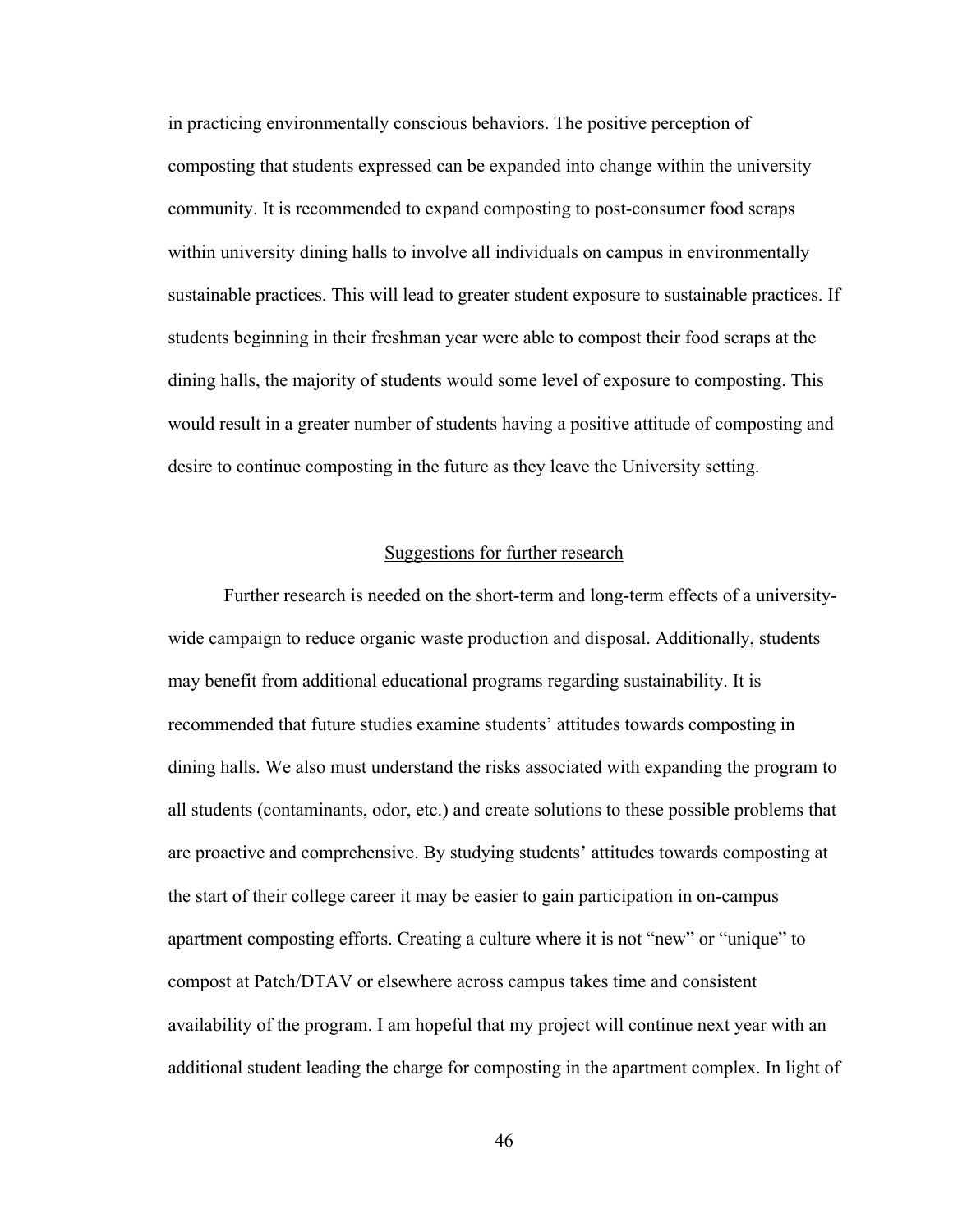the student experiences and difficulty in gaining survey responses, there are some discernable actions that can be taken to improve the program.

- 1. Coordinate with Housing Services and the RAs to include training for this program in the orientation for the RAs at Patch and DTAV.
- 2. Start promoting the program on move-in day with flyers and outreach.
- 3. Spend additional time attempting to connect with more residents early in the semester one-on-one to discuss the composting program and recruit more participants.
- 4. Have workshops throughout the semester (with treats!) to have a forum for students to discuss their experiences and crowd source solutions to common problems.
- 5. Offer students containers with lids to collect compost in and to reduce odors
- 6. Improve survey to gather additional information regarding students' behaviors. Ask students how many meals they prepared weekly. Ask students if they participated in the compost program and for how long. Allow students to provide additional feedback at end of survey to determine how to further improve the program.

In conclusion, environmental health issues are important to ensure the planet's health and maintain a sustainable ecosystem to live in. Through the reduction of waste and reuse of materials, natural resources are conserved. Individuals can become a part of the process and promote environmentally healthy choices in their lives, communities, and the world.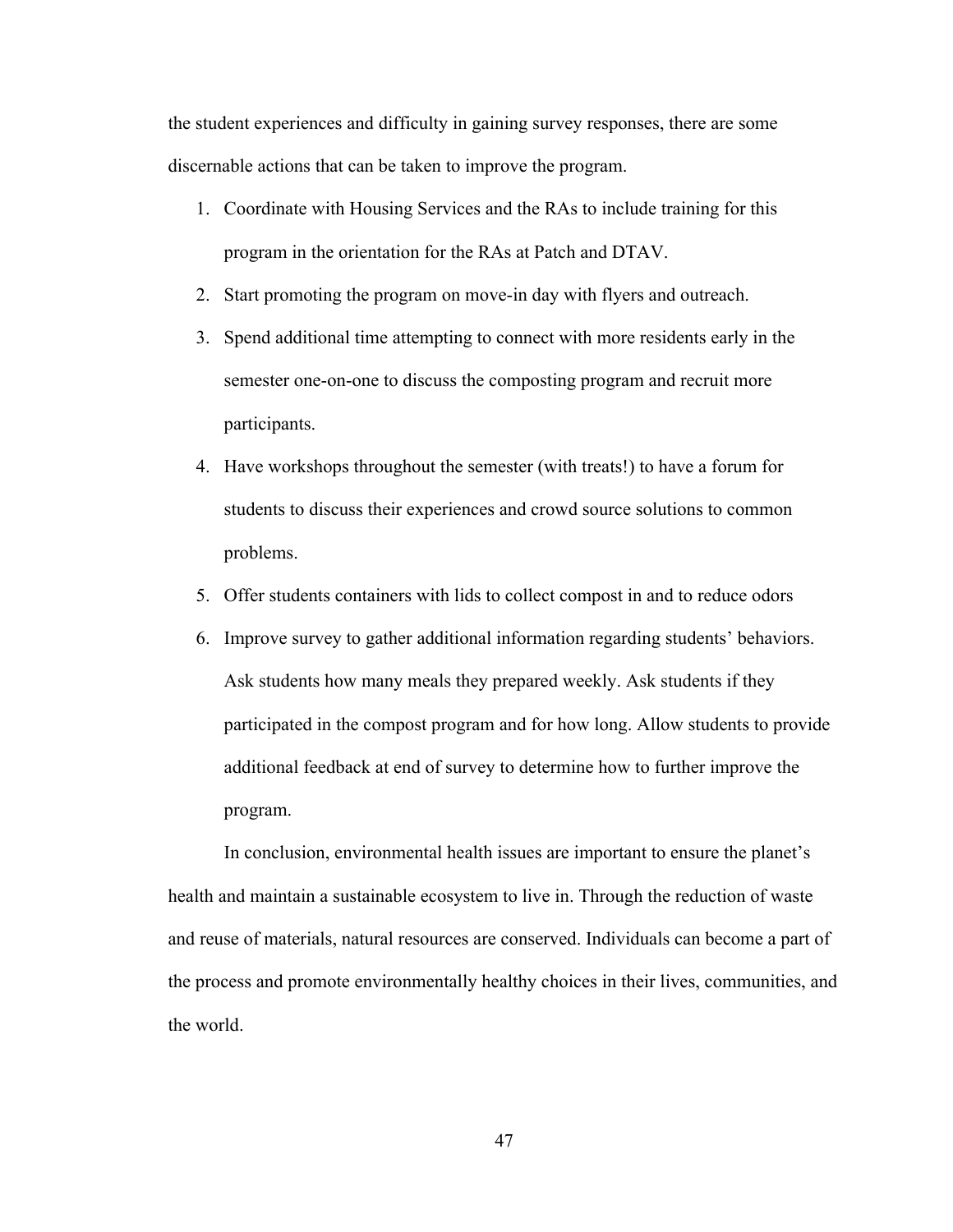#### SOURCES CITED

"A Beginner's Guide to At-Home Composting." Better Homes and Gardens. N.p., 20 Apr. 2017. Web. 05 May 2017. <http://www.bhg.com/gardening/yard/compost/how-to-compost/>.

Abbey-Lambertz, Kate. "These 4 States Are Doing Something Truly Revolutionary With Food."

Anthony, Hobie. "What Are Cognitive Variables?" Classroom. Synonym.com, 04 Apr. 2017. Web. 06 May 2017.

"Benefits and Uses." *Composting for the Homeowner*. University of Illinois Extension, 2016. Web. 26 Oct. 2016. https://web.extension.illinois.edu/homecompost/benefits.cfm

Carifio, J., & Perla, R. (2008). Resolving the 50-year debate around using and misusing Likert scales. Medical education, 42(12), 1150-1152.

"Composting and Food Waste." *Sustainability*. Bowdoin College, 2016. Web. 08 Nov. 2016.

https://www.bowdoin.edu/sustainability/green-bowdoin/composting-food-waste.shtml

"Department of Environmental Conservation." *Vermont's Universal Recycling Law | Department of Environmental Conservation*. State of Vermont, n.d. Web. 21 Dec. 2016. http://dec.vermont.gov/waste-management/solid/universal-recycling

Edgerton, E., J. Mckechnie, and K. Dunleavy. "Behavioral Determinants of Household Participation in a Home Composting Scheme." *Environment and Behavior* 41.2 (2008): 151-69. Web. Retrieved from http://journals.sagepub.com.prxy4.ursus.maine.edu/doi/pdf/10.1177/0013916507311900

"Farm to Family." Farm to Family | California Association of Food Banks. California Association of Food Banks, 2017. Web. 06 May 2017.

"Food Recovery Hierarchy." *EPA*. Environmental Protection Agency, 31 Mar. 2016. Web. 15 Feb. 2017. https://www.epa.gov/sustainable-management-food/food-recovery-hierarchy

Glass, Christy, Alison Cook, and Alicia R. Ingersoll. "Do Women Leaders Promote Sustainability? Analyzing the Effect of Corporate Governance Composition on Environmental Performance." Business Strategy and the Environment 25.7 (2015): 495- 511. Web.

http://onlinelibrary.wiley.com.prxy4.ursus.maine.edu/doi/10.1002/bse.1879/epdf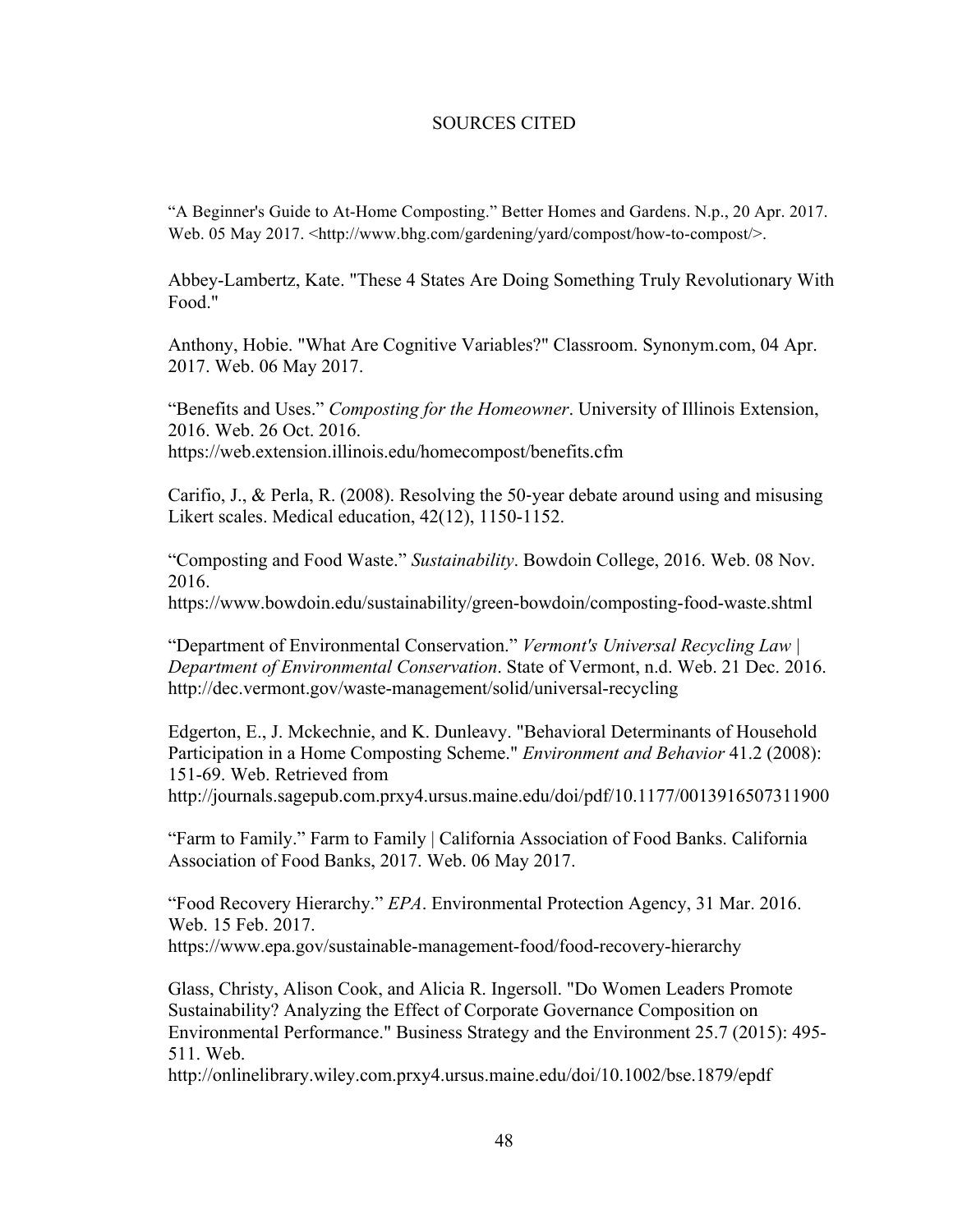"Health Behavior and Health Education." *Health Behavior and Health Education | Part Two, Chapter Four : Theory of Reasoned Action*. N.p., n.d. Web. 22 Dec. 2016. http://www.med.upenn.edu/hbhe4/part2-ch4-theory-of-reasoned-action.shtml

Hines, Jody M., Harold R. Hungerford, and Audrey N. Tomera. "Analysis and Synthesis of Research on Responsible Environmental Behavior: A Meta-Analysis." *The Journal of Environmental Education* 18.2 (1987): 1-8. Web.

https://www.d.umn.edu/~kgilbert/educ5165-

731/Readings/Analysis%20&%20Synthesis%20of%20Research%20on%20Responsible %20Env%20Behavior.pdf

Hoffman, Garrick. "Tag: Compost." *SMCC Acquires New Composter for Horticulture, Culinary Arts Programs : The Rocket Is Here and It's All "fired Up"*. Southern Maine Community College News, 13 Oct. 2015. Web. 16 Nov. 2016. https://thesmccbeacon.wordpress.com/2015/10/13/smcc-acquires-new-composter-forhorticulture-culinary-arts-programs-the-rocket-is-here-and-its-all-fired-up/

Leib, Emily. "Fresh Look At Organics Bans And Waste Recycling Laws." BioCycle. N.p., Nov. 2016. Web. 07 May 2017.

Masley, Steve. "Composting Basics, How Does Composting Work, Composting Instructions." Grow It Organically. Grow-it-Organically.com, 2016. Web. 05 May 2017.

"Massachusetts Waste Disposal Bans | MassDEP." *Energy and Environmental Affairs*. N.p., 2017. Web. 14 Jan. 2017.

http://www.mass.gov/eea/agencies/massdep/recycle/solid/massachusetts-waste-disposalbans.html

Mosler, H.-J., A. Tamas, R. Tobias, T. C. Rodriguez, and O. G. Miranda. "Deriving Interventions on the Basis of Factors Influencing Behavioral Intentions for Waste Recycling, Composting, and Reuse in Cuba." *Environment and Behavior*40.4 (2008): 522-44. Web.

http://journals.sagepub.com.prxy4.ursus.maine.edu/doi/pdf/10.1177/0013916507300114

Norman, G. (2010). Likert scales, levels of measurement and the "laws" of statistics. Advances in health sciences education, 15(5), 625-632.

Ohio EPA Division of Materials and Waste Management. "Ohio Food Scraps Recovery Initiative." Ohio Environmental Protection Agency. Division of Materials and Waste Management, n.d. Web. 05 May 2017.

"Ohio Agricultural Clearance Program." *Ohio Association of Foodbanks: Food Programs*. Ohio Association of Foodbanks , n.d. Web. 14 Jan. 2017. http://ohiofoodbanks.org/programs/program-detail.php?id=3&page=10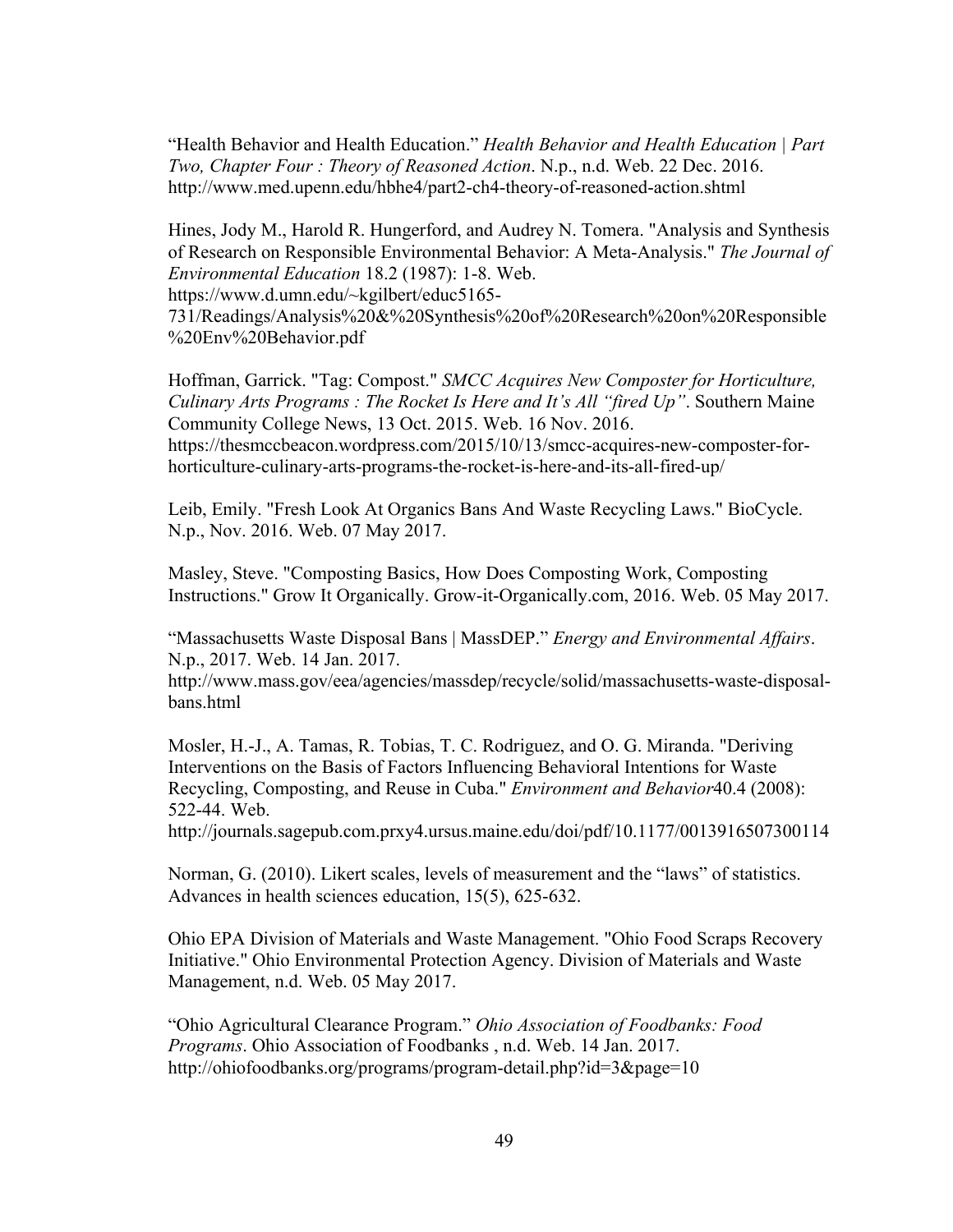Pantsios, Anastasia. "7 Reason Healthy Soil Is Vital to Human Life on Earth." EcoWatch. EcoWatch, 27 June 2016. Web. 05 May 2017.

"Reducing the Impact of Wasted Food by Feeding the Soil and Composting." *EPA*. Environmental Protection Agency, 29 Aug. 2016. Web. 26 Oct. 2016. https://www.epa.gov/sustainable-management-food/reducing-impact-wasted-foodfeeding-soil-and-composting

Schacter, Daniel L., Daniel Todd Gilbert, Daniel M. Wegner, and Bruce M. Hood. Psychology / Daniel Schacter, Daniel Gilbert, Daniel Wegner, Bruce Hood. London: Palgrave Macmillan, 2016. Print.

Sussman, Reuven, Matthew Greeno, Robert Gifford, and Leila Scannell. "The Effectiveness of Models and Prompts on Waste Diversion: A Field Experiment on Composting by Cafeteria Patrons." *Journal of Applied Social Psychology* 43.1 (2012): 24-34. Web.

http://web.a.ebscohost.com.prxy4.ursus.maine.edu/ehost/command/detail?sid=4c6fc464- 394b-475b-af6c-6fe065d4d785%40sessionmgr4006&vid=2&hid=4201

"Sustainable Management of Food." *EPA*. Environmental Protection Agency, n.d. Web. 26 Oct. 2016. http://www.epa.gov/compost/basic.htm

Taylor, Shirley, and Peter Todd. "Understanding the Determinants of Consumer Composting Behavior." *Journal of Applied Social Psychology* 27.7 (1997): 602-28. Web. http://onlinelibrary.wiley.com.prxy4.ursus.maine.edu/doi/10.1111/j.1559- 1816.1997.tb00651.x/epdf

The Huffington Post. TheHuffingtonPost.com, Inc., 29 July 2016. Web. http://www.huffingtonpost.com/entry/states-food-waste policies\_us\_5798a40ce4b0d3568f853698

"Types of Composting and Understanding the Process." *EPA*. Environmental Protection Agency, 29 Aug. 2016. Web. 17 Nov. 2016. http://www.citationmachine.net/bibliographies/145063126?new=true

"Types of Composting." DKMM Delaware Knox Marion Morrow Solid Waste District. Delaware Knox Marion Morrow Solid Waste District, 2017. Web. 05 May 2017.

"UMaine Opens New Campus Composting Facility - UMaine News - University of Maine." *UMaine News*. University of Maine, 13 Jan. 2013. Web. 08 Nov. 2016. https://umaine.edu/news/blog/2013/01/14/plate-to-plant/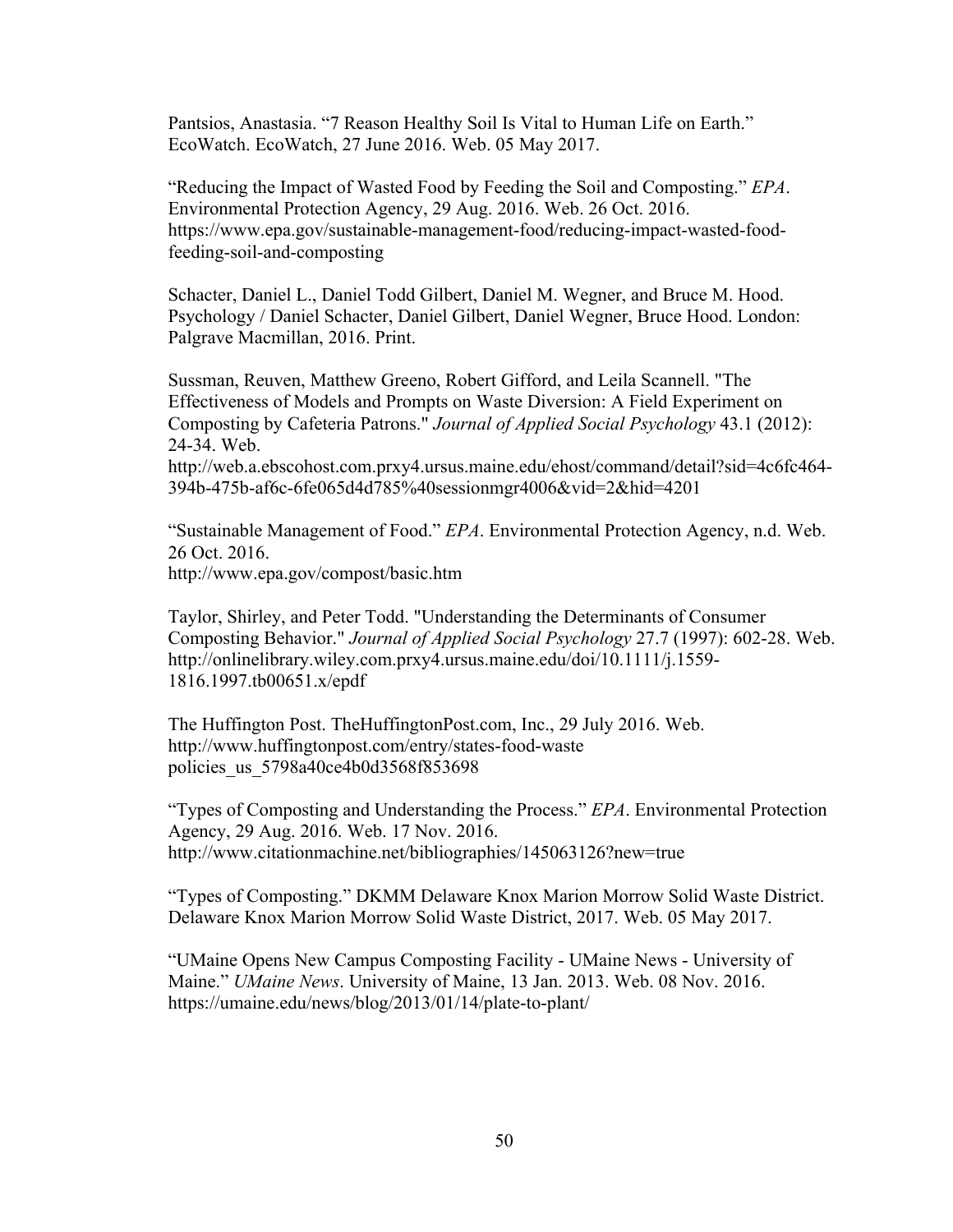"Use of Composting for Biosolids Management." *EPA*. Environmental Protection Agency, 22 Sept. 2016. Web. 26 Oct. 2016. Retrieved from https://www.epa.gov/biosolids/use-composting-biosolids-management

Vining, J., and A. Ebreo. "What Makes a Recycler?: A Comparison of Recyclers and Nonrecyclers." *Environment and Behavior* 22.1 (1990): 55-73. Web. Retrieved from http://journals.sagepub.com/doi/pdf/10.1177/0013916590221003

"Waste Minimization & Recycling." *College of the Atlantic*. N.p., n.d. Web. 02 Dec. 2016.

http://www.coa.edu/about/environmental-commitment/waste-management/

Wyngaard, A.t., and Ruan De Lange. "The effectiveness of implementing eco initiatives to recycle water and food waste in selected Cape Town hotels." *International Journal of Hospitality Management* 34 (2013): 309-16. Web. Sept. 2013.

http://www.sciencedirect.com.prxy4.ursus.maine.edu/science/article/pii/S0278431913000 546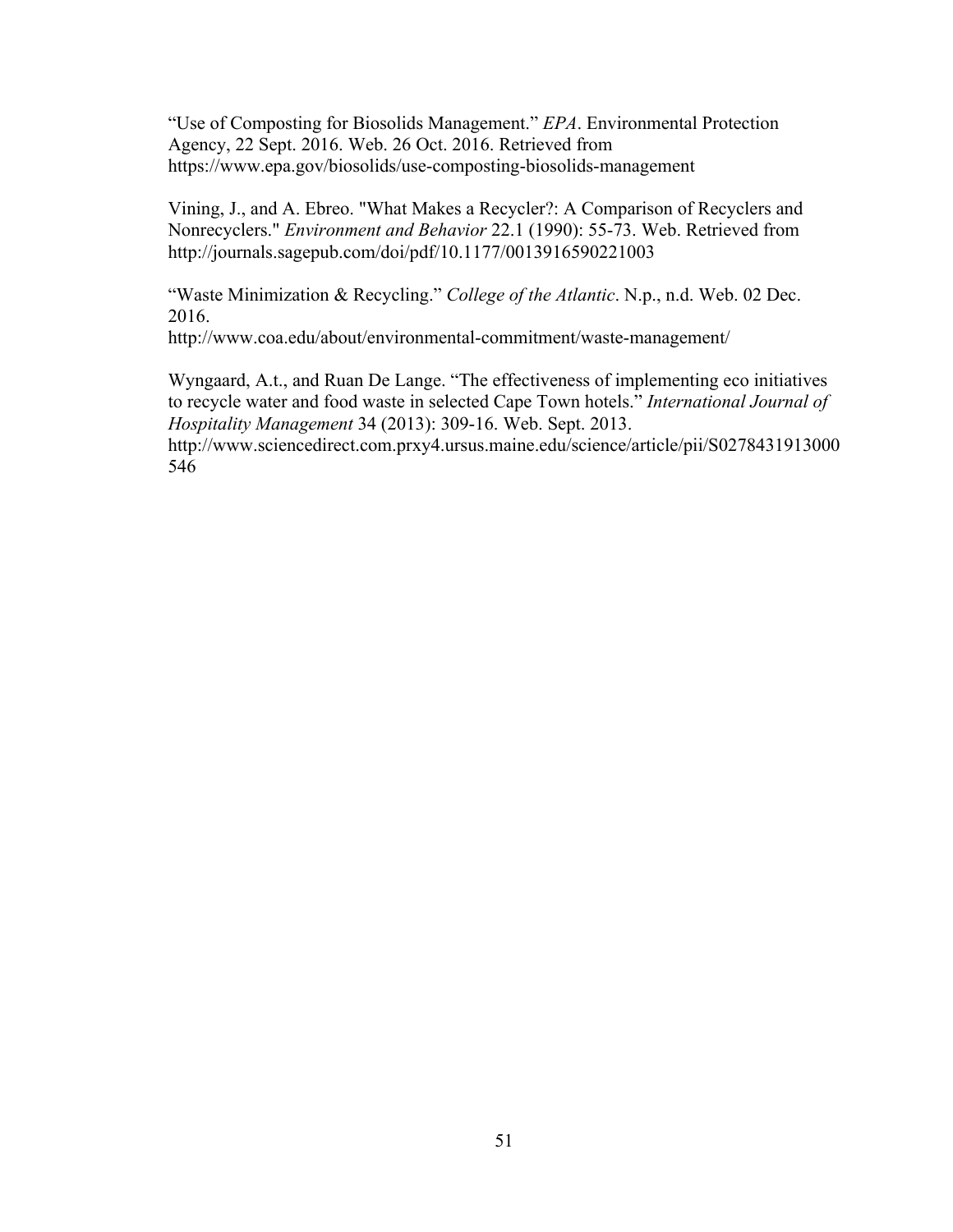### APPENDICES

## APPENDIX A

| (KEEP THIS PAGE AS ONE PAGE - DO NOT CHANGE MARGINS/FONTS!!!!!!!!)                                                                                                                                                                                                                                                                                                                                                                                                         |  |  |  |
|----------------------------------------------------------------------------------------------------------------------------------------------------------------------------------------------------------------------------------------------------------------------------------------------------------------------------------------------------------------------------------------------------------------------------------------------------------------------------|--|--|--|
| APPLICATION FOR APPROVAL OF RESEARCH WITH HUMAN SUBJECTS<br>Protection of Human Subjects Review Board, 418 Corbett Hall, 581-1498                                                                                                                                                                                                                                                                                                                                          |  |  |  |
| (Type inside gray areas)<br><b>FRINCIPAL INVESTIGATOR: Travis Blackmer</b><br><b>TELEPHONE:</b><br>1-3155<br>EMAIL: travis.blackmer@ipaine.edu<br><b>CO-INVESTIGATOR(S):</b><br>Slerra Kuun                                                                                                                                                                                                                                                                                |  |  |  |
| FACULTY SPONSOR (Required if PI is a student):<br><b>TITLE OF PROJECT:</b><br><b>Organics Fregram Survey</b>                                                                                                                                                                                                                                                                                                                                                               |  |  |  |
| <b>START DATE:</b><br><b>FI DEPARTMENT:</b><br>8/79<br><b>Mitchell Center/Economics</b><br><b>MAILING ADDRESS:</b><br>200c Winslow Hall<br><b>FUNDING AGENCY (if any):</b><br>Margarent Chase Smith Policy Center (for UMaine portion)<br><b>STATUS OF PE</b><br>FACULTY/STAFF/GRADUATE/UNDERGRADUATE                                                                                                                                                                      |  |  |  |
| L<br>If PI is a student, is this research to be performed:                                                                                                                                                                                                                                                                                                                                                                                                                 |  |  |  |
| for an honors thesis/senior thesis/capstone?<br>for a master's thesis?<br>for a doctoral dissertation?<br>for a course project?<br>other (specify)                                                                                                                                                                                                                                                                                                                         |  |  |  |
| z.<br>Does this application modify a previously approved project? N (Y/N). If yes, please give assigned number<br>(if known) of previously approved project:                                                                                                                                                                                                                                                                                                               |  |  |  |
| Is an expedited review requested? Y (Y/N).<br>з.                                                                                                                                                                                                                                                                                                                                                                                                                           |  |  |  |
| Submitting the application indicates the principal investigator's agreement to abide by the responsibilities outlined<br>in Section I.E. of the Policies and Procedures for the Protection of Human Subjects.                                                                                                                                                                                                                                                              |  |  |  |
| Faculty Sponsors are responsible for oversight of research conducted by their students. The Faculty Sponsor<br>ensures that he/she has read the application and that the conduct of such research will be in accordance with the<br>University of Maine's Folicies and Frocedures for the Frotection of Human Subjects of Research. REMINDER: if<br>the principal investigator is an undergraduate student, the Faculty Sponsor MUST submit the application to the<br>IKB. |  |  |  |
| Email complete application to Gayle Jones (gayle.jones@umit.maine.edu)                                                                                                                                                                                                                                                                                                                                                                                                     |  |  |  |
| Date received 08/08/2016<br>FOR IRB USE ONLY Application # 2016-08-06<br>Review (F/E): E<br><b>Expedited Category:</b><br><b>ACTION TAKEN:</b>                                                                                                                                                                                                                                                                                                                             |  |  |  |
| Judged Exempt; category 1&2 Modifications required? Y Accepted (date) 8/29/2016<br>Approved as submitted. Date of next review: by<br>Degree of Kisk:<br>Approved pending modifications. Date of next review: by<br>Degree of Risk:<br>Medifications accepted (date):<br>Not approved (see attached statement)<br>Judged not research with human subjects                                                                                                                   |  |  |  |
| FINAL APPROVAL TO BEGIN<br>8/29/2016<br>Date<br>64/2816                                                                                                                                                                                                                                                                                                                                                                                                                    |  |  |  |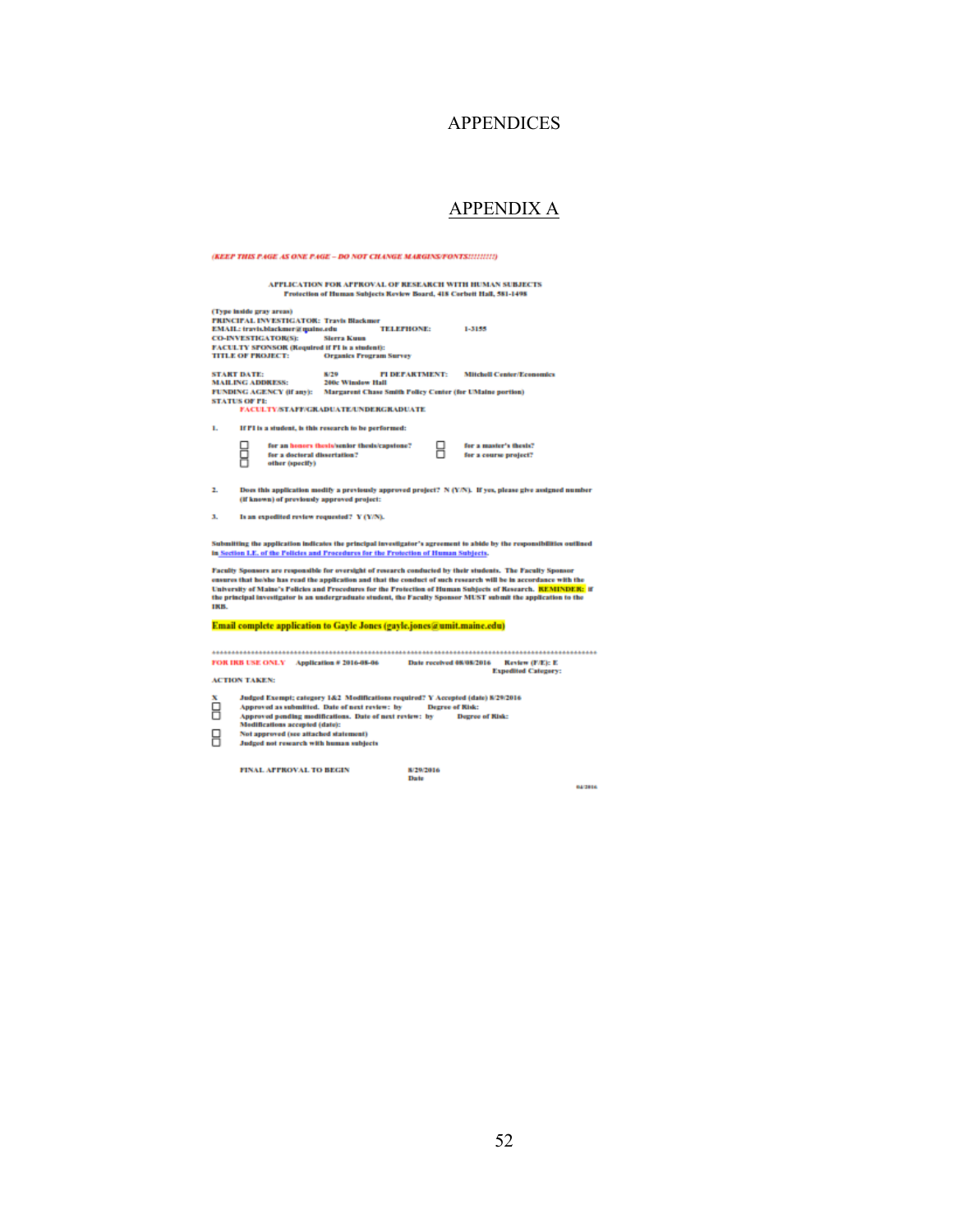### APPENDIX B

| Question                            | Group       | $%$ Agree | % Disagree |
|-------------------------------------|-------------|-----------|------------|
| I do not know what can be           | No Exposure | 18.52%    | 77.78%     |
| composted                           | Exposure    | 10.87%    | 89.13%     |
| I could not figure out how to       | No Exposure | 18.52%    | 74.07%     |
| effectively compost on my own       | Exposure    | 2.17%     | 89.13%     |
| It's ok to have a little plastic in | No Exposure | $0.00\%$  | 88.89%     |
| my compost                          | Exposure    | 4.35%     | 86.96%     |
| You have to empty your              | No Exposure | 11.11%    | 62.96%     |
| compost container every day         | Exposure    | 13.04%    | 76.09%     |
| Composting will take up a lot of    | No Exposure | 3.70%     | 88.89%     |
| your time                           | Exposure    | 2.17%     | 89.13%     |
| Composting will cost you            | No Exposure | 3.70%     | 77.78%     |
| money                               | Exposure    | 4.35%     | 89.13%     |

Table 1: Ordinal Analysis of Participant Attitudinal Responses grouped by experience composting

Table 2: Ordinal Analysis of Participant Informational Responses grouped by experience composting

| Descriptives                                        | Group       | % Negative | % Positive |
|-----------------------------------------------------|-------------|------------|------------|
| What is your attitude toward                        | Exposure    | 2.17%      | 93.48%     |
| composting                                          | No Exposure | 7.41%      | 74.07%     |
| How well do you understand                          | Exposure    | 47.83%     | 10.87%     |
| the process of composting                           | No Exposure | 25.93%     | 22.22%     |
| Do you think it is important to                     | Exposure    | $0.00\%$   | 100.00%    |
| compost                                             | No Exposure | 3.70%      | 88.89%     |
| Would you be interested in                          | Exposure    | 9.52%      | 80.95%     |
| participating if a compost<br>program was available | No Exposure | 11.76%     | 76.47%     |
| Are you afraid food waste                           | Exposure    | 48.48%     | 9.09%      |
| collected in your kitchen may<br>cause odor         | No Exposure | 35.29%     | 11.76%     |
| Do you believe there are                            | Exposure    | $0.00\%$   | 100.00%    |
| environmental benefits to<br>composting             | No Exposure | $3.70\%$   | 96.30%     |
| Do you plan on composting later                     | Exposure    | $0.00\%$   | 84.78%     |
| in life                                             | No Exposure | 7.41%      | 66.67%     |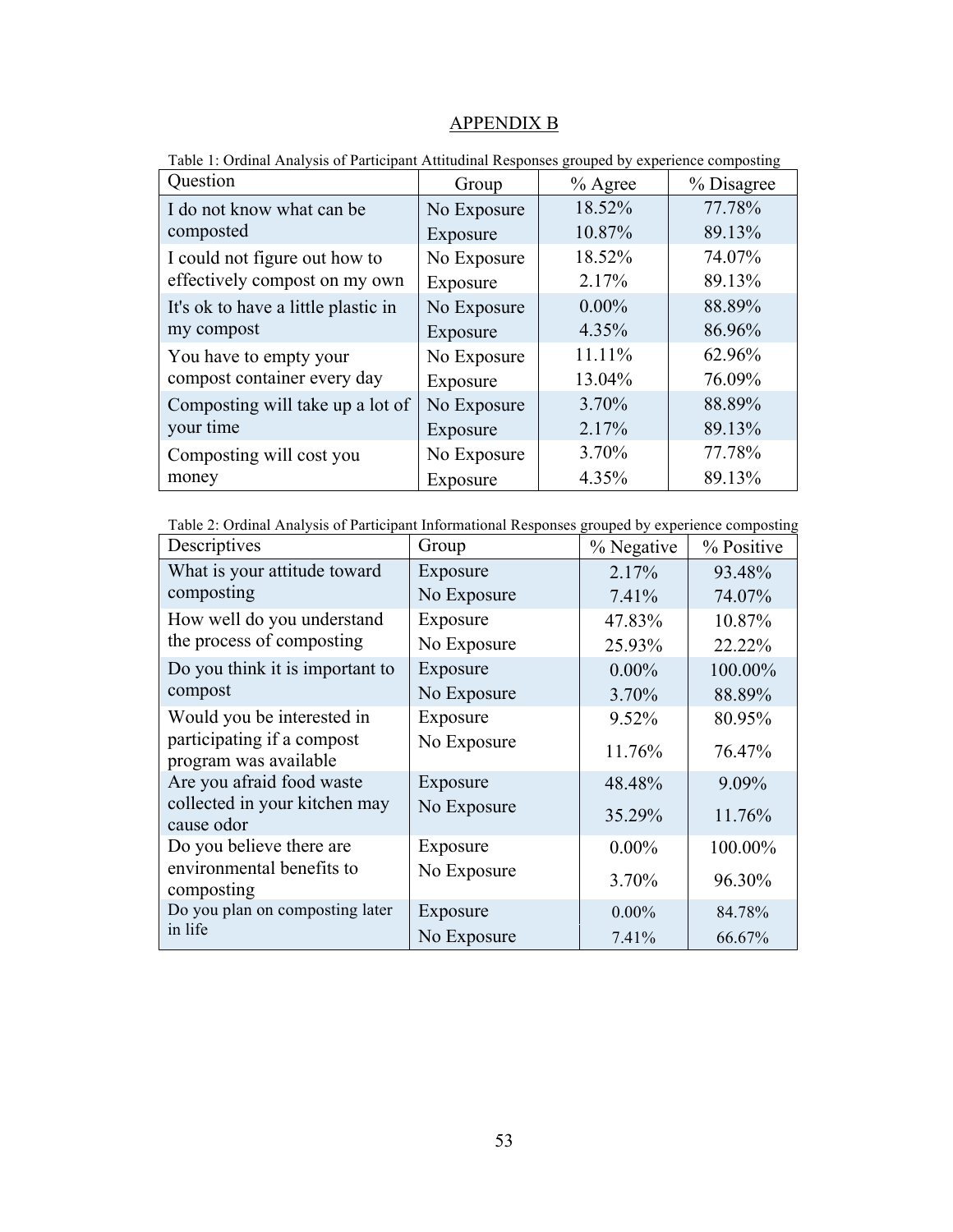| Question                            | Group  | $%$ Agree | % Disagree |
|-------------------------------------|--------|-----------|------------|
| I do not know what can be           | Female | 9.09%     | 90.91%     |
| composted                           | Male   | 15.38%    | 82.05%     |
| I could not figure out how to       | Female | 3.03%     | 84.85%     |
| effectively compost on my<br>own    | Male   | 10.26%    | 84.62%     |
| It's ok to have a little plastic in | Female | 3.03%     | 87.88%     |
| my compost                          | Male   | 2.56%     | 87.18%     |
| You have to empty your              | Female | 12.12%    | 81.82%     |
| compost container every day         | Male   | 12.82%    | 64.10%     |
| Composting will take up a lot       | Female | 3.03%     | 87.88%     |
| of your time                        | Male   | 2.56%     | 89.74%     |
| Composting will cost you            | Female | 3.03%     | 81.82%     |
| money                               | Male   | 5.13%     | 87.18%     |

Table 3: Ordinal Analysis of Male and Female Attitudinal Responses

Table 4: Ordinal Analysis of Male and Female Informational Responses

| Question                                            | Group  | % Negative | % Positive |
|-----------------------------------------------------|--------|------------|------------|
| What is your attitude toward                        | Female | 9.09%      | 84.85%     |
| composting                                          | Male   | $0.00\%$   | 89.74%     |
| How well do you understand                          | Female | 42.42%     | 9.09%      |
| the process of composting                           | Male   | 38.46%     | 17.95%     |
| Do you think it is important to                     | Female | 3.03%      | 93.94%     |
| compost                                             | Male   | $0.00\%$   | 100.00%    |
| Would you be interested in                          | Female | 21.43%     | 78.57%     |
| participating if a compost<br>program was available | Male   | 4.35%      | 82.61%     |
| Are you afraid food waste                           | Female | $0.00\%$   | 52.17%     |
| collected in your kitchen may<br>cause odor         | Male   | 19.23%     | 38.46%     |
| Do you believe there are                            | Female | 3.03%      | 96.97%     |
| environmental benefits to<br>composting             | Male   | $0.00\%$   | 100.00%    |
| Do you plan on composting                           | Female | 6.06%      | 81.82%     |
| later in life                                       | Male   | $0.00\%$   | 76.92%     |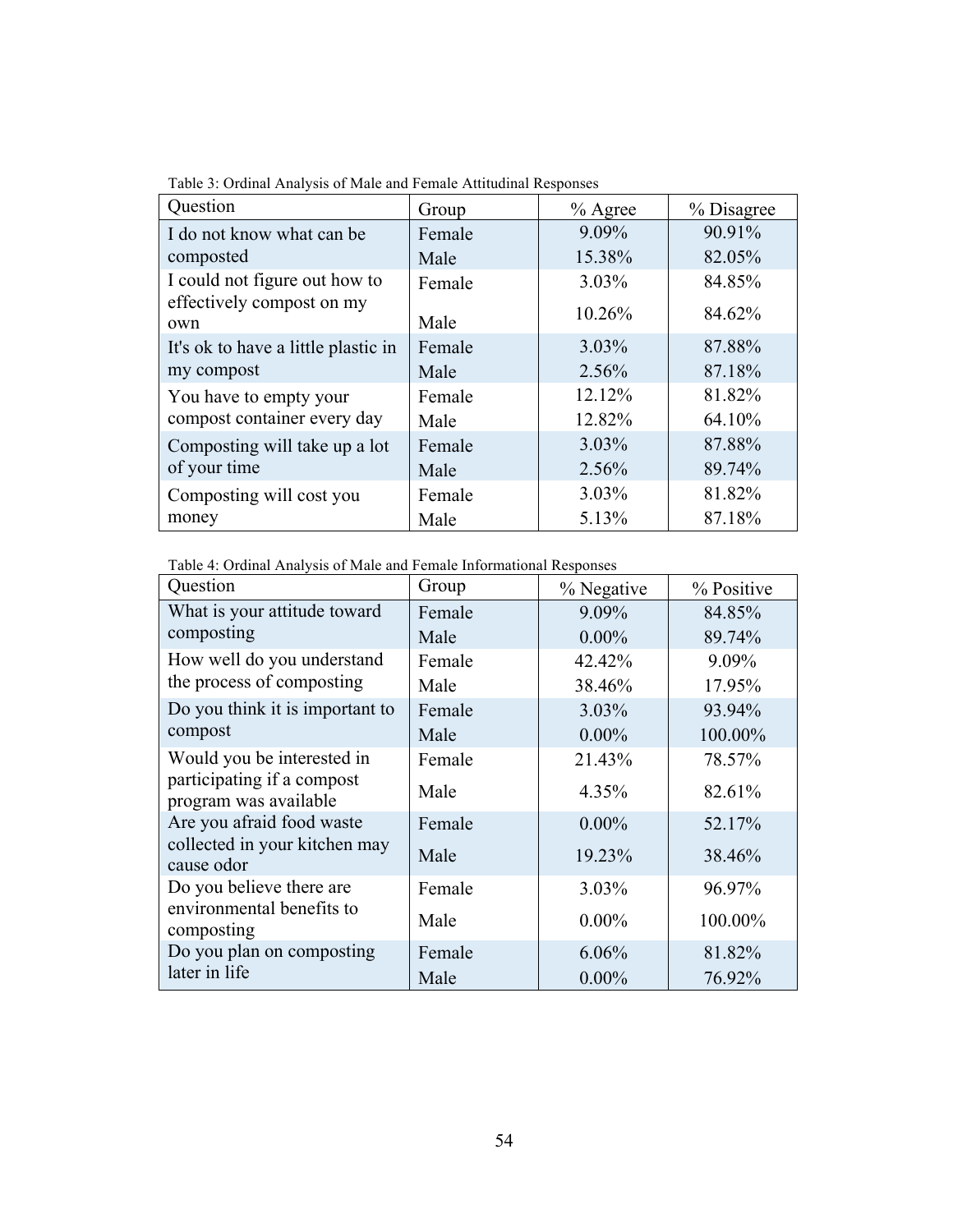| Question                                                   | Group                   | % Agree  | % Disagree |
|------------------------------------------------------------|-------------------------|----------|------------|
| I do not know what can be<br>composted                     | Central and N.<br>Maine | 3.70%    | 96.30%     |
|                                                            | S. Maine                | 15.38%   | 80.77%     |
|                                                            | <b>Outside Maine</b>    | 25.00%   | 75.00%     |
| I could not figure out how to<br>effectively compost on my | Central and N.<br>Maine | 3.70%    | 88.89%     |
| own                                                        | S. Maine                | 3.85%    | 84.62%     |
|                                                            | <b>Outside Maine</b>    | 20.00%   | 75.00%     |
| It's ok to have a little plastic in<br>my compost          | Central and N.<br>Maine | $0.00\%$ | 88.89%     |
|                                                            | S. Maine                | 7.69%    | 76.92%     |
|                                                            | <b>Outside Maine</b>    | $0.00\%$ | 100.00%    |
| You have to empty your<br>compost container every day      | Central and N.<br>Maine | 14.81%   | 74.07%     |
|                                                            | S. Maine                | 11.54%   | 73.08%     |
|                                                            | <b>Outside Maine</b>    | 10.00%   | 65.00%     |
| Composting will take up a lot<br>of your time              | Central and N.<br>Maine | $0.00\%$ | 92.59%     |
|                                                            | S. Maine                | 7.69%    | 80.77%     |
|                                                            | <b>Outside Maine</b>    | $0.00\%$ | 95.00%     |
| Composting will cost you<br>money                          | Central and N.<br>Maine | $0.00\%$ | 88.89%     |
|                                                            | S. Maine                | 7.69%    | 88.46%     |
|                                                            | <b>Outside Maine</b>    | 5.00%    | 75.00%     |

Table 5: Ordinal Analysis of Participant Attitudinal Responses grouped by hometown location: Central and Northern Maine, Southern Maine, and Outside Maine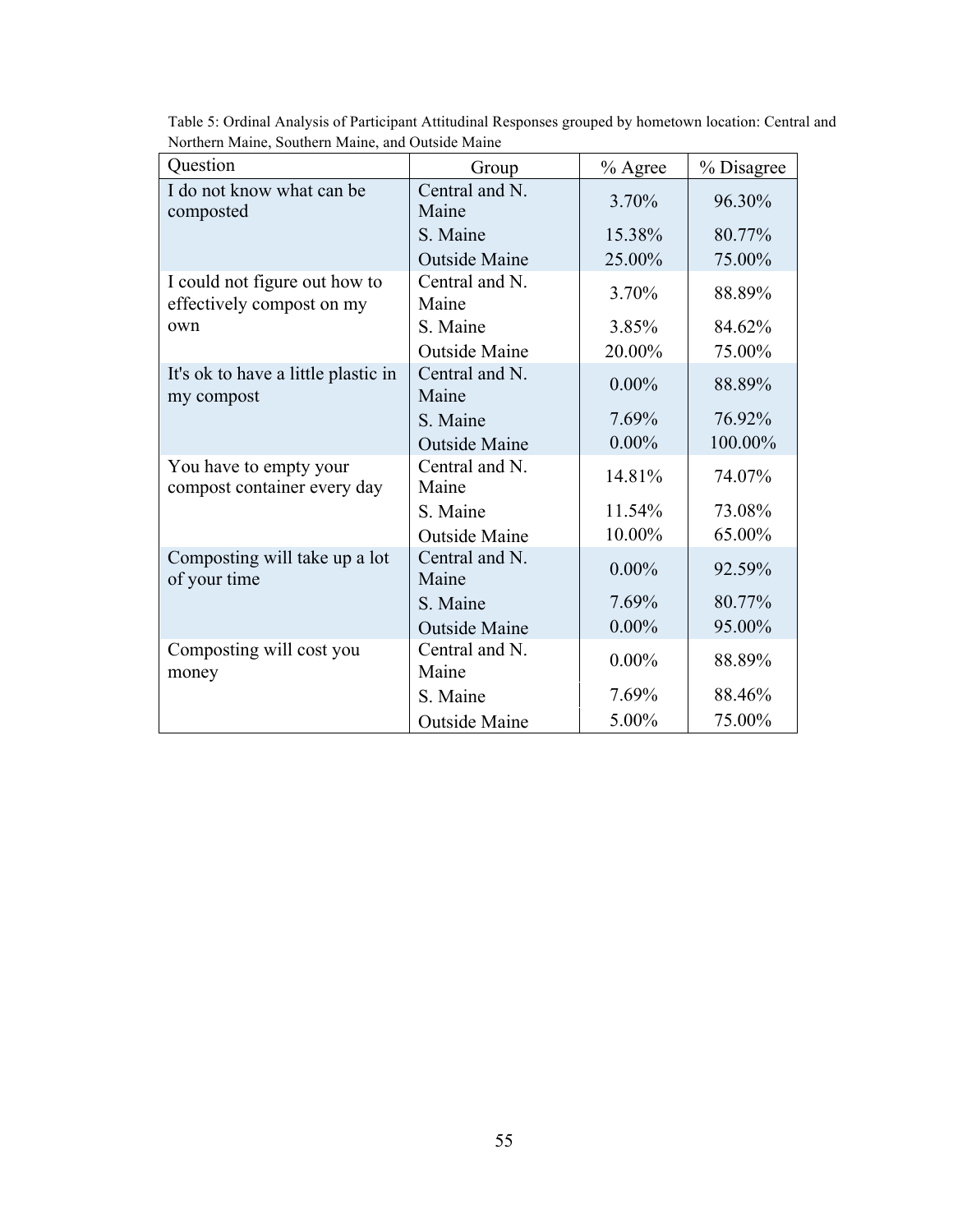| Question                                                   | Group                   | % Negative | % Positive |
|------------------------------------------------------------|-------------------------|------------|------------|
| What is your attitude toward<br>composting                 | Central and N.<br>Maine | 3.70%      | 88.89%     |
|                                                            | <b>Outside Maine</b>    | 5.00%      | 80.00%     |
|                                                            | S. Maine                | 3.85%      | 88.46%     |
| How well do you understand<br>the process of composting    | Central and N.<br>Maine | 37.04%     | 18.52%     |
|                                                            | <b>Outside Maine</b>    | 40.00%     | 20.00%     |
|                                                            | S. Maine                | 42.31%     | 7.69%      |
| Do you think it is important to<br>compost                 | Central and N.<br>Maine | $0.00\%$   | 100.00%    |
|                                                            | <b>Outside Maine</b>    | 5.00%      | 90.00%     |
|                                                            | S. Maine                | $0.00\%$   | 96.15%     |
| Would you be interested in<br>participating if a compost   | Central and N.<br>Maine | 6.67%      | 80.00%     |
| program was available                                      | <b>Outside Maine</b>    | 15.38%     | 69.23%     |
|                                                            | S. Maine                | 10.00%     | 90.00%     |
| Are you afraid food waste<br>collected in your kitchen may | Central and N.<br>Maine | 46.67%     | $0.00\%$   |
| cause odor                                                 | <b>Outside Maine</b>    | 53.33%     | 6.67%      |
|                                                            | S. Maine                | 35.00%     | 20.00%     |
| Do you believe there are<br>environmental benefits to      | Central and N.<br>Maine | $0.00\%$   | 100.00%    |
| composting                                                 | <b>Outside Maine</b>    | 5.00%      | 95.00%     |
|                                                            | S. Maine                | $0.00\%$   | 100.00%    |
| Do you plan on composting later<br>in life                 | Central and N.<br>Maine | $0.00\%$   | 74.07%     |
|                                                            | <b>Outside Maine</b>    | 5.00%      | 70.00%     |
|                                                            | S. Maine                | 3.85%      | 88.46%     |

Table 6: Ordinal Analysis of Participant Informational Responses grouped by hometown location: Central and Northern Maine, Southern Maine, and Outside Maine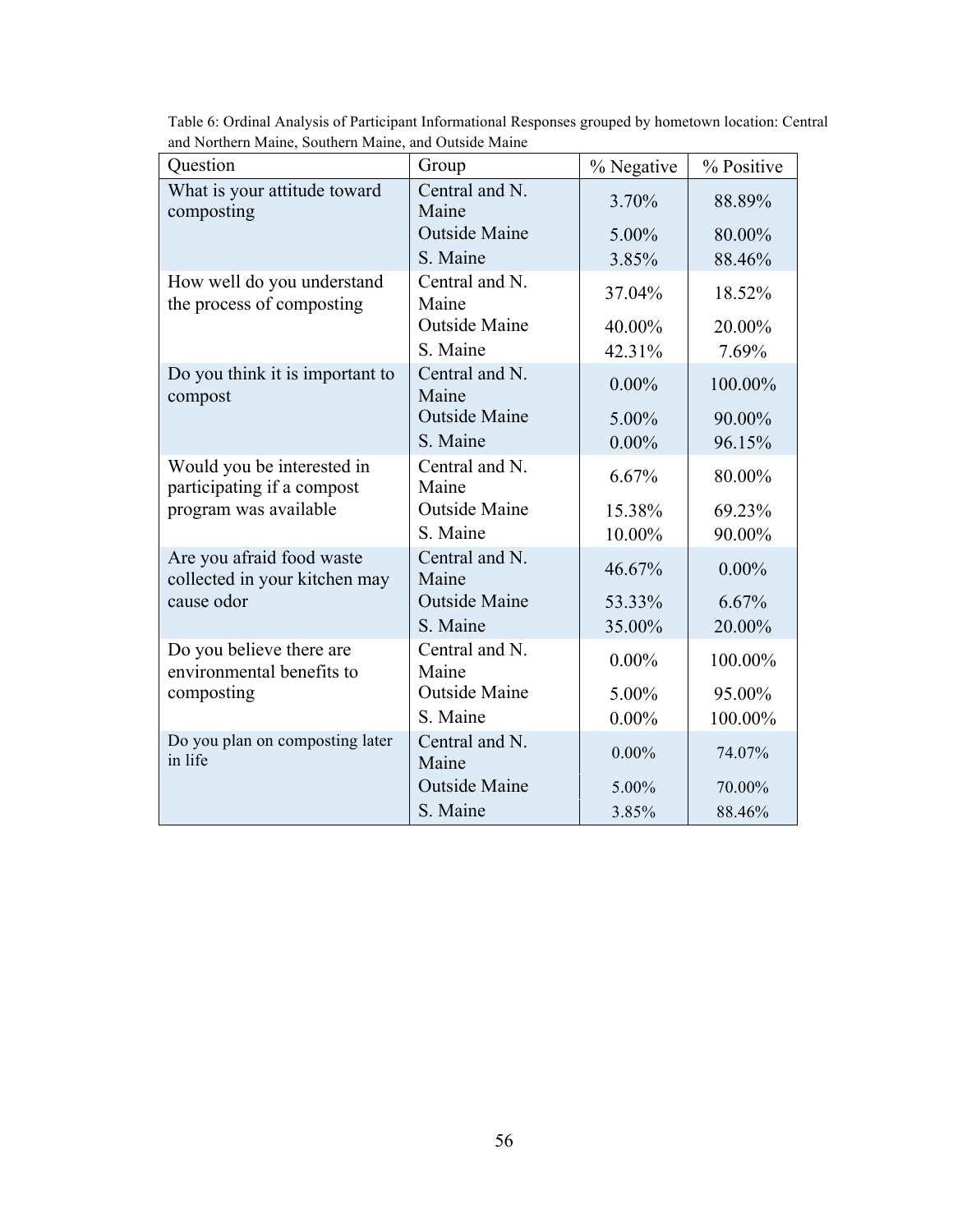| Question                            | Group     | $%$ Agree | % Disagree |
|-------------------------------------|-----------|-----------|------------|
| I do not know what can be           | Sophomore | 9.09%     | 90.91%     |
| composted                           | Junior    | 11.11%    | 88.89%     |
|                                     | Senior    | 19.23%    | 76.92%     |
| I could not figure out how to       | Sophomore | $0.00\%$  | 81.82%     |
| effectively compost on my           | Junior    | 8.33%     | 86.11%     |
| own                                 | Senior    | 11.54%    | 80.77%     |
| It's ok to have a little plastic in | Sophomore | $0.00\%$  | 100.00%    |
| my compost                          | Junior    | 2.78%     | 88.89%     |
|                                     | Senior    | 3.85%     | 80.77%     |
| You have to empty your              | Sophomore | $0.00\%$  | 81.82%     |
| compost container every day         | Junior    | 11.11%    | 80.56%     |
|                                     | Senior    | 19.23%    | 53.85%     |
| Composting will take up a lot       | Sophomore | $0.00\%$  | 81.82%     |
| of your time                        | Junior    | $0.00\%$  | 91.67%     |
|                                     | Senior    | 7.69%     | 88.46%     |
| Composting will cost you            | Sophomore | $0.00\%$  | 100.00%    |
| money                               | Junior    | 2.78%     | 86.11%     |
|                                     | Senior    | 7.69%     | 76.92%     |

Table 7: Ordinal Analysis of Participants Attitudinal Responses grouped by year in school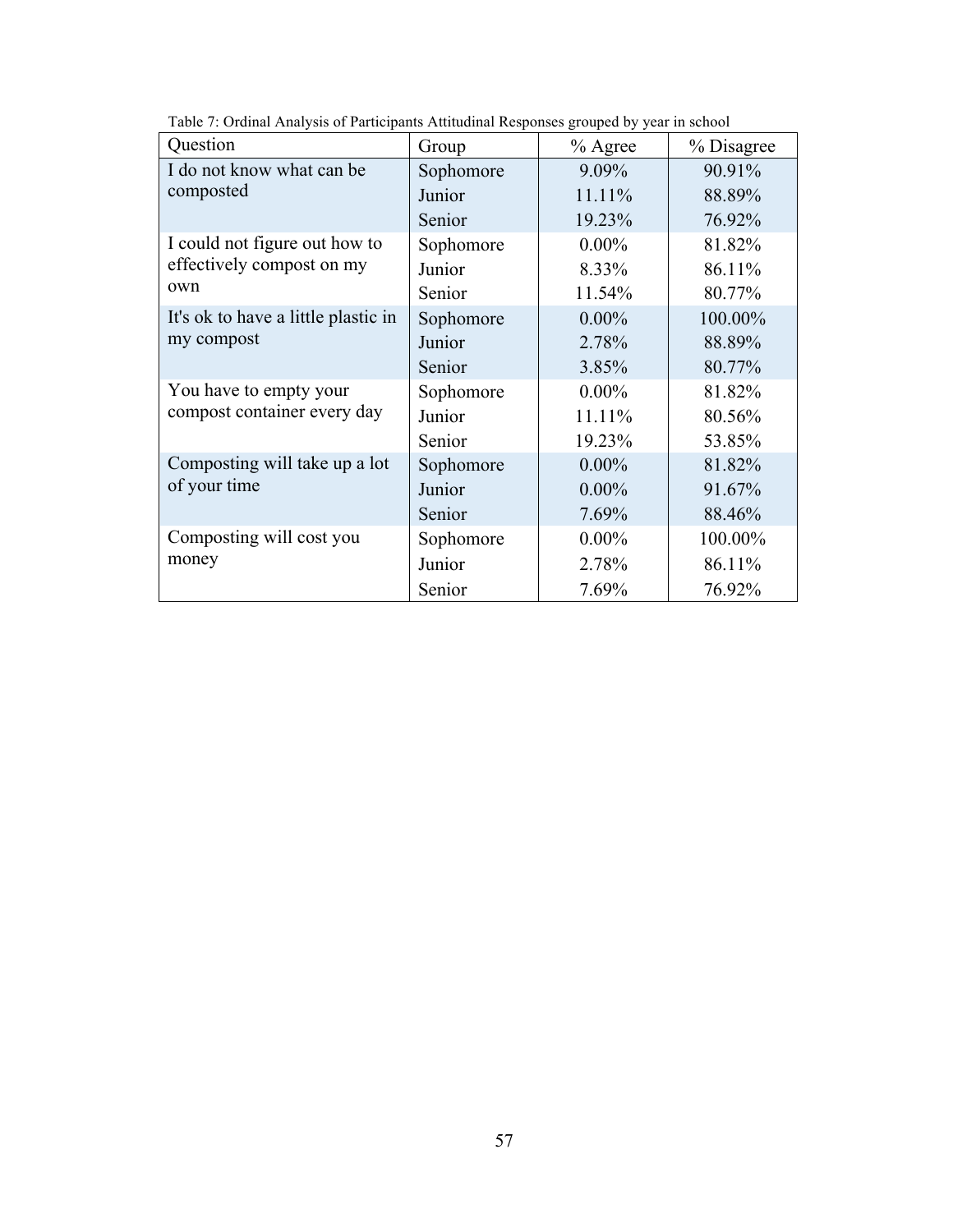| Question                                                                          | Group     | % Negative | % Positive |
|-----------------------------------------------------------------------------------|-----------|------------|------------|
| What is your attitude toward                                                      | Sophomore | 18.18%     | 81.82%     |
| composting                                                                        | Junior    | $0.00\%$   | 97.22%     |
|                                                                                   | Senior    | 3.85%      | 73.08%     |
| How well do you understand                                                        | Sophomore | 36.36%     | 18.18%     |
| the process of composting                                                         | Junior    | 41.67%     | 13.89%     |
|                                                                                   | Senior    | 38.46%     | 15.38%     |
| Do you think it is important to                                                   | Sophomore | 9.09%      | 90.91%     |
| compost                                                                           | Junior    | $0.00\%$   | 100.00%    |
|                                                                                   | Senior    | $0.00\%$   | 92.31%     |
| Would you be interested in<br>participating if a compost<br>program was available | Sophomore | 40.00%     | 60.00%     |
|                                                                                   | Junior    | $0.00\%$   | 81.25%     |
|                                                                                   | Senior    | 11.76%     | 82.35%     |
| Are you afraid food waste                                                         | Sophomore | 42.86%     | 14.29%     |
| collected in your kitchen may                                                     | Junior    | 37.04%     | 14.81%     |
| cause odor                                                                        | Senior    | 56.25%     | $0.00\%$   |
| Do you believe there are                                                          | Sophomore | 9.09%      | 90.91%     |
| environmental benefits to                                                         | Junior    | $0.00\%$   | 100.00%    |
| composting                                                                        | Senior    | $0.00\%$   | 100.00%    |
| Do you plan on composting later                                                   | Sophomore | 9.09%      | 72.73%     |
| in life                                                                           | Junior    | $0.00\%$   | 80.56%     |
|                                                                                   | Senior    | 3.85%      | 76.92%     |

Table 10: Ordinal Analysis of Participant Informational Responses grouped by year in school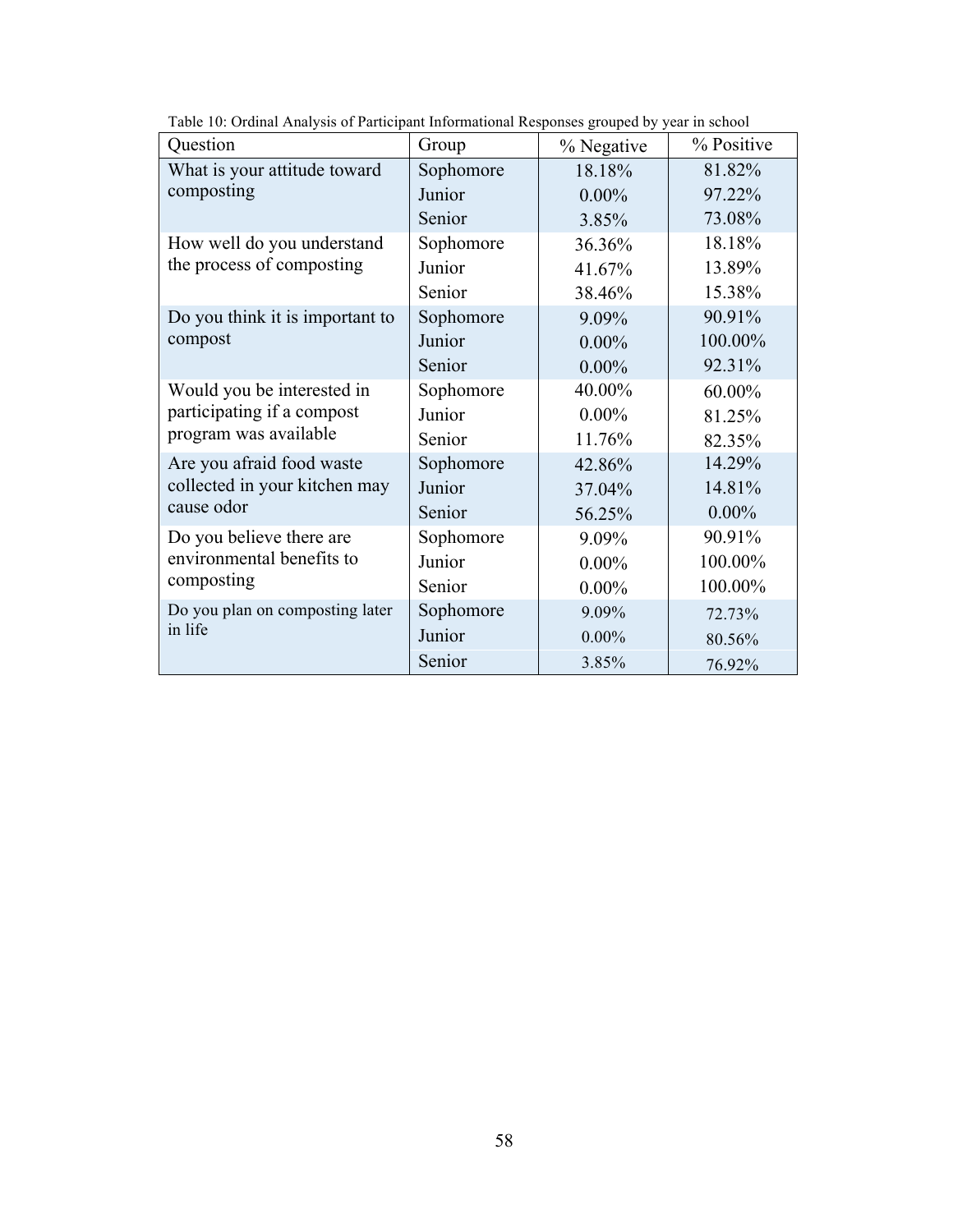

Figure 1: Graph of Ordinal Analysis of Participant Attitudinal Responses grouped by experience composting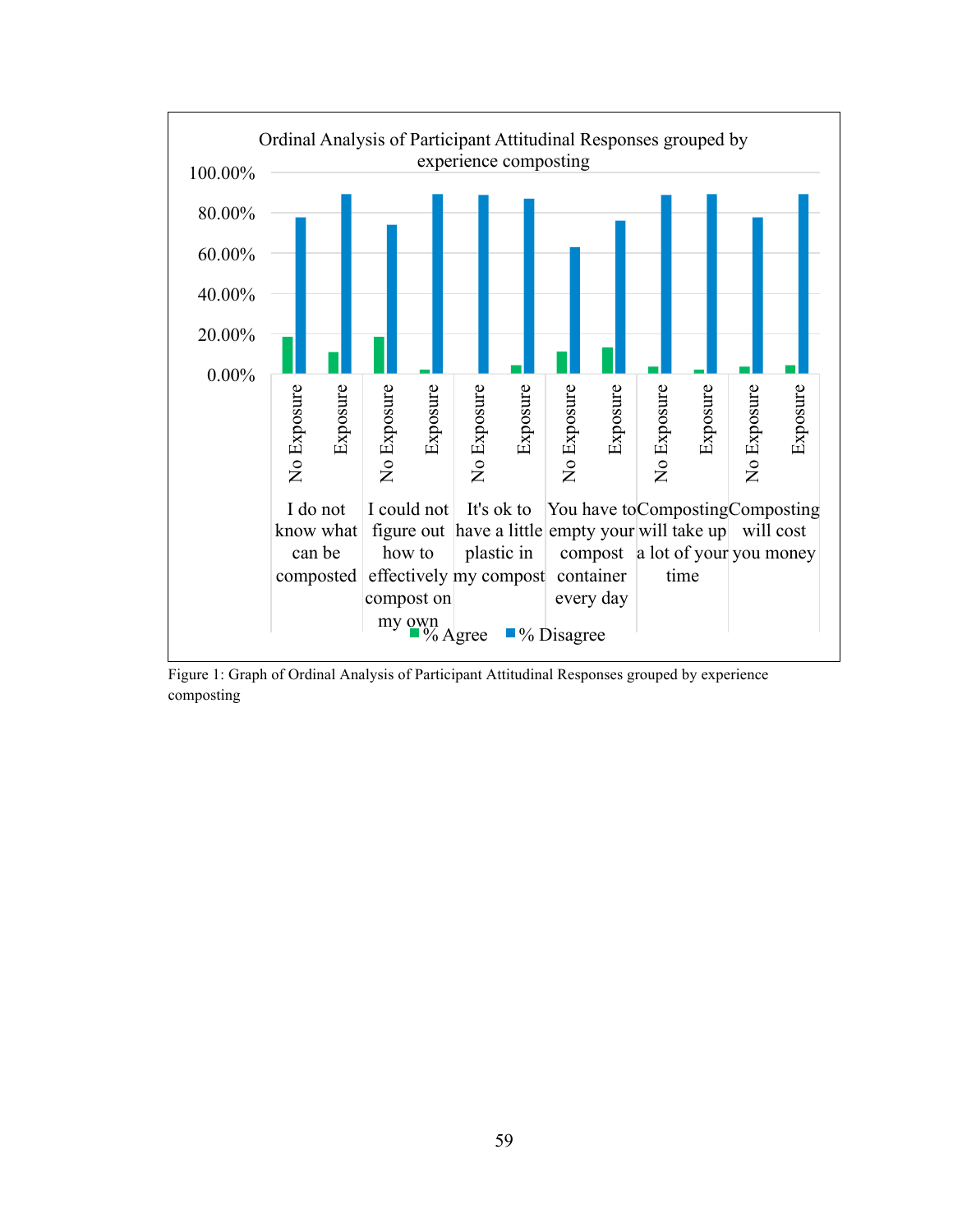

Figure 2: Graph of Ordinal Analysis of Participant Informational Responses grouped by experience composting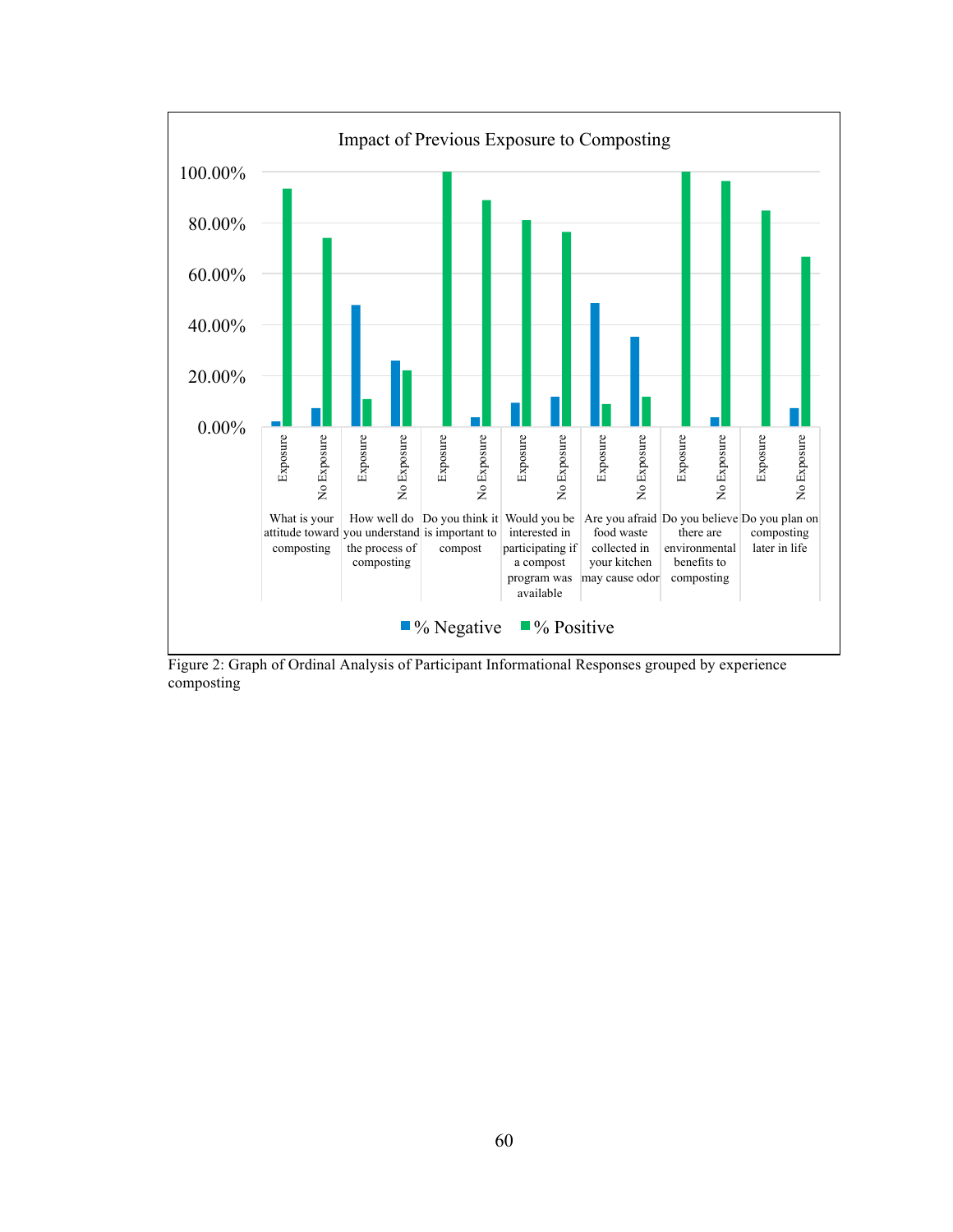





Figure 4: Graph of Ordinal Analysis of Male and Female Informational Responses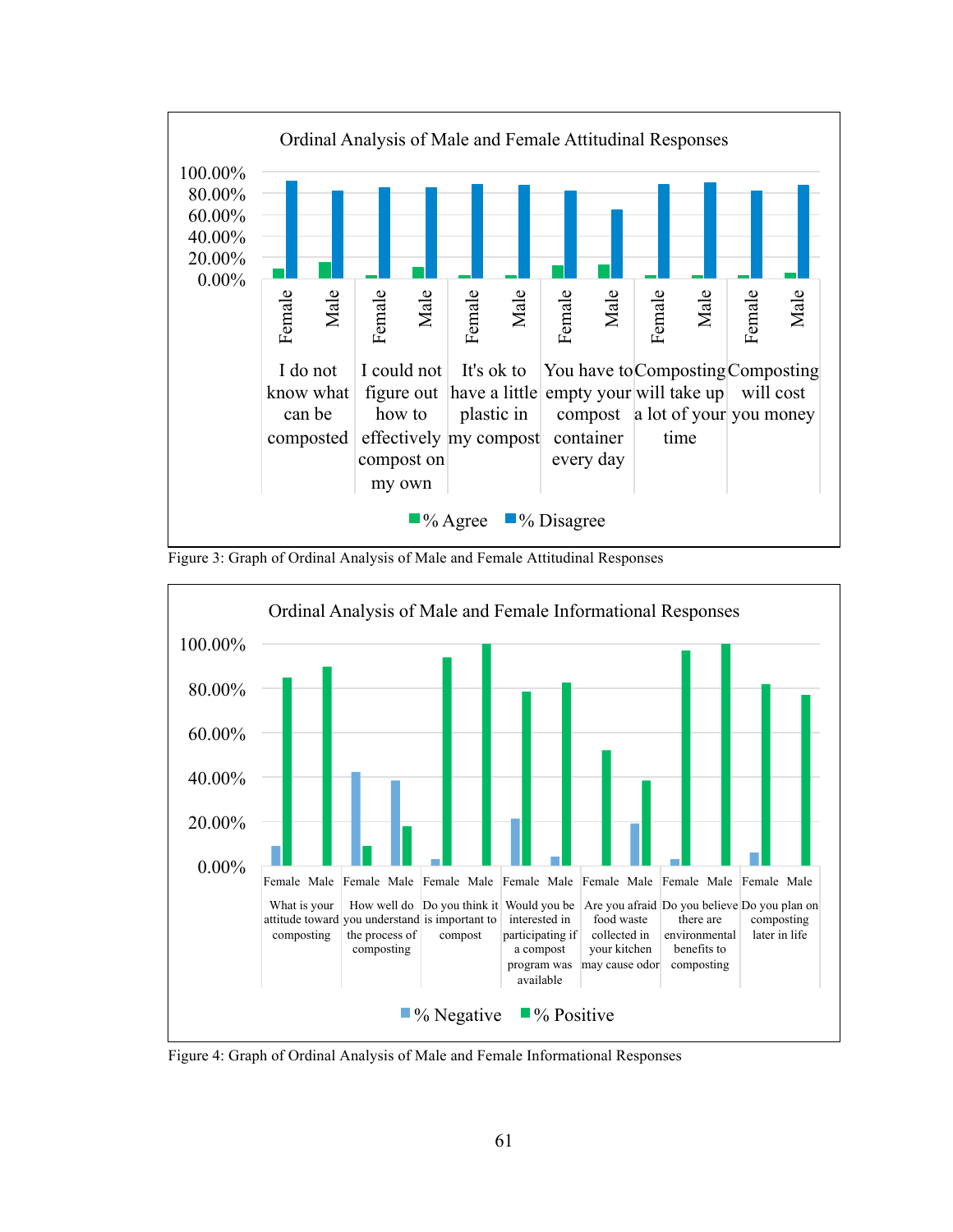

Figure 5: Graph of Ordinal Analysis of Participant Attitudinal Responses grouped by hometown location: Central and Northern Maine, Southern Maine, and Outside Maine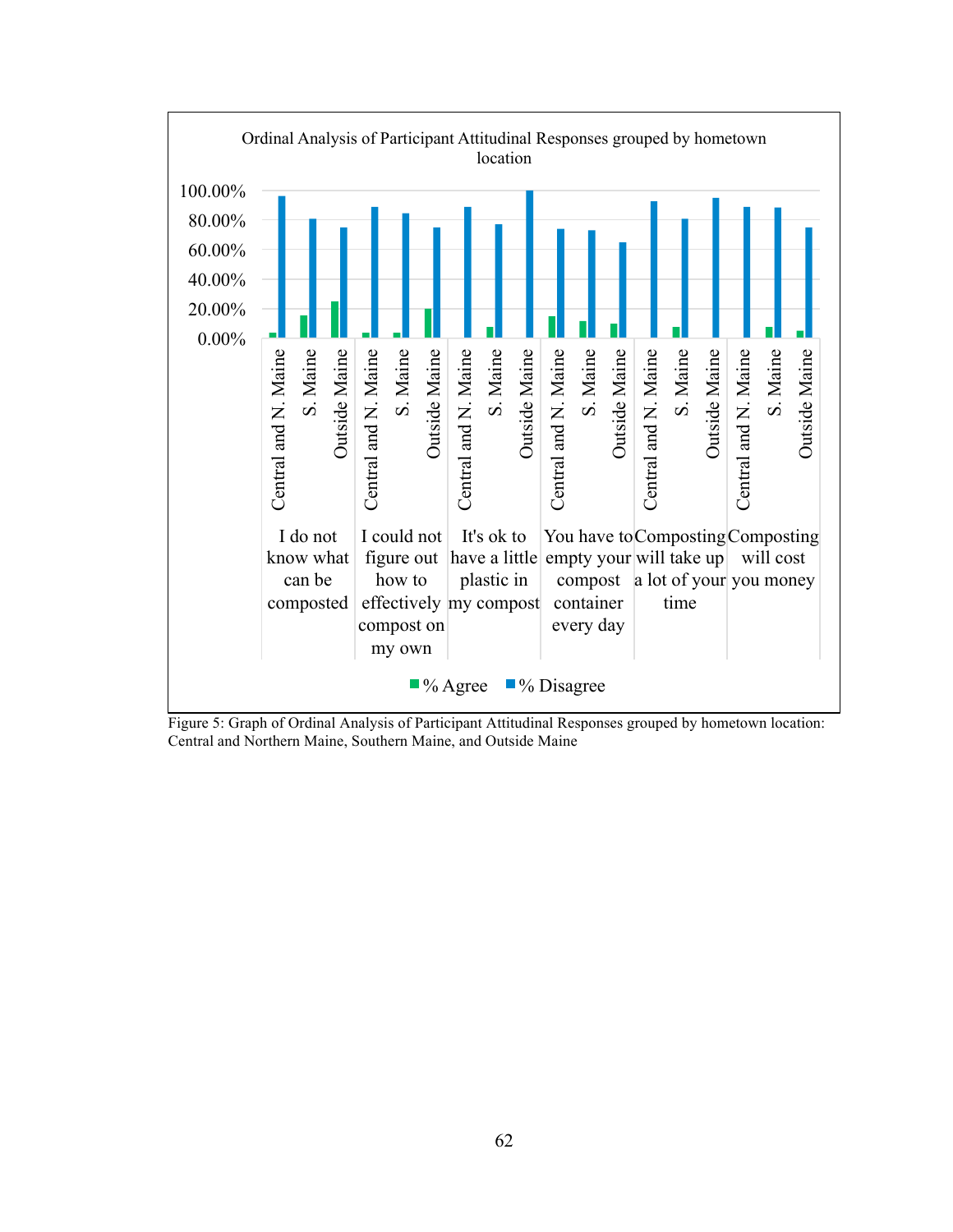

Figure 6: Graph of Ordinal Analysis of Participant Informational Responses grouped by hometown location: Central and Northern Maine, Southern Maine, and Outside Maine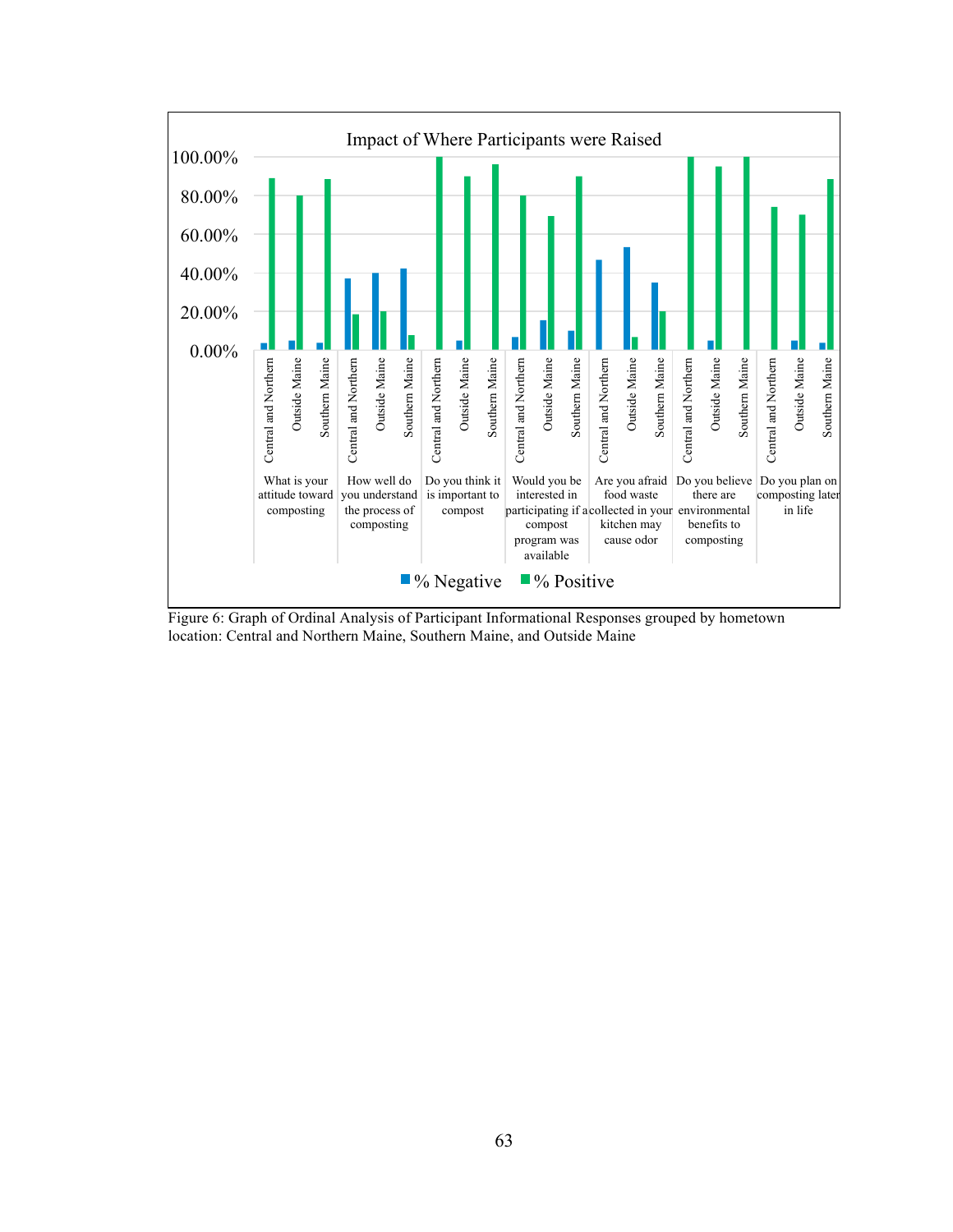





Figure 8: Graph of Ordinal Analysis of Participant Informational Responses grouped by year in school